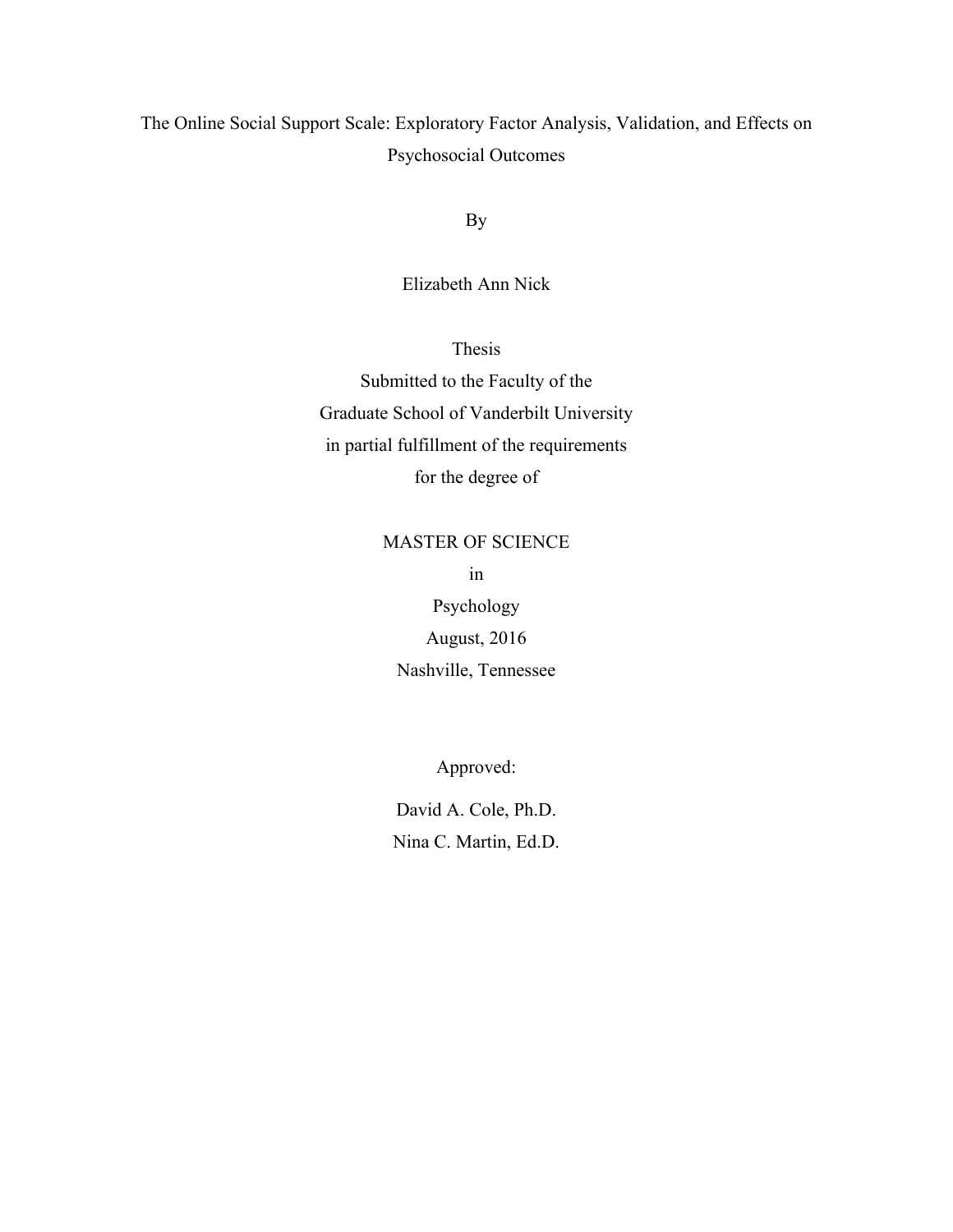## ACKNOWLEDGEMENTS

I would like to thank my committee and lab members for their support, insight, and effort in our research, especially my advisor, David Cole. I would also like to acknowledge the American Psychological Foundation and the American Psychological Association of Graduate Students for their generous sponsorship of my work via the Peter and Malina James & Dr. Louis P. James Legacy Scholarship and the Psi Chi Junior Scientist Fellowship.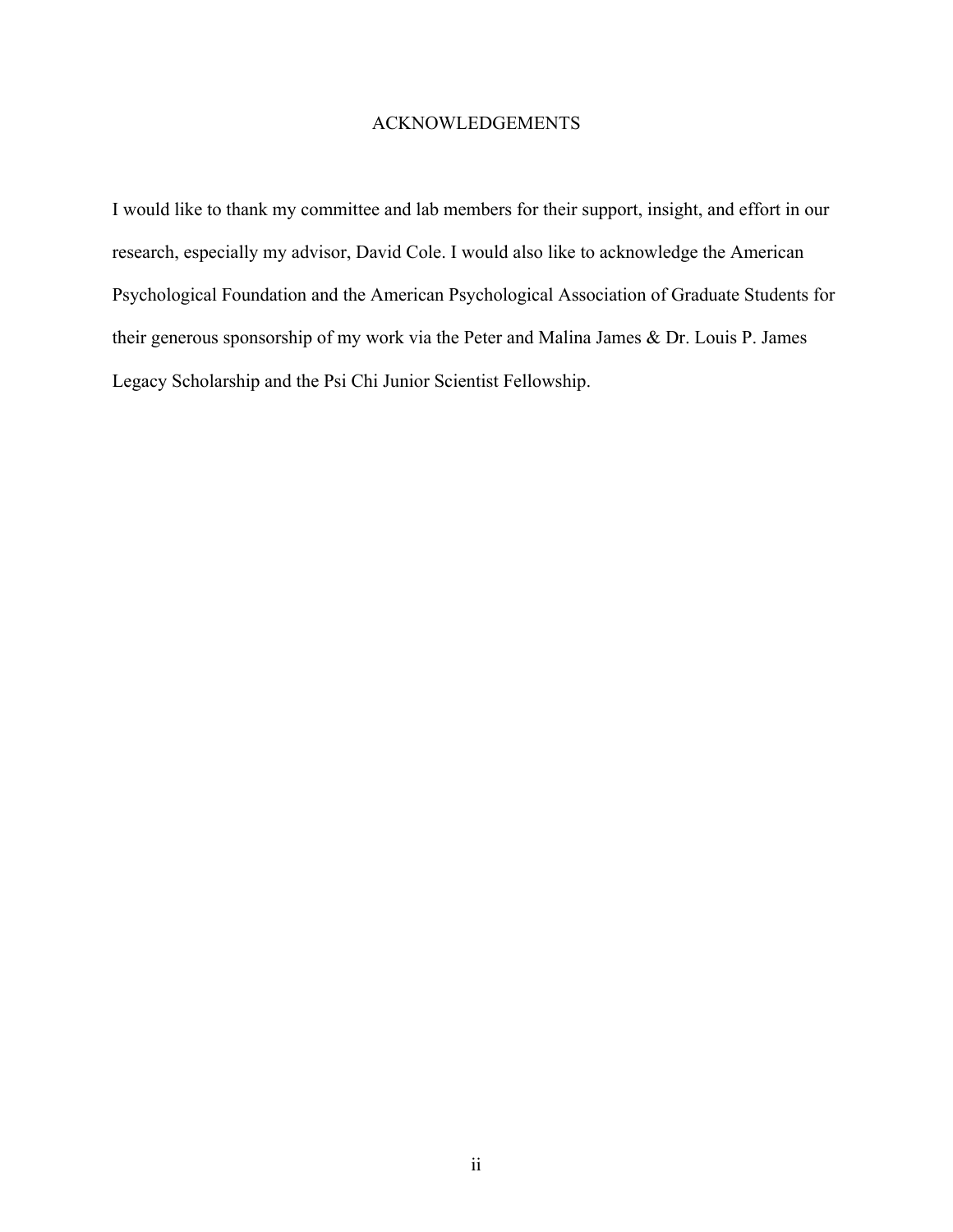# TABLE OF CONTENTS

|                                                                                            | Page |
|--------------------------------------------------------------------------------------------|------|
|                                                                                            |      |
|                                                                                            |      |
|                                                                                            |      |
| Chapter                                                                                    |      |
|                                                                                            |      |
|                                                                                            |      |
|                                                                                            |      |
|                                                                                            |      |
| Appendix                                                                                   |      |
|                                                                                            |      |
| B. Mechanical Turk Sample: Correlations, Means, and Standard Deviations for All Study      |      |
| C. College Sample: Correlations, Means, and Standard Deviations for All Study Variables 48 |      |
|                                                                                            |      |
| E. Online Social Support Scale (OSSS) Main Effect and Buffering Models Predicting          |      |
|                                                                                            |      |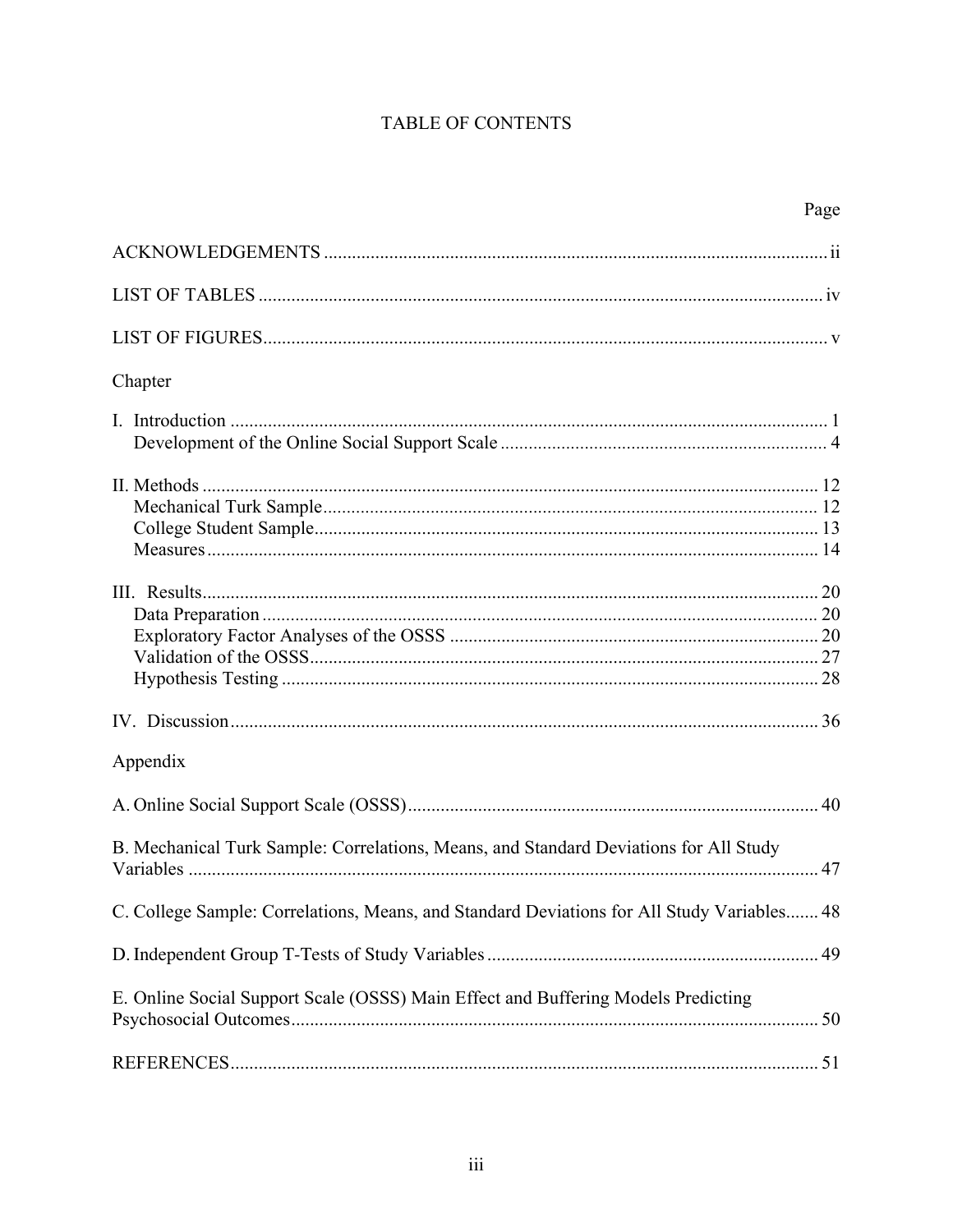# LIST OF TABLES

| Table                                                                                           | Page |
|-------------------------------------------------------------------------------------------------|------|
|                                                                                                 |      |
| 2. Mechanical Turk Sample: Frequency of Use of Online Sites, Apps, and Games                    |      |
|                                                                                                 |      |
| 4. Pooled Sample Correlations and Separate Sample Means, and Standard Deviations for All        |      |
| 5. Fit Indices for Factor Models of the OSSS with 48 and 58 Items (Pooled Sample $N = 404$ ) 24 |      |
| 6. Standardized Exploratory Factor Analytic Loadings for the Four-Factor Model for the          |      |
| 7. Incremental Predictive Utility of the Online Social Support Scale (OSSS) Over and Above the  | 28   |
| 8. Main Effect of the Online Social Support Scale (OSSS) on Psychosocial Outcomes 29            |      |
| 9. Online Social Support Scale (OSSS) Main Effect and Buffering Models Predicting               | 30   |
| 10. Online Social Support Scale (OSSS) Main Effect and Buffering Models Predicting              | 32   |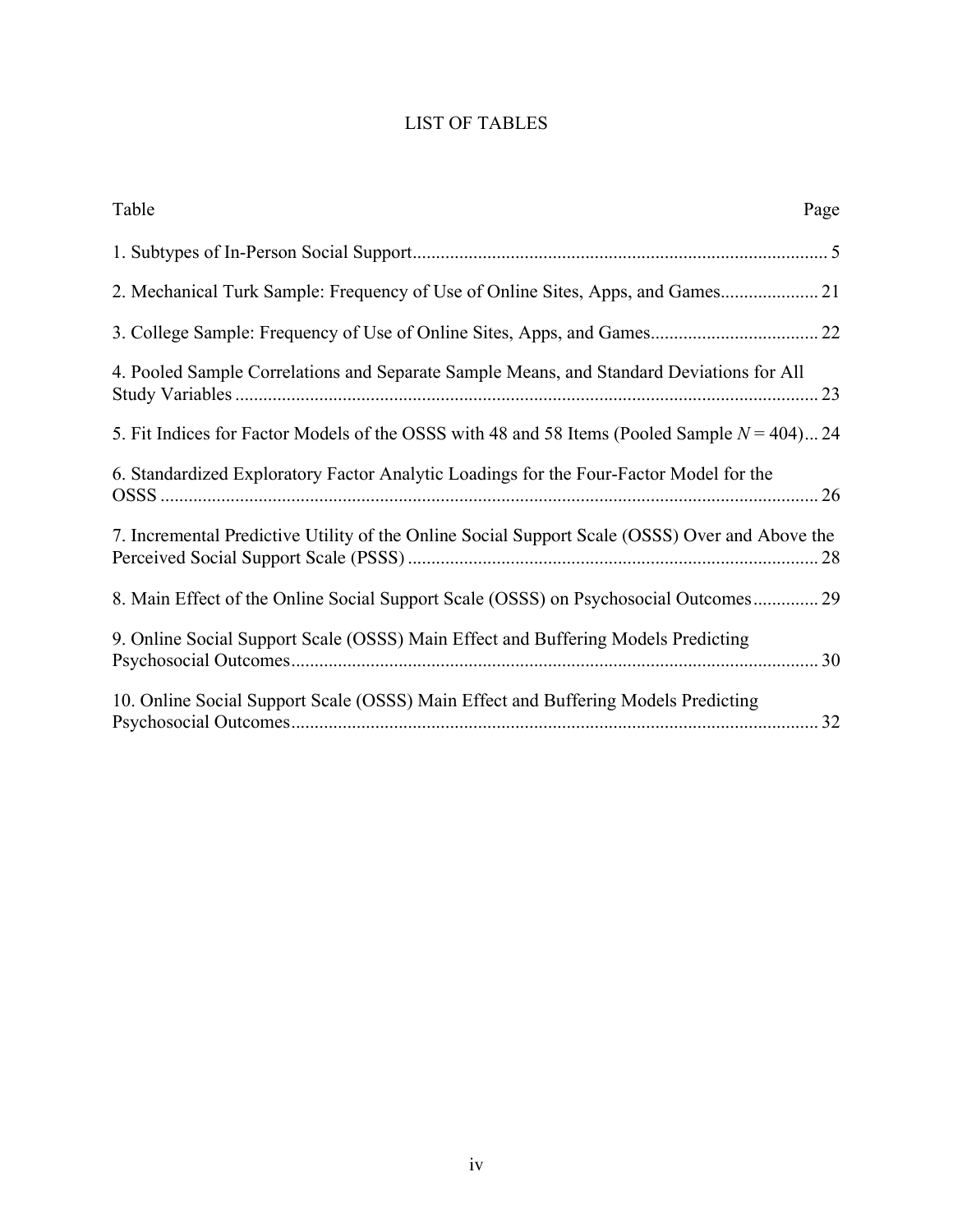# LIST OF FIGURES

| Figure                                                                                 | Page |
|----------------------------------------------------------------------------------------|------|
| 1. Perceived Social Support (PSSS) Moderates the Effect of Cybervictimization (CEQ) on |      |
|                                                                                        |      |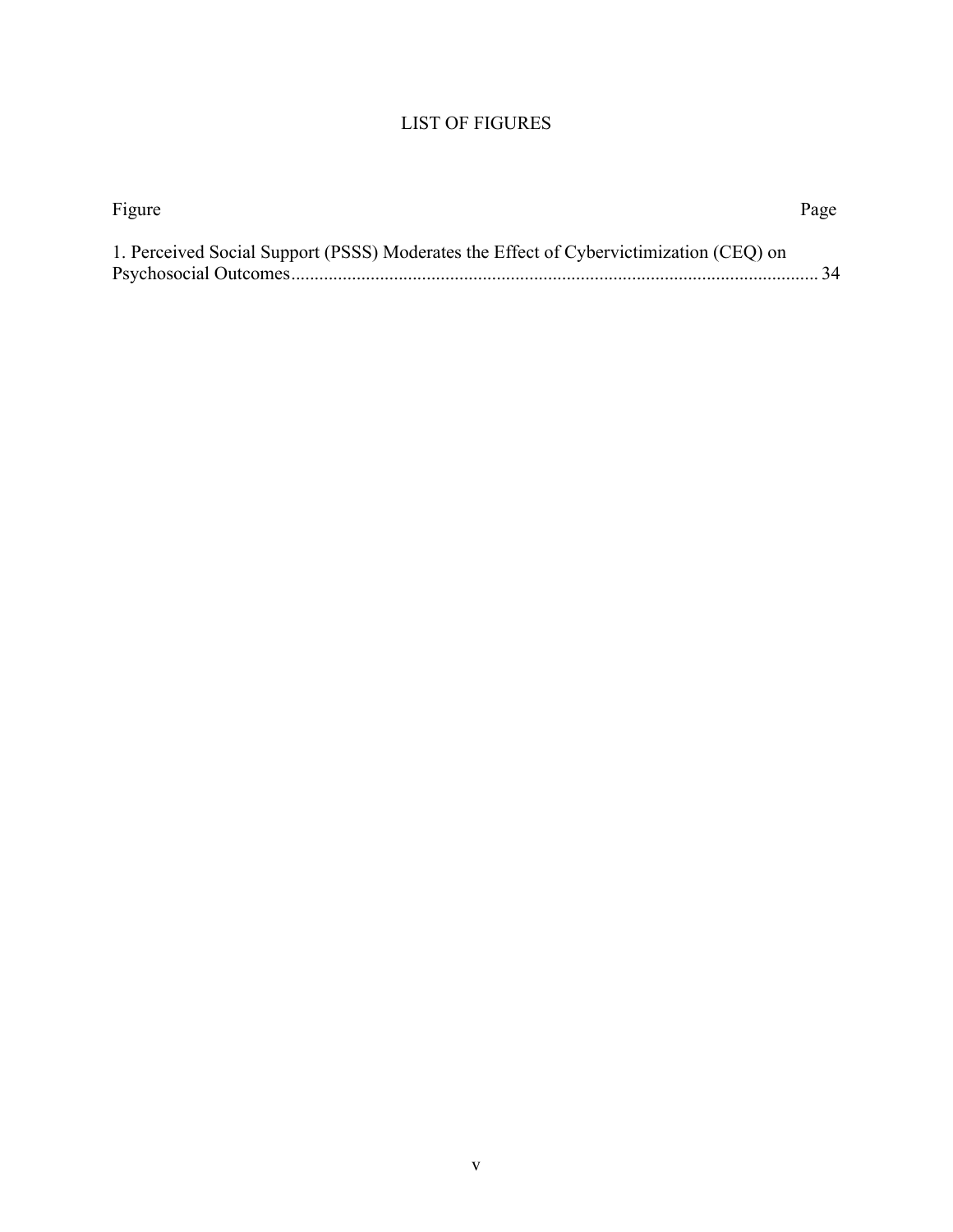#### CHAPTER 1

## **Introduction**

Although the benefits of in-person social support have been widely studied, the Internet offers a new frontier in which to examine the potentially beneficial and ameliorative effects of social support garnered online. Teens are frequent users of online spaces where social support might be available (e.g., social media, apps, online multiplayer games); however, young and middle-aged adults are also frequent users of these spaces. As of 2015, 65% of adults in the United Stages ages 18 and older used social networking sites, an enormous leap from 7% in 2005. Moreover, 90% of adults ages 18-29 and 77% of adults ages 30-49 use these sites (Perrin, 2015). The question arises, does online social support confer similar benefits as in-person social support? Addressing this question necessitates strong, theory-driven measurement of online social support and its potential subtypes. The current study was designed to (1) create a measure of online social support based on subtypes of social support found in the in-person literature, (2) make preliminary efforts to validate the measure, and (3) use the measure to answer questions about the effect of online social support on psychosocial outcomes and comparability to inperson social support.

Social support, defined as tangible and intangible assistance from friends, family, and others in one's social circle, has well established benefits, including the reduction of stress, enhanced wellbeing, and improvements in health (House, 1981). Both main effects and stressbuffering effects have been demonstrated. In the former, social support provides frequent positive experiences, consistent social roles, and recognition of self-worth. In the latter, social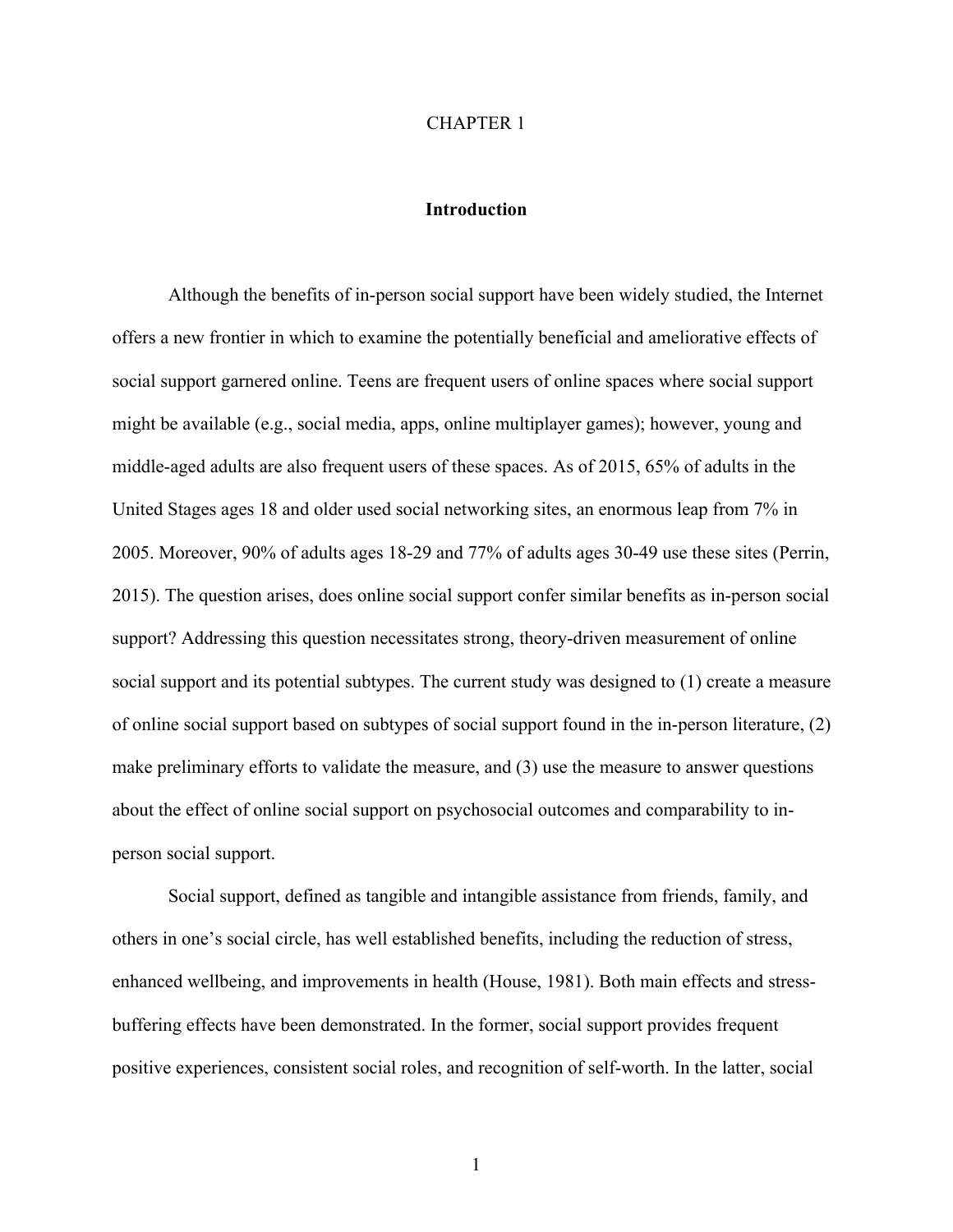support alleviates the stressor itself or attenuates one's reaction to stress (Cohen & Wills, 1985). In addition, social support in one social setting has also been shown to offset the effects of victimization in another (Hodges, Malone, & Perry, 1997; Parker & Asher, 1993; Schwartz, Dodge, Pettit, & Bates, 2000).

Researchers and theorists have described a wide variety of in-person social support subtypes. In their highly cited review of social support and stress, Cohen and Wills (1985) drew from others' support typologies and break stress-buffering, in-person social support into four over-arching subtypes: esteem ("receiving information that one is esteemed and accepted"), social companionship ("spending time with others in leisure and recreational activities"), informational ("receiving help in defining, understanding, and coping with problematic events"), and instrumental support ("being provided financial aid, material resources, and needed services," p. 313). Barrera and Ainlay (1983) took a somewhat different view of social support, conceptualizing it as "actions involved in resource provision rather than affective or cognitive responses to social exchanges" (p. 135). In their review of social support subtypes, they investigated types of support with both direct and indirect (stress-buffering) effects. Their conceptual subtypes of social support included material aid ("providing tangible materials in the form of money and other physical objects"), behavioral assistance ("sharing of tasks through physical labor"), intimate interaction ("traditional nondirective counseling behaviors such as listening, expressing esteem, caring, and understanding"), guidance ("offering advice, information, or instruction"), feedback ("providing individuals with feedback about their behavior, thoughts or feelings"), and positive social interaction ("engaging in social interactions for fun and relaxation," p. 135-136). Results from their exploratory factor analyses, however, suggested four rather than six subtypes: directive guidance (combining guidance and feedback),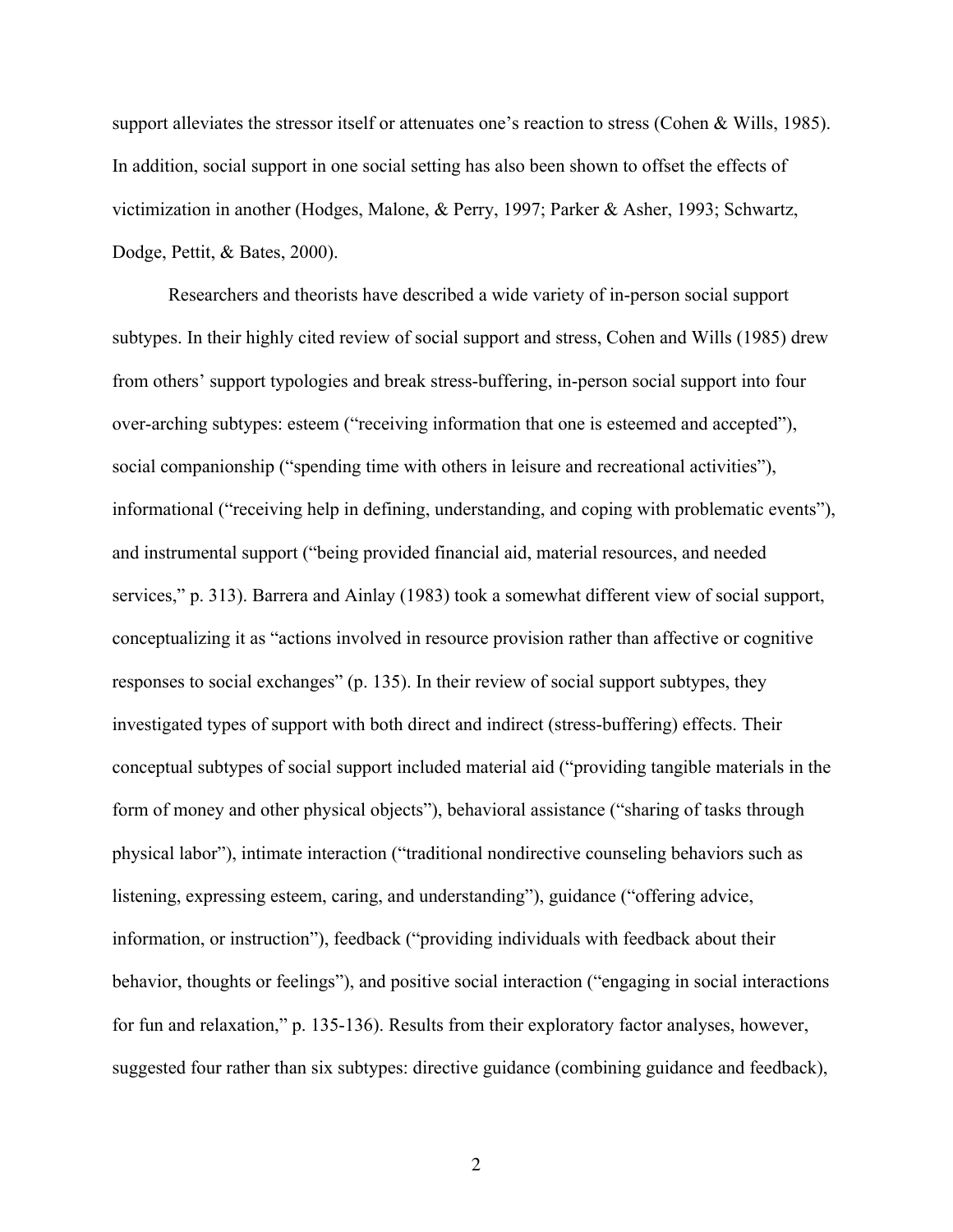nondirective support (corresponding closely to intimate interaction), positive social interaction, and tangible assistance. More discussion of subtypes is provided in the next section.

Existing research on online social support, although far less common than work on inperson social support, has offered some important conclusions about its effects and attempts to characterize its potential subtypes. Much of the work in this area has been health-focused. Many research groups have focused on facilitating connections among individuals with similar health issues in the hope that online social support will improve outcomes. For example, Turner-McGrievy and Tate (2013) compared weight loss outcomes in overweight adults; those who used Twitter to engage with a counselor and others in their program lost more weight. Graham, Papandonatos, Kang, Moreno, and Abrams (2011) found that online social support in a forum created for those trying to quit smoking increased the likelihood of smoking abstinence at 6, 12, and 18 months. Other researchers, however, have taken a broader look at online social support. Indian and Grieve (2014) used a modified version of the Interpersonal Support Evaluation List (ISEL; Cohen & Hoberman, 1983) to measure online social support on Facebook. In addition to finding that in-person and online social support were strongly correlated but not collinear, they also found that Facebook support had incremental utility over and above in-person social support in the prediction of well-being, but only for those with high social anxiety. Longman, O'Connor, and Obst (2009) found that greater online social support among World of Warcraft players was associated with lower depression, anxiety, and stress, but that this effect disappeared when inperson social support was added to the model.

Some groups have also attempted to assess subtypes of social support. Braithwaite, Waldron, and Finn (1999) conducted a content analysis of posts in a forum for individuals with disabilities based on Cutrona and Suhr's (1992) subtypes of social support, finding that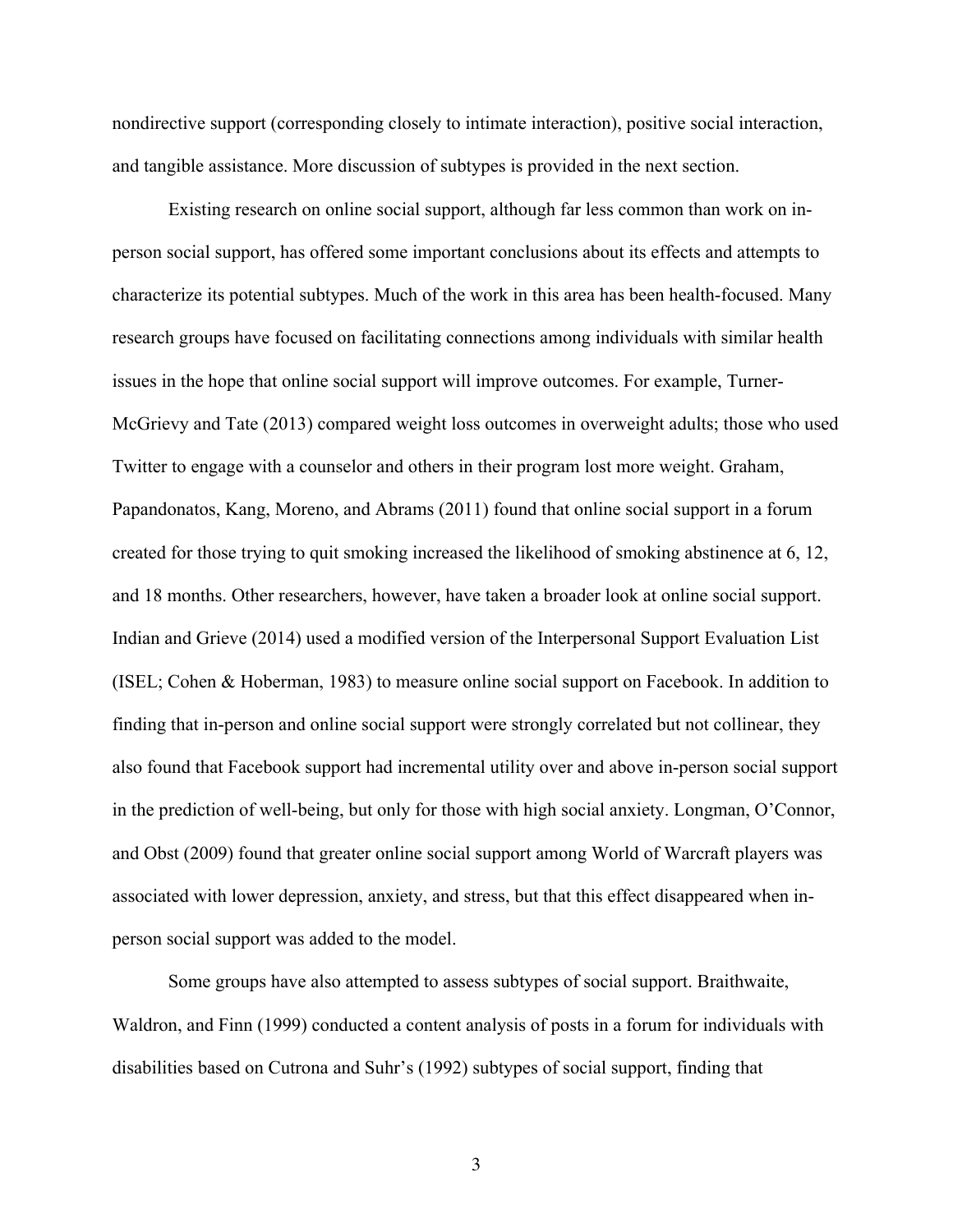emotional and informational support were most frequently offered. Gaysynsky, Romansky-Poulin, and Arpadi (2015) created a private Facebook group for young adults with HIV, also using social support subtypes from Cutrona and Suhr (1992), as well as Braithwaite, Waldron, and Finn (1999), and Coursaris and Liu (2009). In analyzing the content of the group's posts, they found emotional support was most often sought and esteem support was most often given. Other researchers, including Graham et al. (2011) and Oh, Ozkaya, and Larose (2014) asked participants directly about their perceived online social support, basing their questionnaires on established in-person measures.

In light of the existing online social support literature, we hope to build on efforts to measure online social support by reviewing a larger collection of in-person measures on which our items will be based. We also plan to examine the ability online and in-person support to offset the adverse effects of various stressors on psychosocial outcomes, including self-esteem, depressive thoughts, and depressive symptoms.

#### **Development of the Online Social Support Scale**

To achieve these goals, we began by reviewing the in-person literature. Table 1 presents names and definitions of subtypes of in-person social support. We categorized according to the similarity of subtype definitions. Across research groups, consensus accrues to some subtypes (e.g., social companionship); however, some groups made distinctions among other subtypes of social support that others would group together into a single type. For example, although many groups consider actions like validating, listening, respecting, caring, and similar as a single type (e.g., esteem, emotional, affect support, etc.), Cutrona and Suhr (1992) and Cobb (1976, 1979) distinguished between emotional (feeling cared about) and esteem (feeling valued) support. Along similar lines, Barrera and Ainlay's (1983) conceptual subtypes of informational support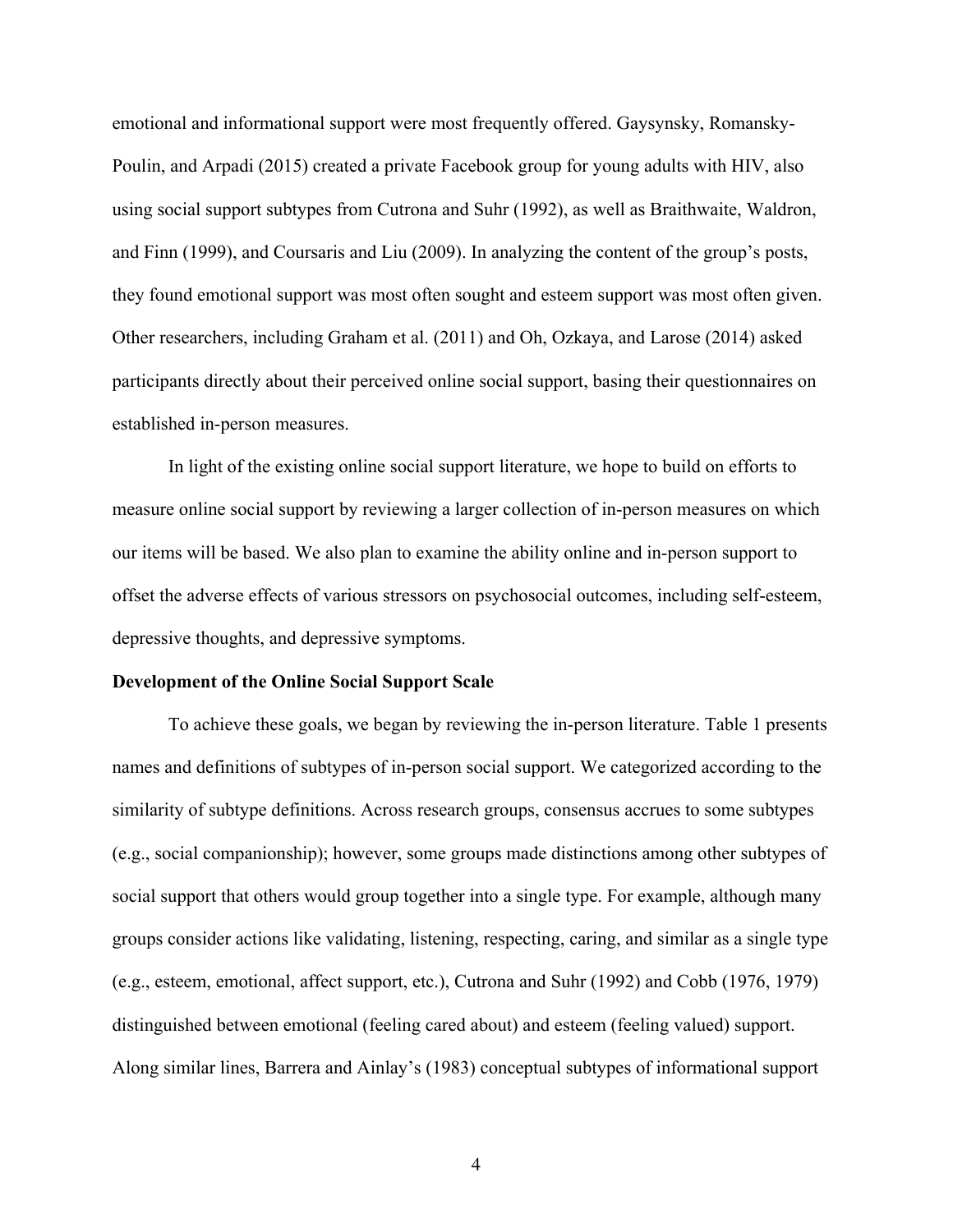# Table 1 (page 1 of 4)

# Subtypes of In-Person Social Support

|                                   | Authors, Measure (if applicable)                                                                              |                                                                                                                                                                       |                                                                                                                                                                               |                                                                                                                             |  |  |  |  |  |
|-----------------------------------|---------------------------------------------------------------------------------------------------------------|-----------------------------------------------------------------------------------------------------------------------------------------------------------------------|-------------------------------------------------------------------------------------------------------------------------------------------------------------------------------|-----------------------------------------------------------------------------------------------------------------------------|--|--|--|--|--|
| Subtype                           | Cohen & Wills (1985)                                                                                          | Barrera & Ainlay (1983),<br>Inventory of Socially<br><b>Supportive Behaviors</b><br>(theoretical)                                                                     | Barrera & Ainlay (1983),<br>Inventory of Socially Supportive<br>Behaviors (empirical)                                                                                         | Cohen & Hoberman<br>(1983),<br>Interpersonal Support<br><b>Evaluation List</b>                                              |  |  |  |  |  |
| Esteem/<br>Emotional              | Esteem: "information<br>one is esteemed and<br>accepted''(p. 313)                                             | Intimate interaction:<br>"traditional nondirective"<br>counseling behaviors such<br>as listening; and<br>expressing esteem, caring,<br>and understanding" (p.<br>136) | Nondirective support:<br>"expressions of intimacy,<br>unconditional availability, and<br>trustphysical affection and<br>listening to talk about private<br>feelings" (p. 140) | Self-esteem:<br>"perceived<br>availability of<br>positive comparison<br>when comparing<br>one's self to others"<br>(p. 104) |  |  |  |  |  |
| Social<br>Companionship           | Social companionship:<br>"spending time with<br>others in leisure and<br>recreational activities"<br>(p. 313) | Positive social interaction:<br>"engaging in social<br>interactions for fun and<br>relaxation" (p. 136)                                                               | Positive social interaction:<br>"joking and kidding, talking<br>about interests, and engaging in<br>diversionary activities" (p. 140)                                         | Belonging: "the<br>perceived availability<br>of people one can do<br>things with" $(p. 104)$                                |  |  |  |  |  |
| Informational                     | Informational: "help in<br>defining,<br>understanding, and<br>coping with<br>problematic events" (p.<br>313)  | Guidance: "offering<br>advice, information, or<br>instruction" (p. 136)                                                                                               | Directive guidance: "actions on<br>the part of helpers to provide<br>support of a practical nature,                                                                           | Appraisal: "the<br>perceived availability<br>of someone to talk<br>about one's<br>problems" (p. $104$ )                     |  |  |  |  |  |
|                                   |                                                                                                               | Feedback: "providing<br>individuals with feedback<br>about their behavior,<br>thoughts, or feelings" (p.<br>136)                                                      | aimed at aiding the recipient in<br>improving his or her<br>performance through increased<br>understanding and skill" (p. 140)                                                |                                                                                                                             |  |  |  |  |  |
| Instrumental                      | Instrumental:<br>"provision of financial<br>aid, material resources,                                          | Material aid: "providing<br>tangible materials in the<br>form of money and other<br>physical objects" (p. 135)                                                        | Tangible assistance: "physical<br>assistance (sharing tasks), and<br>providing shelter, money, or                                                                             | Tangible: "intended<br>to measure perceived                                                                                 |  |  |  |  |  |
|                                   | and needed services"<br>(p. 313)                                                                              | Behavioral assistance:<br>"sharing of tasks through<br>physical labor" (p. 136)                                                                                       | physical objects of value" (p.<br>140)                                                                                                                                        | availability of<br>material aid" (p. 104)                                                                                   |  |  |  |  |  |
| Environmental<br>Action           |                                                                                                               |                                                                                                                                                                       |                                                                                                                                                                               |                                                                                                                             |  |  |  |  |  |
| Indirect<br>Personal<br>Influence |                                                                                                               |                                                                                                                                                                       |                                                                                                                                                                               |                                                                                                                             |  |  |  |  |  |
| Active                            |                                                                                                               |                                                                                                                                                                       |                                                                                                                                                                               |                                                                                                                             |  |  |  |  |  |
| Affirmation                       |                                                                                                               |                                                                                                                                                                       |                                                                                                                                                                               |                                                                                                                             |  |  |  |  |  |
| Nurturance                        |                                                                                                               |                                                                                                                                                                       |                                                                                                                                                                               |                                                                                                                             |  |  |  |  |  |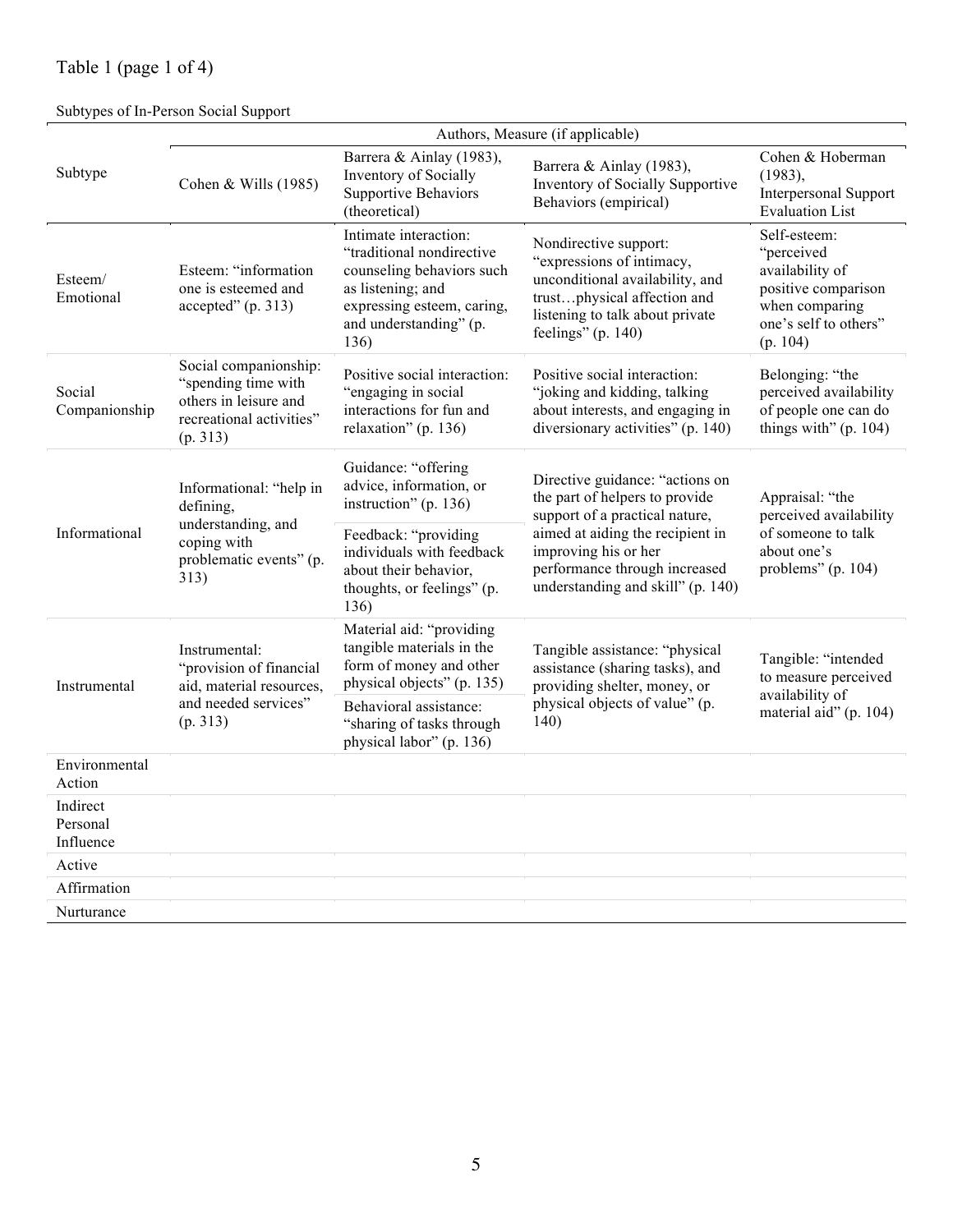Table 1 (page 2 of 4) Subtypes of In-Person Social Support

|                                   | Authors, Measure (if applicable)                                                                                                                                               |                                                                                                                        |                                                                                                                                                                                                          |                                                                                                                             |  |  |  |  |
|-----------------------------------|--------------------------------------------------------------------------------------------------------------------------------------------------------------------------------|------------------------------------------------------------------------------------------------------------------------|----------------------------------------------------------------------------------------------------------------------------------------------------------------------------------------------------------|-----------------------------------------------------------------------------------------------------------------------------|--|--|--|--|
| Subtype                           | Barling, MacEwen, &<br>Pratt (1988)                                                                                                                                            | Jacobson (1986)                                                                                                        | Cutrona & Suhr $(1992)^{a}$                                                                                                                                                                              | Brandt & Weinert<br>(1981),<br>Personal Resource<br>Questionnaire                                                           |  |  |  |  |
| Esteem/<br>Emotional              | Emotional: "sympathy,                                                                                                                                                          | Emotional: "refers to<br>behavior that fosters<br>feelings of comfort and<br>leads [one] to believe he                 | Esteem: "seeks to make someone<br>feel better via complimenting,<br>validating feelings, or relieving<br>blame of an individual" (p. 288)                                                                | Intimacy: "there is<br>someone I feel<br>close to who makes<br>me feel secure" (p.<br>278)                                  |  |  |  |  |
|                                   | listening, and caring" (p.<br>142)                                                                                                                                             | or she is admired,<br>respected, and loved,<br>and that others are able<br>to provide caring and<br>security" (p. 252) | Emotional: "addresses a person's<br>emotional state<br>throughencouragement, prayer,<br>listening, understanding, sympathy,<br>confidentiality, physical affection,<br>and close relationships" (p. 288) | Assistance: "the<br>availability of<br>informational,<br>emotional, and<br>material help" (p.<br>277) (replicated<br>below) |  |  |  |  |
| Social<br>Companionship           |                                                                                                                                                                                |                                                                                                                        | Network: "when someone offers<br>access to new friends, shows<br>willingness to be with the person,<br>or highlights the availability of<br>others within the social network"<br>(p. 288)                | Social integration:<br>"I spend time with<br>others who have<br>the same interests<br>that I do" $(p. 278)$                 |  |  |  |  |
| Informational                     | Informational: "general<br>[and specific] advice on<br>ways to approach [one's]<br>problems" (p. 142)                                                                          | Cognitive:<br>"information,<br>knowledge, and/or                                                                       | Informational: "providing                                                                                                                                                                                | Assistance: "the<br>availability of                                                                                         |  |  |  |  |
|                                   | Appraisal: "an objective<br>evaluation of [the]<br>situation, appropriate<br>social comparisons, and<br>an acknowledgement of<br>the difficulties [one]<br>faced" (p. 142-143) | advice that helps [one]<br>to understand his or her<br>world and to adjust to<br>changes within it" (p.<br>252)        | suggestions or advice, referring a<br>person to resources, redefining the<br>situation, or providing new facts or<br>skills" (p. 288)                                                                    | informational,<br>emotional, and<br>material help" (p.<br>277) (replicated<br>below)                                        |  |  |  |  |
| Instrumental                      | Instrumental: "helpfulness<br>in taking care of the<br>numerous time-<br>consuming activities that<br>detracted from [one's]<br>studies" (p. 142)                              | Materials: "refers to<br>goods and services that<br>help to solve practical<br>problems" (p. 252)                      |                                                                                                                                                                                                          | Assistance: "the<br>availability of<br>informational.<br>emotional, and<br>material help" (p.<br>277)                       |  |  |  |  |
| Environmental<br>Action           |                                                                                                                                                                                |                                                                                                                        |                                                                                                                                                                                                          |                                                                                                                             |  |  |  |  |
| Indirect<br>Personal<br>Influence |                                                                                                                                                                                |                                                                                                                        |                                                                                                                                                                                                          |                                                                                                                             |  |  |  |  |
| Active                            |                                                                                                                                                                                |                                                                                                                        |                                                                                                                                                                                                          |                                                                                                                             |  |  |  |  |
| Affirmation                       |                                                                                                                                                                                |                                                                                                                        |                                                                                                                                                                                                          | Worth: "people let<br>me know I do well<br>at my work (p.<br>278)                                                           |  |  |  |  |
| Nurturance                        |                                                                                                                                                                                |                                                                                                                        |                                                                                                                                                                                                          | Nurturance: "to be<br>giving and caring"<br>(p. 278)                                                                        |  |  |  |  |

<sup>a</sup> As described by Turner Mc-Grievy & Tate (2013)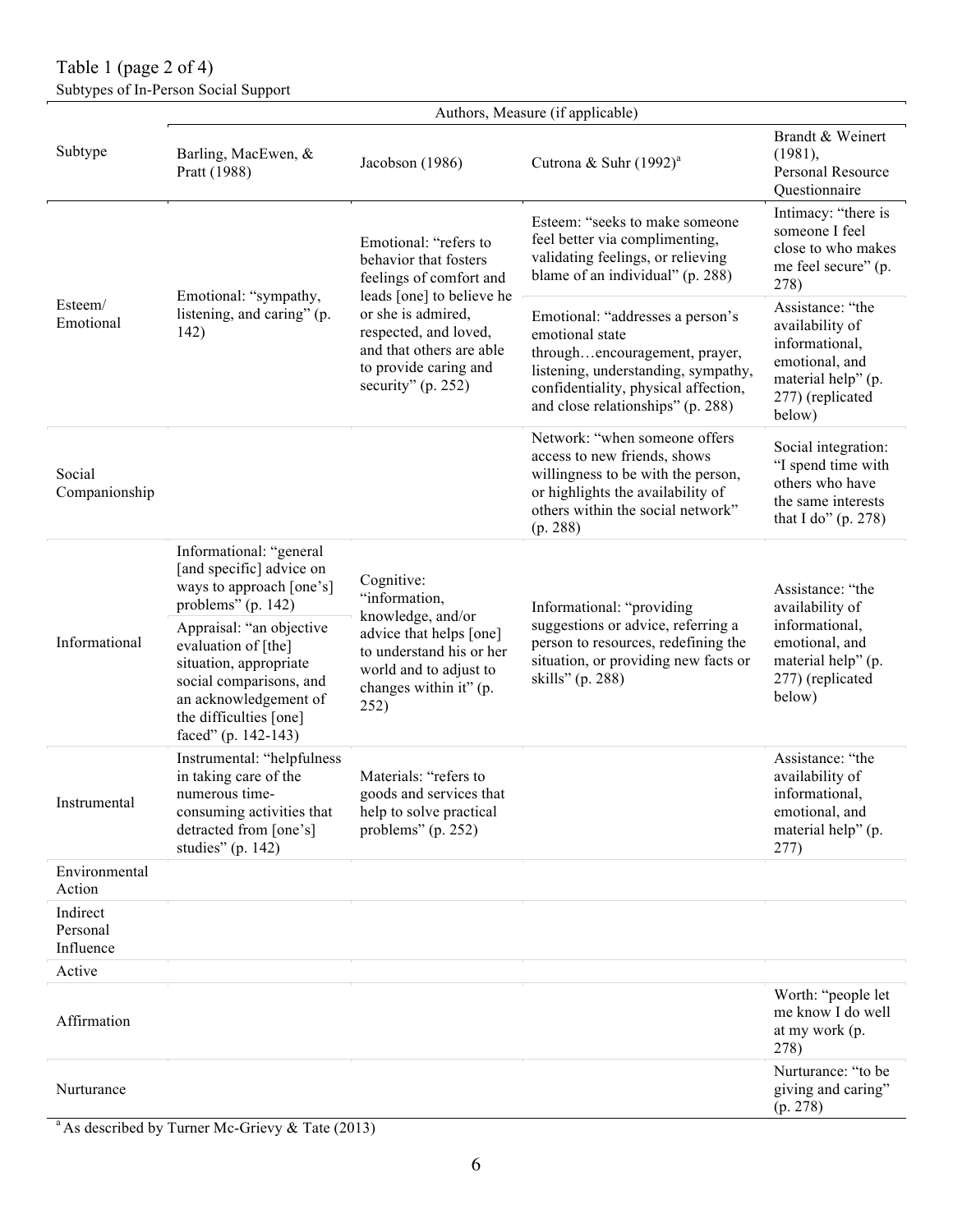Table 1 (page 3 of 4) Subtypes of In-Person Social Support

|                                   | Authors, Measure (if applicable)                                                                                                        |                                                                                                                                                                                     |                                                                                            |                                                                                                                                                                        |  |  |  |
|-----------------------------------|-----------------------------------------------------------------------------------------------------------------------------------------|-------------------------------------------------------------------------------------------------------------------------------------------------------------------------------------|--------------------------------------------------------------------------------------------|------------------------------------------------------------------------------------------------------------------------------------------------------------------------|--|--|--|
| Subtype                           | Norbeck, Lindsey, &<br>Carrieri (1981),<br>Norbeck Social Support<br>Questionnaire <sup>b</sup>                                         | Gottlieb (1978)                                                                                                                                                                     | Cobb (1976, 1979)                                                                          | Kahn & Antonucci $(1980)^d$                                                                                                                                            |  |  |  |
| Esteem/                           | Affect: "the expression<br>of positive affect of one                                                                                    | <b>Emotionally sustaining</b><br>behaviors: "the core of<br>facilitative conditions<br>associated with constructive                                                                 | Emotional: "cared for<br>and loved" $(p. 93)$                                              | Affect: "expressions of liking,<br>admiration, respect, or love"                                                                                                       |  |  |  |
| Emotional                         | person toward another"<br>(p. 265)                                                                                                      | client change in the classical<br>counseling literature" (p.<br>108)                                                                                                                | Esteem: "esteemed<br>and valued" $(p. 93)$                                                 | (p. 16)                                                                                                                                                                |  |  |  |
| Social<br>Companionship           |                                                                                                                                         |                                                                                                                                                                                     | Network: "belongs to<br>a network of<br>communication and<br>mutual obligation"<br>(p. 93) |                                                                                                                                                                        |  |  |  |
| Informational                     |                                                                                                                                         | Problem solving behaviors:<br>"providing new information<br>or a new perspective on<br>existing information, and by<br>personally intervening in the<br>problem situation" (p. 108) |                                                                                            | Aid: "transactions in which<br>direct aid or assistance is<br>given, including things,<br>money, information, time, and<br>entitlements" (p. 16)<br>(replicated below) |  |  |  |
| Instrumental                      | Aid: "the giving of<br>symbolic or material aid                                                                                         |                                                                                                                                                                                     | Instrumental: "or<br>counseling" $(p. 94)$ <sup>c</sup>                                    | Aid: "transactions in which<br>direct aid or assistance is<br>given, including things,                                                                                 |  |  |  |
|                                   | to another" $(p. 265)$                                                                                                                  |                                                                                                                                                                                     | Material: "or goods<br>and services" $(p. 94)$ <sup>c</sup>                                | money, information, time, and<br>entitlements" (p. 16)                                                                                                                 |  |  |  |
| Environmental<br>Action           |                                                                                                                                         | Environmental action:<br>"various forms of social<br>advocacy taken on behalf of<br>the helpee" $(p. 108)$                                                                          |                                                                                            |                                                                                                                                                                        |  |  |  |
| Indirect<br>Personal<br>Influence |                                                                                                                                         | Indirect personal influence:<br>"the helpee's conviction that<br>the helper or helper's<br>resources are available when<br>needed 'milieu<br>reliability" (p. 108)                  |                                                                                            |                                                                                                                                                                        |  |  |  |
| Active                            |                                                                                                                                         |                                                                                                                                                                                     | Active: "or<br>mothering" $(p. 94)$ <sup>c</sup>                                           |                                                                                                                                                                        |  |  |  |
| Affirmation                       | Affirmation: "the<br>affirmation or<br>endorsement of another<br>person's behaviors,<br>perceptions, or<br>expressed views" (p.<br>265) |                                                                                                                                                                                     |                                                                                            | Affirmation: "expressions of<br>agreement or<br>acknowledgement of the<br>appropriateness or rightness<br>of some act or statement of<br>another person" (p. 16)       |  |  |  |

Nurturance

 $b$  Quoting Kahn (1978) p. 85.  $c$  House (1981) notes that Cobb technically did not see these as social support per se; House instead treats them as subtypes of social support.  $d$  As described in House (1981)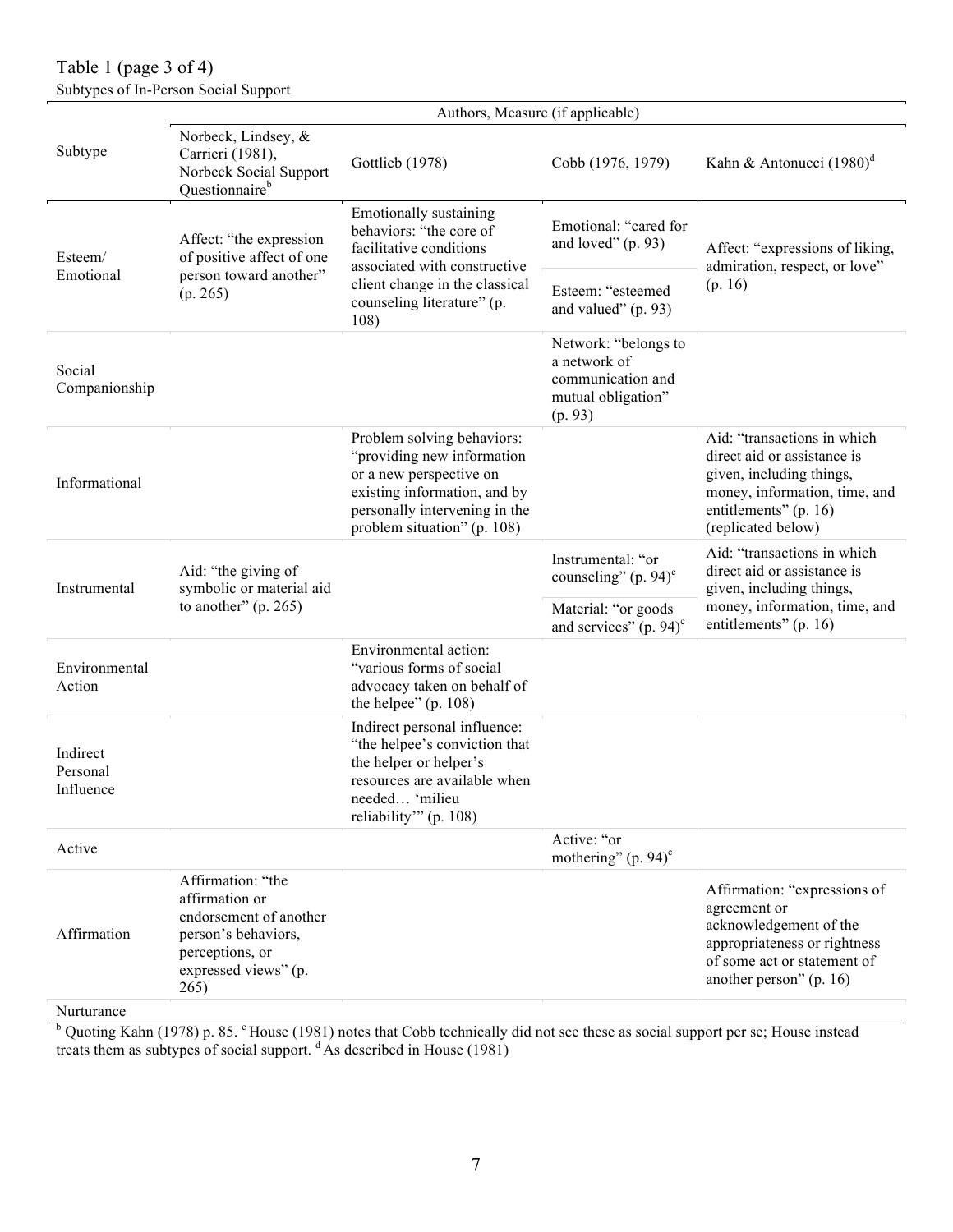# Table 1 (page 4 of 4) Subtypes of In-Person Social Support

|                                   | Authors, Measure (if applicable)                                                                                                                                                          |                                                                                                                                                                                                 |                                                                                                                                                                                                                                                                                                                                                                                                                                                           |  |  |  |  |  |
|-----------------------------------|-------------------------------------------------------------------------------------------------------------------------------------------------------------------------------------------|-------------------------------------------------------------------------------------------------------------------------------------------------------------------------------------------------|-----------------------------------------------------------------------------------------------------------------------------------------------------------------------------------------------------------------------------------------------------------------------------------------------------------------------------------------------------------------------------------------------------------------------------------------------------------|--|--|--|--|--|
| Subtype                           | Pinneau (1975)                                                                                                                                                                            | Caplan (1974), Caplan<br>& Killilea (1976)                                                                                                                                                      | Barrerra & Ainlay (1983)                                                                                                                                                                                                                                                                                                                                                                                                                                  |  |  |  |  |  |
| Esteem/<br>Emotional              | Emotional: "information which<br>directly meets basic social-<br>emotional needs, for example: a<br>statement of esteem for the<br>person, attentive listening to the<br>person" $(p. 2)$ | Promoting emotional<br>mastery                                                                                                                                                                  | Intimate interaction: Trust (Brim, 1974), Emotional<br>mastery (Caplan, 1976), Social support (Cobb, 1978),<br>Love (Foa, 1971), Emotionally sustaining<br>behaviors/Indirect personal influence (Gottlieb, 1978),<br>Emotional support (Hirsch, 1980), Intimacy<br>opportunities/Love (Kaplan et al., 1977), Affective<br>support (Pattison, 1977), Intangible support (Tolsdorf,<br>1976), Emotional integration/Reassurance of worth<br>(Weiss, 1973)  |  |  |  |  |  |
| Social<br>Companionship           |                                                                                                                                                                                           |                                                                                                                                                                                                 | Positive social interaction: Desired interaction/Value<br>similarity/Concern (Brim, 1974), Rest & recuperation<br>(Caplan, 1976), Socializing (Hirsch 1980), Group<br>solidarity (Kaplan et al., 1977), Social integration<br>(Weiss, 1973)                                                                                                                                                                                                               |  |  |  |  |  |
|                                   | Appraisal or information: "a<br>psychological form of help<br>which contributes to the<br>individual's body of knowledge                                                                  | Offering guidance:<br>"regarding the field of<br>relevant forces involved<br>in expectable problems<br>and methods of dealing<br>with them" $(p. 41)$                                           | Guidance: Trust (Brim, 1974), Information/Problem<br>solving/Reference & Control/Ideology (Caplan, 1976),<br>Instrumental support (Cobb, 1978), Information (Foa,<br>1971), Problem-solving behaviors (Gottlieb, 1978),<br>Cognitive guidance (Hirsch, 1980), Appraisal<br>opportunities/Persuasion/ Normative fit (Kaplan et al.,<br>1977), Advice (Tolsdorf, 1976), Social integration<br>(Weiss, 1973)                                                 |  |  |  |  |  |
| Informational                     | or cognitive system, for<br>example, informing the person<br>about a new job opportunity,<br>explaining a method for solving<br>a problem" $(p. 2)$                                       | Providing feedback:<br>"that validates his<br>conception of his own<br>behavior [and] his own<br>identity and fosters<br>improved performance<br>based on adequate self-<br>evaluation" (p. 41) | Feedback: Feedback (Caplan, 1976), Social support<br>(Cobb, 1978), Status (Foa, 1971), Social reinforcement<br>(Hirsch, 1980), Appraisal opportunities/Role-self<br>rewards/Approval (Kaplan, et al. 1977), Feedback<br>(Tolsdorf, 1976), Reassurance of worth (Weiss, 1973)                                                                                                                                                                              |  |  |  |  |  |
|                                   | Tangible: "assistance through an<br>intervention in the person's<br>objective environment or                                                                                              |                                                                                                                                                                                                 | Material aid: Assistance (Brim, 1974), Concrete aid<br>(Caplan, 1976), Material support (Cobb, 1978),<br>Money/Goods (Foa, 1971), Problem solving behaviors<br>(Gottlieb, 1978), Tangible assistance (Hirsch, 1980),<br>Tangible support/Dependable social networks (Kaplan<br>et al., 1977), Instrumental support (Pattison, 1977),<br>Tangible support (Tolsdorf, 1976), Assistance (Weiss,<br>1973)                                                    |  |  |  |  |  |
| Instrumental                      | circumstances, for example:<br>providing a loan of money or<br>other resources" (p. 2)                                                                                                    |                                                                                                                                                                                                 | Behavioral assistance: Assistance (Brim, 1974),<br>Practical service (Caplan, 1976), Active support (Cobb,<br>1978), Service (Foa, 1971), Environmental<br>action/Problem-solving behaviors (Gottlieb, 1978),<br>Tangible assistance (Hirsch, 1980), Tangible<br>support/Dependable social networks (Kaplan et al.,<br>1977), Instrumental support (Pattison, 1977), Tangible<br>support (Tolsdorf, 1976), Assistance/Social integration<br>(Weiss, 1973) |  |  |  |  |  |
| Environmental<br>Action           |                                                                                                                                                                                           |                                                                                                                                                                                                 |                                                                                                                                                                                                                                                                                                                                                                                                                                                           |  |  |  |  |  |
| Indirect<br>Personal<br>Influence |                                                                                                                                                                                           |                                                                                                                                                                                                 |                                                                                                                                                                                                                                                                                                                                                                                                                                                           |  |  |  |  |  |
| Active                            |                                                                                                                                                                                           |                                                                                                                                                                                                 |                                                                                                                                                                                                                                                                                                                                                                                                                                                           |  |  |  |  |  |
| Affirmation                       |                                                                                                                                                                                           |                                                                                                                                                                                                 |                                                                                                                                                                                                                                                                                                                                                                                                                                                           |  |  |  |  |  |
| Nurturance                        |                                                                                                                                                                                           |                                                                                                                                                                                                 |                                                                                                                                                                                                                                                                                                                                                                                                                                                           |  |  |  |  |  |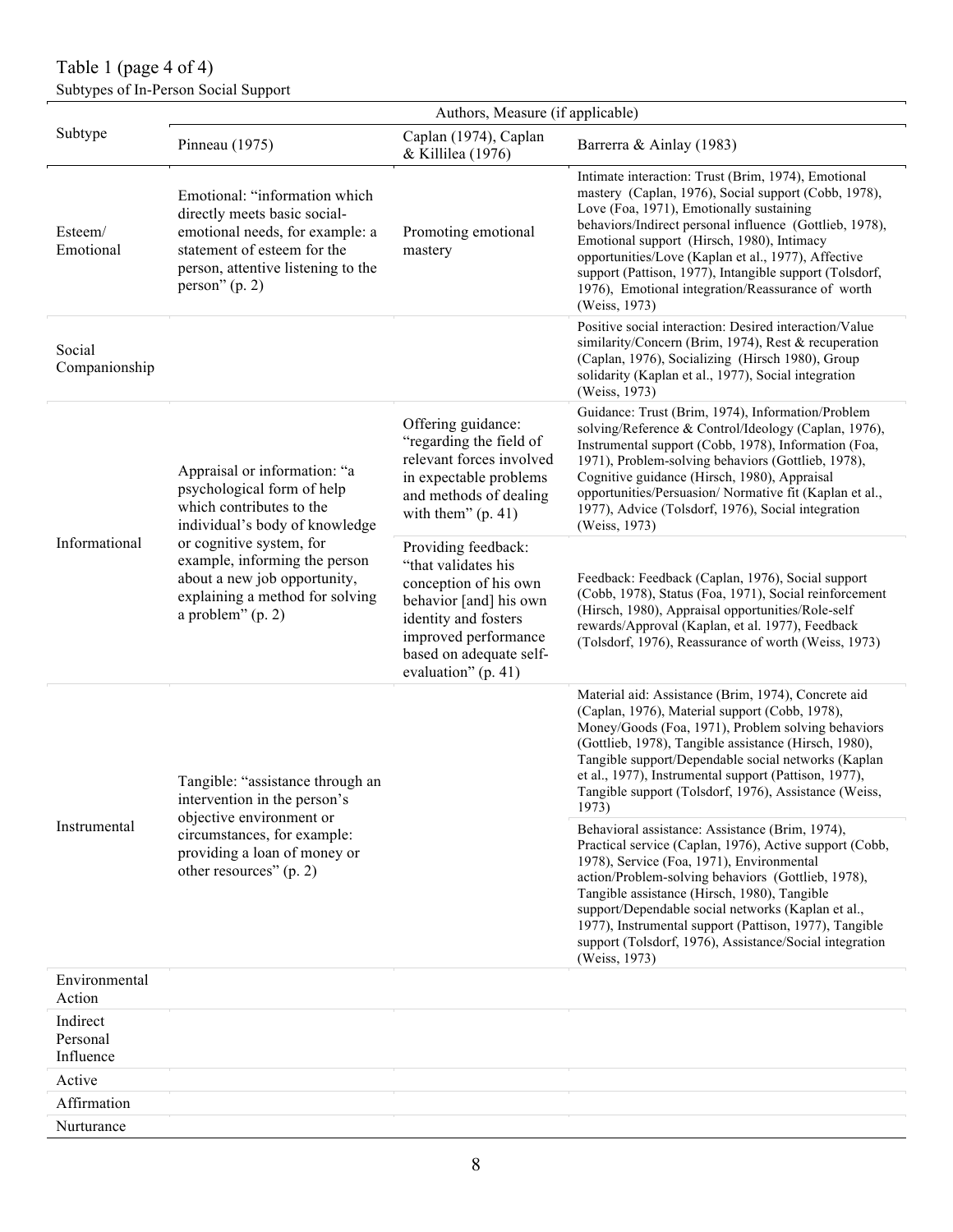distinguish between guidance (advice or information) and feedback (about one's behavior, thoughts, or emotions) and Barling, MacEwen, & Pratt (1988) separated informational (advice on problems) and appraisal support (objective evaluations of the situation at hand). Similarly, Barrera and Ainlay also distinguished in instrumental support between material aid (helping via providing physical objects or money) and behavioral assistance (completing tasks); Cobb separates instrumental and material (goods and services) support.

Some research groups also included somewhat idiosyncratic subtypes, not often represented by others. Brandt and Weinert (1981) described worth (being told one is doing well) and nurturance (the ability to be giving and caring to another) support, whereas Cobb referred to active support ("or mothering," p. 94). Both Norbeck, Lindsey, and Carrieri (1981) and Kahn and Antonucci (1980) referenced affirmation support, which includes actions that reinforce others' statements, behaviors, or perceptions. Finally, some researchers combined subtypes that many others have separated. Brandt and Weinert (1981) grouped informational, emotional, and material help into one category labeled "assistance," whereas Kahn and Antonucci (1980) combined objects, money, information, time, and entitlements into "aid."

Overall, four general subtypes frequently emerged. Supported by our literature review and guiding our next steps, they are defined here. *Esteem***/***Emotional* support includes esteem and acceptance; expressions of intimacy, caring, liking, respect, validation, empathy, sympathy; or helping to manage one's emotional state. *Social Companionship* support includes spending time with others in leisure and recreational activities; or feeling like one belongs. *Informational* support includes help in defining, understanding, and coping with problematic events; advice; appraisal support; providing new information, knowledge, or new perspectives; or reference to resources. *Instrumental* support includes provision of financial aid, material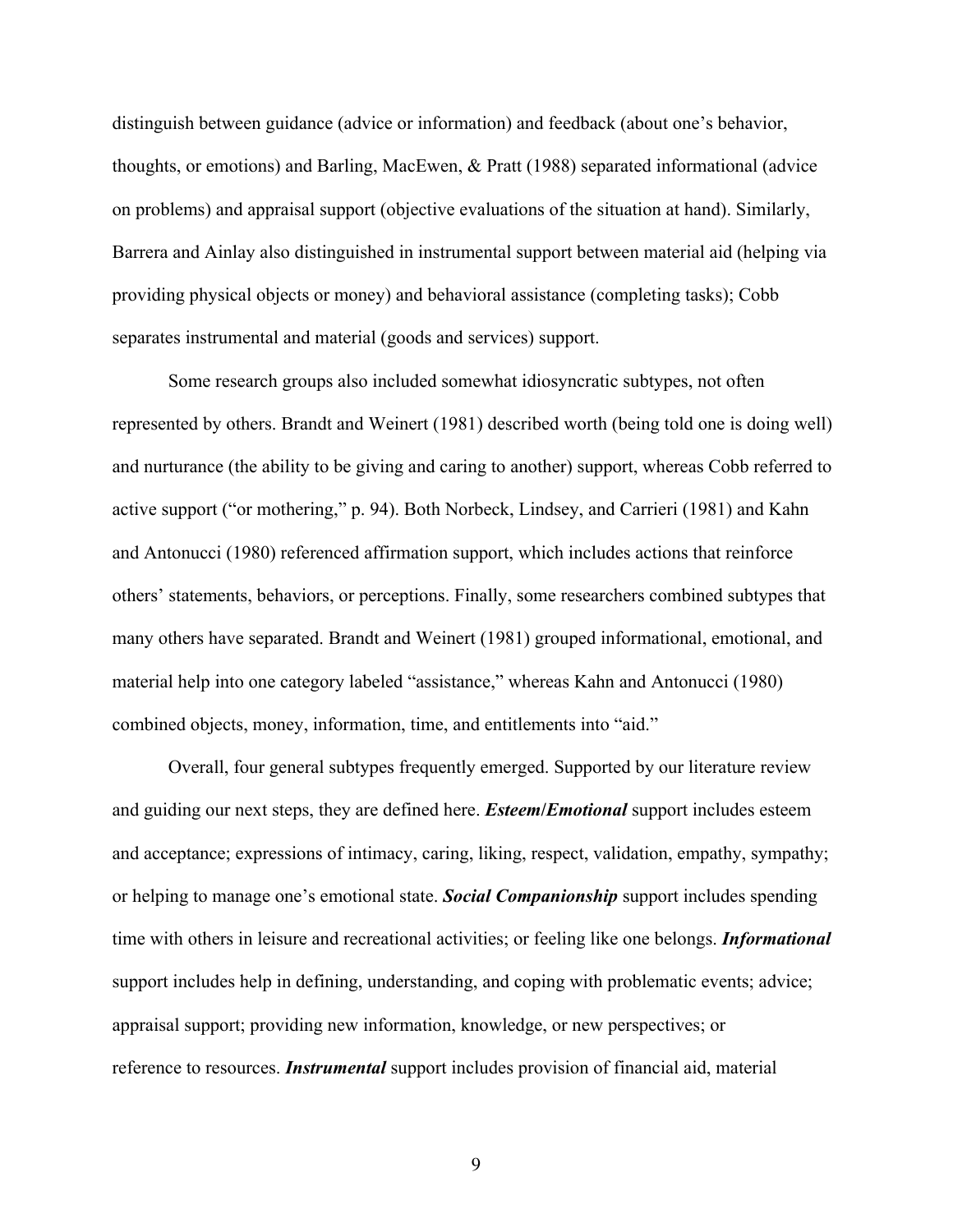resources, and needed services; help in getting necessary tasks done; providing something of use, performing a task, or taking on a responsibility.

Next, we began to identify representative items for each of these subtypes. Measures represented in Table 1 with items we considered were Barrera and Ainlay's (1983) Inventory of Socially Supportive Behaviors, Barling et al.'s (1988) questions about social support in response to vignettes, Norbeck et al.'s (1981) Norbeck Social Support Questionnaire, Brandt and Weinert's (1981) Personal Resource Questionnaire (PRQ85), and Cohen and Hoberman's (1983) Interpersonal Support Evaluation List. We also looked at Barrera, Sandler, and Ramsay's (1981) earlier version of the Inventory of Socially Supportive Behaviors (1981); Gottlieb's (1978) classification scheme for informal helping behaviors, and Weinert's (2003) later version of the Personal Resource Questionnaire (PRQ2000). In addition, we also pulled items and examples from the online social support literature, including Turner-McGrievy and Tate's (2013) content analysis with online social subtypes based on Cutrona and Suhr (1992) of socially supportive Tweets, Braithwaite et al.'s (1999) content analysis of message board posts (also with subtypes based on Cutrona and Suhr, 1992), Gaysynsky et al's (2015) content analysis of Facebook posts (with subtypes based on Cutrona and Suhr as well as Coursaris and Liu 2009), Graham et al.'s (2011) Online Social Support for Smokers Scale, Krämer, Rösner, Eimler, Winter, and Neubaum's (2014) internet social capital work (2014), and Oh et al.'s (2014) modification of the ISEL (Eastin & LaRose, 2005; Cohen, Mermelstein, Kamarck, & Hoberman, 1985).

With this large group of items, as well as items from our own previous work (Cole, Nick, Zelkowitz, Roeder, & Spinelli, under review; Cole, Nick, Varga, et al., under review), we constructed a list of candidate items that focused on the frequency of others' supportive actions during online interactions. We chose items to represent the four subtypes of social support listed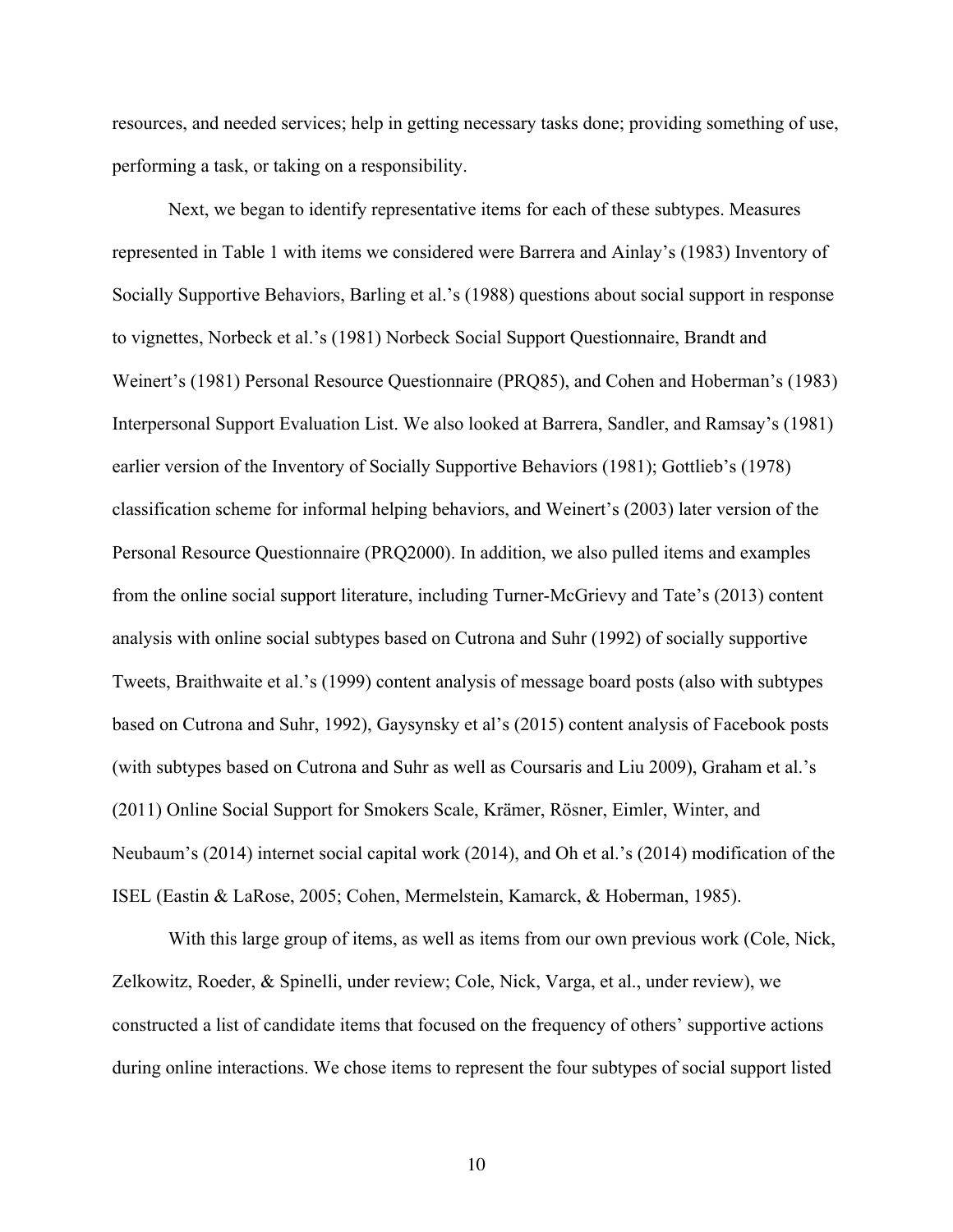above, as well as additional, less general items more relevant to social media and gaming. After working through many iterations of our list among our lab's Internet research team, we consulted with others inside and outside the lab (particularly those knowledgeable about social media and online gaming) to refine phrasing. Some of these efforts included consulting and piloting with 51 local high school students from an International Baccalaureate (IB) psychology class for acceptability, intercorrelations among proposed subtypes, and feedback (the small sample size precluded factor analyses). The complete initial version of the questionnaire can be found in Appendix A.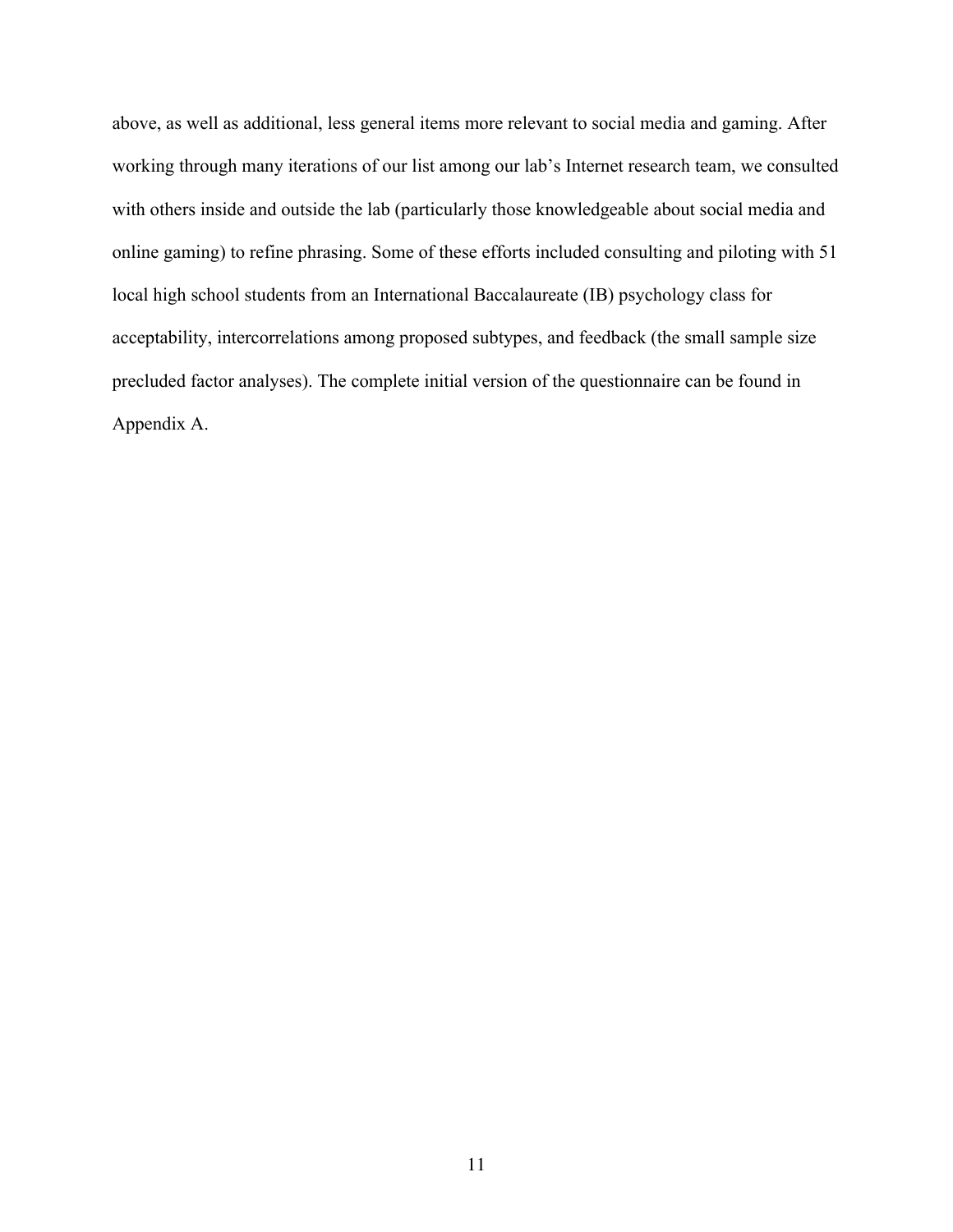#### CHAPTER II

#### **Methods**

To achieve the goals described above, we recruited participants from two sources: USA adults from Amazon's Mechanical Turk system ("Mechanical Turk Sample"), and undergraduate students from Vanderbilt University ("college Student Sample.").

#### **Mechanical Turk Sample**

**Participants.** Participants were 306 USA adults, aged 18-42 (mean age = 31.98, *SD* = 5.18). Slightly more were male (53.6%) than female. The sample was ethnically diverse: White (77.5%), Asian or Asian-American (11.8%), Black (9.5%), Hispanic or Mexican-American (3.3%), American Indian or Native American (2.6), and other (1%). Participants could select more than one ethnicity. Most had some post-secondary education (mean years of education = 15.03, *SD* = 1.92). Participants reported working outside the home more than working from home (mean number of hours/week =  $28.31$ ,  $SD = 17.55$  versus mean =  $14.53$ ,  $SD = 16.12$ ).

**Procedures.** Participants accessed the Qualtrics survey via a Human Intelligence Task (HIT) on Amazon's Mechanical Turk ("mTurk") system. On mTurk, registered workers across the world can complete computerized tasks, such as online surveys, for small reimbursements. Our advertisement for the survey read, "Complete an online questionnaire with questions about your use of online social network sites, self-esteem, thoughts, feelings, and stress." The advertisement was restricted to USA Master workers (workers who consistently demonstrate accuracy across requesters and HITs) and we described the survey as intended for workers aged 18-40. We paid each worker \$4.00 for their participation, plus a \$1.80 fee to Amazon per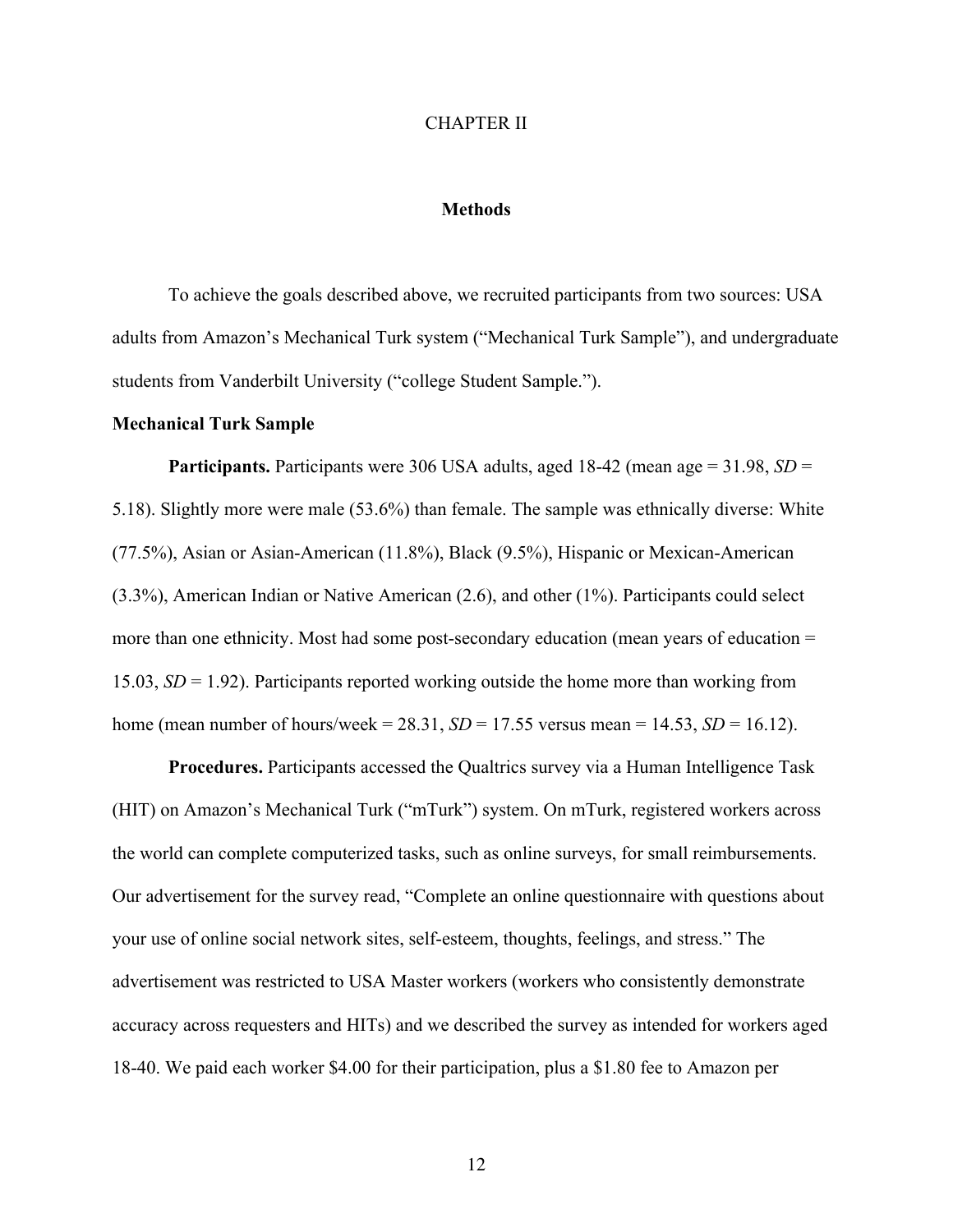participant. We obtained 378 participants, 315 of which completed enough items for compensation. Screening of these participants' data for inclusion in analyses  $(N = 306)$  is described in the Data Preparation portion of the Analyses section below.

#### **College Student Sample**

**Participants.** Participants were 98 undergraduates at Vanderbilt University, aged 18-23 (mean age  $= 19.21$ ,  $SD = 1.08$ ). More were female (77.6%) than male. The sample was ethnically diverse: White (77.6%), Asian or Asian-American (14.3%), Hispanic or Mexican-American (9.2%), Black (7.1%), other (4.1%), or American Indian or Native American (0%). Participants could select more than one ethnicity. Most were freshmen (58.3%) while fewer were sophomores (27.1%), juniors (7.3%), or seniors (7.3%) (two participants did not indicate their year).

**Procedures.** Participants accessed the Qualtrics survey via the Vanderbilt Psychology Department Research Sign-Up System, SONA. Here, Vanderbilt students can sign up for research studies run by labs in the department and schedule their participation or complete online surveys for class credit and/or compensation. The description of the survey in the SONA system read, "[a] study of the connections between online social support and in-person social support. If you wish to participate, you will complete an online questionnaire with questions about your social network use, self-esteem, thoughts, feelings, and stress." We described the survey as intended for Vanderbilt undergraduate students aged 18-25. Recruitment efforts involved distributing IRB-approved flyers and visiting large psychology classes to describe the study. Each participant earned class credit for their participation, which could be used research participation requirements. We obtained 113 participants, all of which earned credit for their work. Screening of these participants' data for inclusion in analyses  $(N = 98)$  is described in the Data Preparation portion of the Results section below.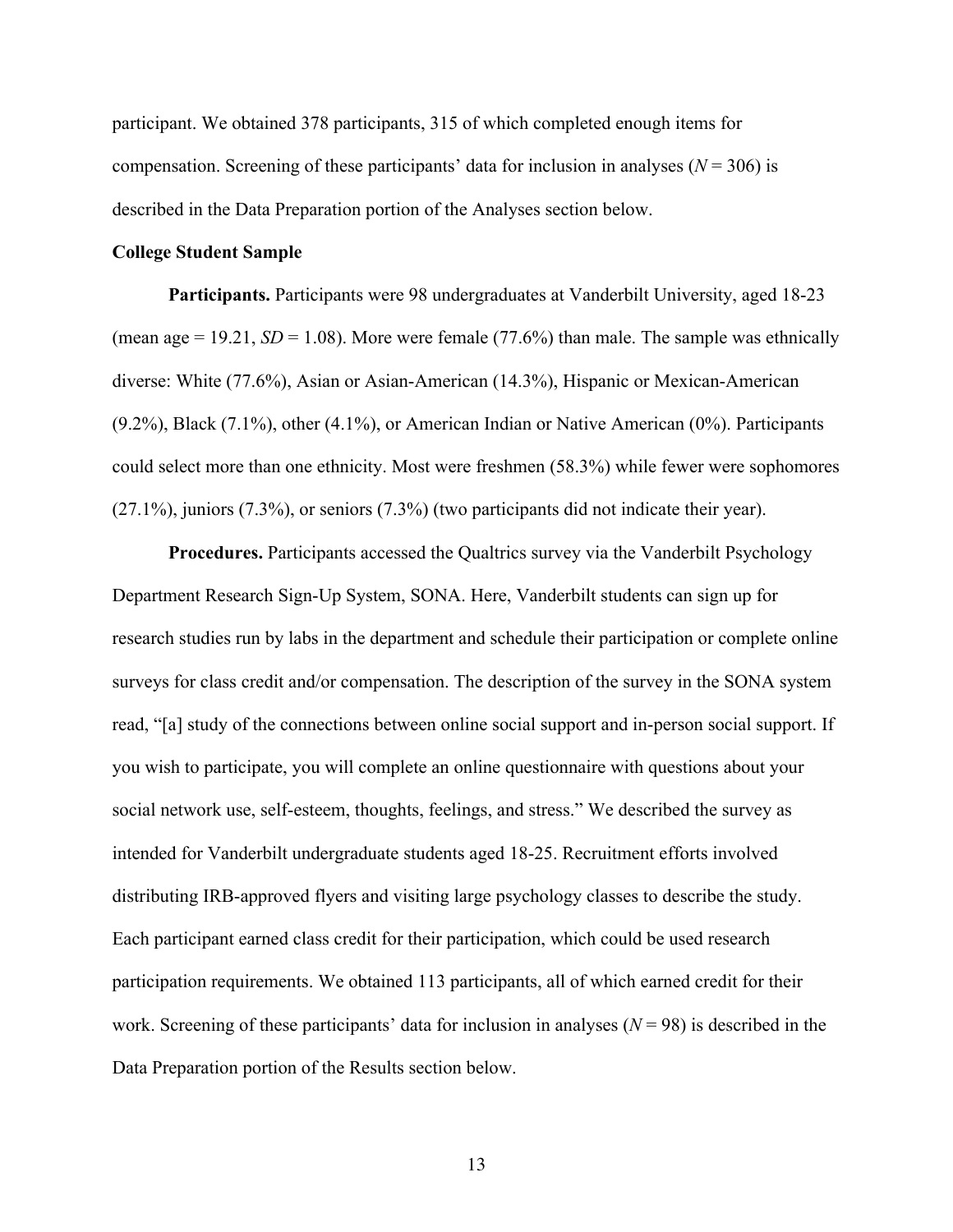#### **Measures**

**Demographics.** Respondents provided their gender, age, race, year in school (college sample only), years of education (mTurk sample only), and occupation and work details (mTurk sample only).

#### *Support measures*

**Online Social Support Scale (OSSS).** As described above, we developed the OSSS (see Appendix A) to measure four subtypes of social support typically described in the in-person literature in an online context: Esteem/Emotional, Social Companionship, Informational, and Instrumental support. We also included items specific to social media or gaming contexts that we hypothesized may or may not contribute to online support (e.g., "People respond to something I've posted online by sharing, reblogging, retweeting, etc." and "Other players give me items, or forge or craft items for me during gameplay," respectively). Instructions and items focused on how other people online have shown social support to the respondent over the past two months during *connections or interactions* with them (to distinguish from more indirect means, e.g., through posting a status not directed toward the respondent that the respondent finds encouraging). We measured each of the four subtypes of online social support with 12 items, 48 in total; we also included an additional 10 social media items and 8 gaming items, for a grand total of 66 items. Respondents rated items that described other people's supportive interactions online (e.g., "People show that they care about me online") from never (0) to a lot (4). Higher scores reflected greater online social support. Participants also rated how frequently they used a number of popular social media sites, apps, and game types from never (0) to a lot (4).

**Perceived Social Support Scale (PSSS).** The PSSS (Procidano & Heller, 1983) measures the extent to which an individual perceives that his or her needs for support,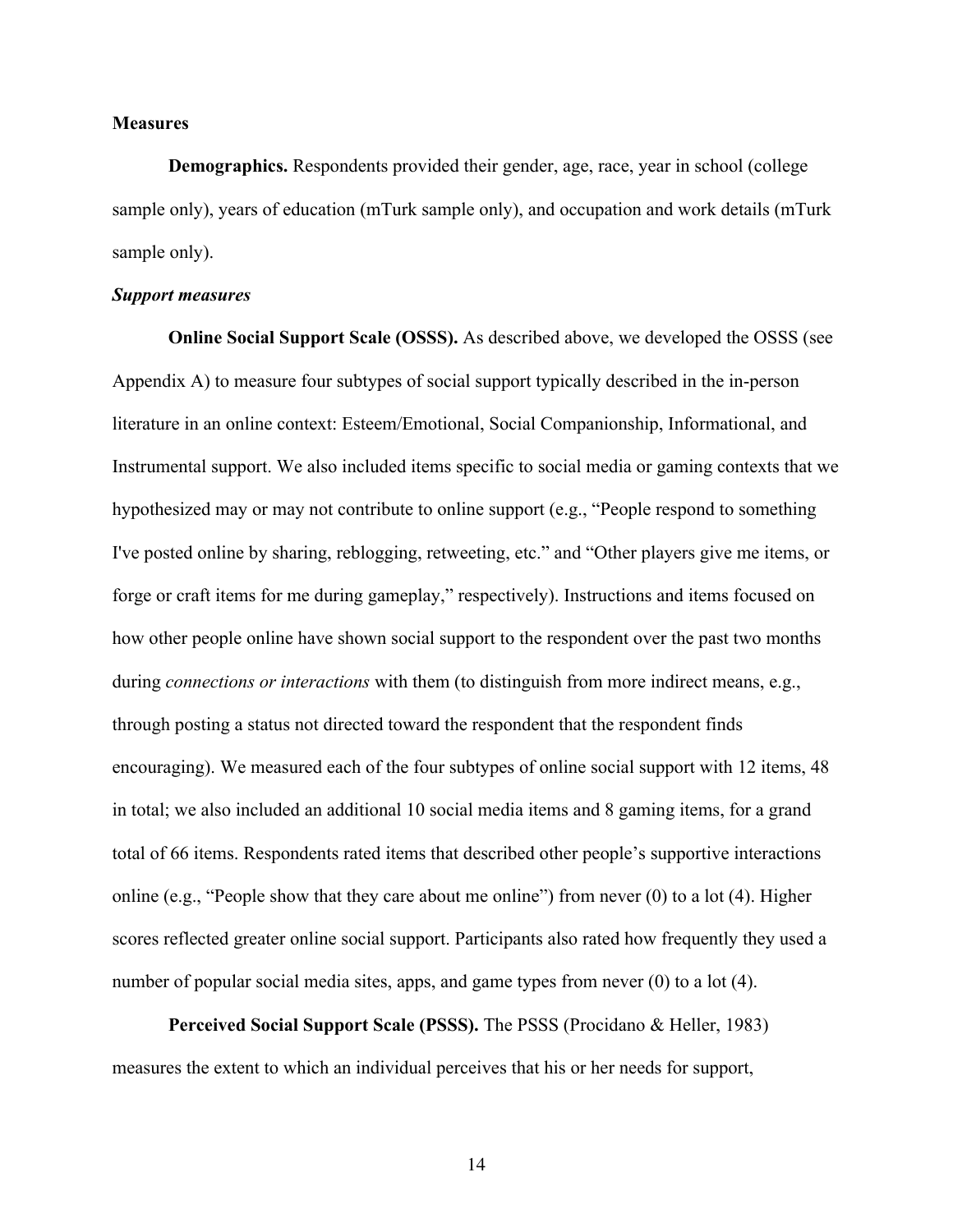information, and feedback are fulfilled by friends and by family. Twenty statements refer to feelings and experiences that occur to most people at one time or another in their relationships with friends and 20 refer to feelings and experiences that occur with family. Respondents rate answers to the items as yes (2), no (0), or don't know (1). Higher scores reflect greater support. Both the friends and family subscales have a high degree of internal consistency with Cronbach's alphas of .88 and .90, respectively (Procidano & Heller, 1983). For our analyses, we recoded answers as yes (1), no (0), and don't know (missing) and we only used the friends subscale. The KR-20 was .94 in the mTurk sample and .86 in the college sample.

#### *Stressors measures*

**mTurk only: Modified Negative Acts Questionnaire – Revised (NAQ).** The NAQ (Einarsen, Hoel, & Notelaers, 2009) is a self-report of workplace victimization in adults. Twenty-two items measure victimization behaviorally, with no references to the terms "bullying" or "harassment." Respondents rate the frequency of experiencing these behaviors over the past six months on a five-point Likert scale from never (1) to daily (5); higher scores reflect greater harassment. Items load onto three related factors: work-related bullying, person-related bullying, and physically intimidating bullying. Cronbach's alpha for the full scale was .90, and it had good construct validity, correlating highly with measures of mental health, psychosocial work environment, and leadership (Einarsen, Hoel, & Notalaers, 2009). Our modification of the instrument re-words items to ensure the survey can be used with adults of varying reading levels. Cronbach's alpha was .94 in the mTurk sample.

**College only: Ostracism Experiences Scale for Adolescents (OESA).** The OESA (Gilman, Carter-Sowell, DeWall, Adams, & Carboni, 2013) assesses an individual's perceptions of two things: being ignored or excluded from their social group. Eleven items represent general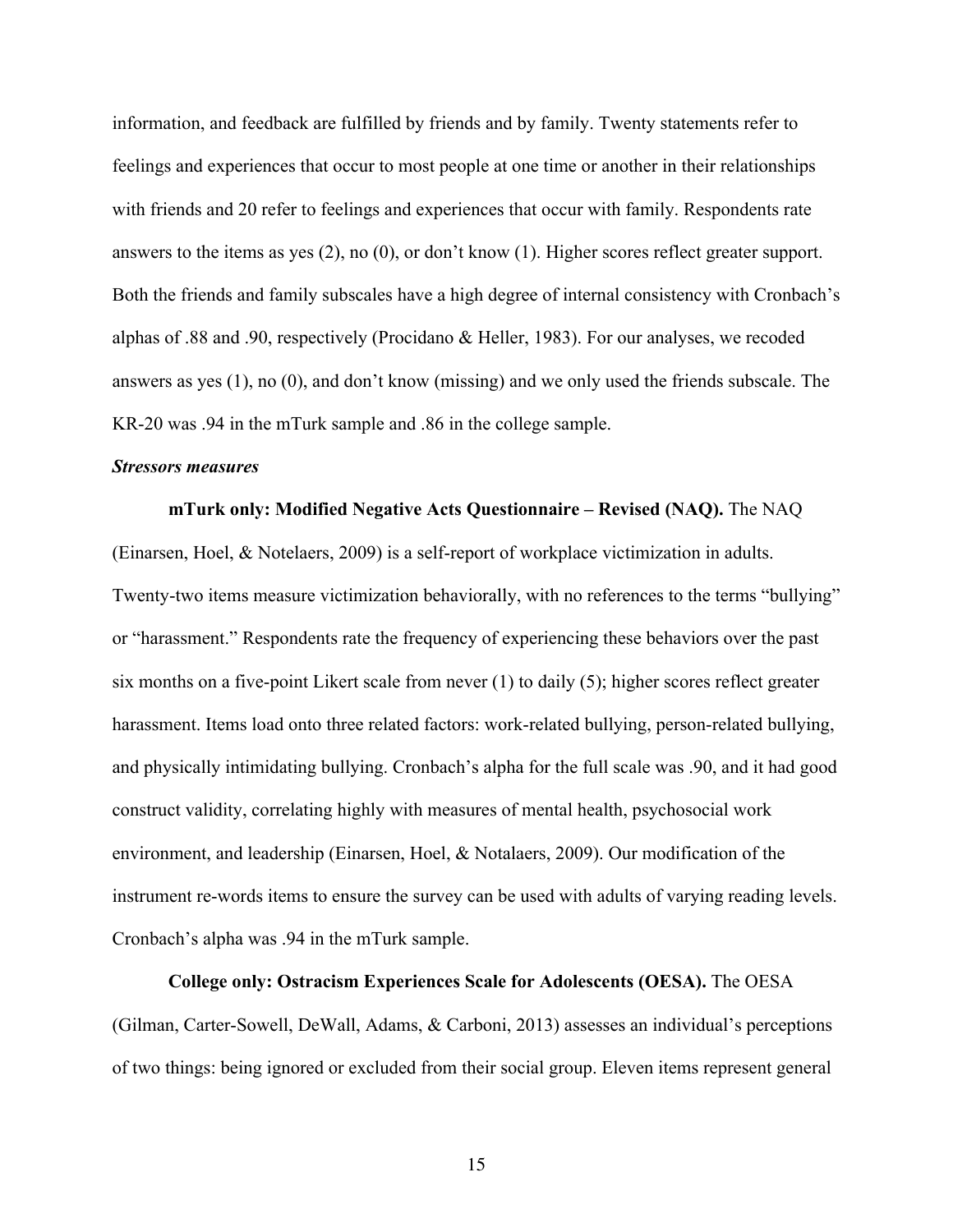perceptions of being ostracized and are not specific to any one source (i.e., a particular friend, romantic partner, relative, etc.). Respondents rate items on a five-point Likert scale from never (1) to always (5); higher scores reflect greater ostracism. Cronbach's alphas have been high for both subscales (.93) and they have correlated moderately (*.*45, Gilman et al., 2013). Cronbach's alpha for the total scale was .92 in the college sample.

**Cyberbullying Experiences Survey (CES).** The CES (Doane, Kelley, Chiang, & Padilla, 2013) assesses cyberbullying victimization and perpetration in emerging adults. Twentyone victimization items and 20 perpetration items make up two subscales. Each assesses the same four factors: malice, public humiliation, unwanted contact, and deception. Respondents rate items for frequency of occurrence on a seven-point Likert scale from never (0) to every day/almost every day (6); higher scores reflect greater cyberbullying. The CES has demonstrated adequate internal consistency (with Cronbach's alphas above .70) and convergent validity with other measures of cyberbullying (Doane et al., 2013). Our studies only used the victimization items. Cronbach's alpha was .94 in the mTurk sample and .90 in the college sample.

**Life Experiences Survey (LES).** The LES (Sarason, Johnson, & Siegel, 1978) assesses the presence, timing, and impact of a variety of potentially stressful and positive life events in adults. Sixty-three items, ranging from outstanding personal achievements to death of a spouse, are rated for presence within 0-6 months or 7 months to one year. If present, their impact is rated on seven-point Likert scales ranging from extremely negative (-3) to extremely positive (3). The LES has demonstrated sufficient reliability correlates with a variety of relevant dependent measures (Sarason, Johnson, & Siegel, 1978). As the LES includes events that can be negatively or positively rated, for our analyses we summed each participant's negative ratings. Larger negative scores reflect greater stress.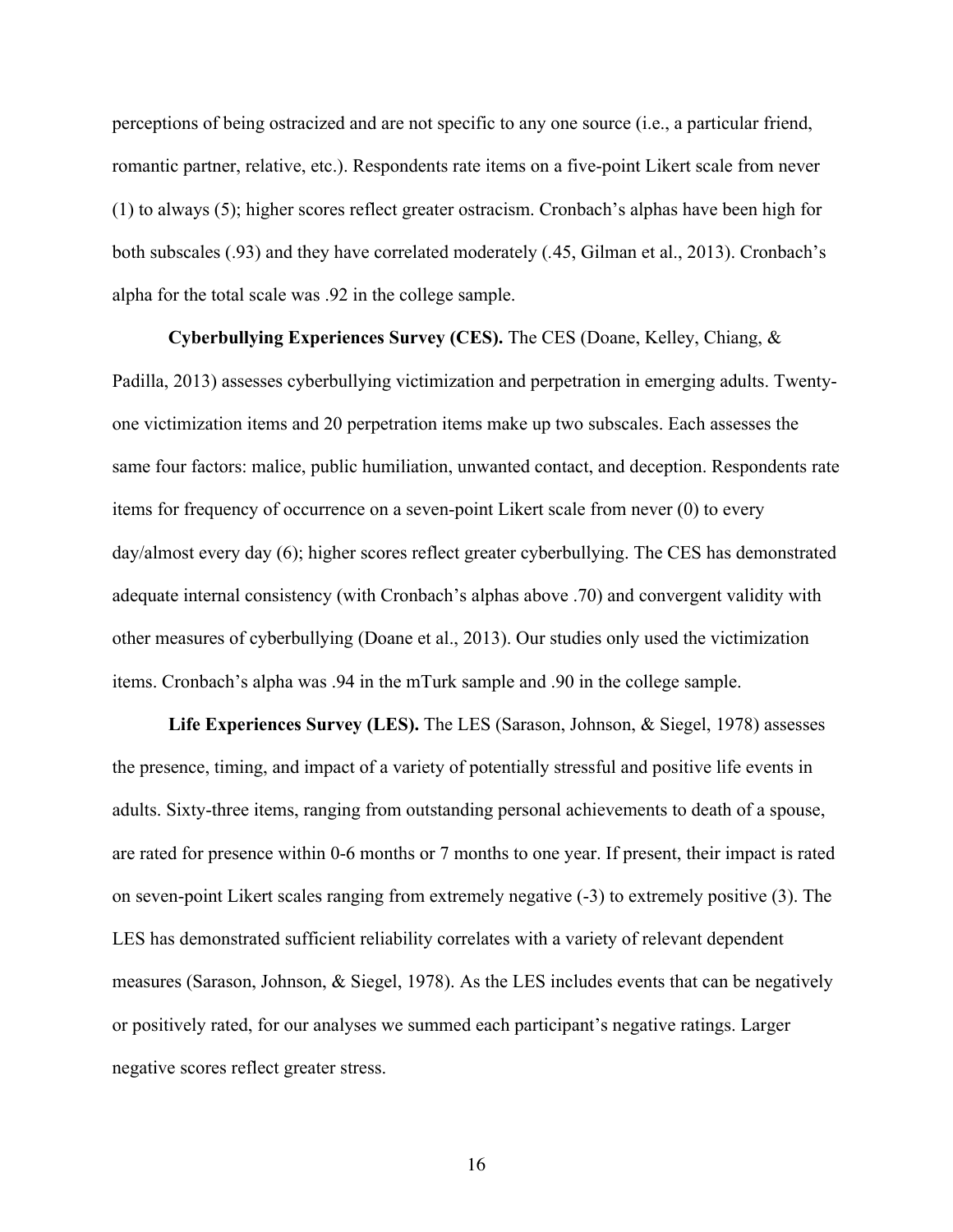## *Outcome measures*

**Rosenberg Self-Esteem Scale (RSE).** The RSE (Rosenberg, 1965) measures individual self-esteem. Ten items assess positive and negative ideas one can have about oneself. Respondents rate items on four-point Likert scales from strongly agree (1) to strongly disagree (4). Higher scores reflect greater self-esteem. Cronbach's alphas are high (.88) and exploratory factor analysis has resulted in a unidimensional solution (Gray-Little, Hancock, & Williams, 1997). Cronbach's alpha was .95 in the mTurk sample and .90 in the college sample.

**Cognitive Triad Inventory (CTI).** The CTI (Beckham, Leber, Watkins, Boyer, & Cook, 1986) assesses respondents' view of the self, view of the world, and view of the future via positively and negatively phrased items. If negative, these views constitute a depressive cognitive triad. Thirty-six items total (10 for each view plus six filler items that are not scored) are rated on a seven-point Likert scale from totally agree (1) to totally disagree (7). Higher scores reflect healthier cognitions. Individual subscales and the total score have good to excellent reliability, with Cronbach's alpha at .95 for the total score (Beckham et al., 1986). Cronbach's alpha was .97 in the mTurk sample and .95 in the college sample. To correct for skew, the square root of the inverse of each CTI total score was used in regressions (descriptives and intercorrelations were based on original CTI total scores). Higher scores reflect more depressive cognitions.

**Beck Depression Inventory II (BDI).** The BDI (Beck, Steer, & Brown, 1996) is a commonly used and well-validated measure designed to assess the severity of depressive symptoms in a variety of populations. Twenty-one items describe different symptoms respondents may have experienced over the last two weeks. Respondents rate the severity of these symptoms on a 0 to 3 scale; higher scores reflect greater depressive symptoms. The BDI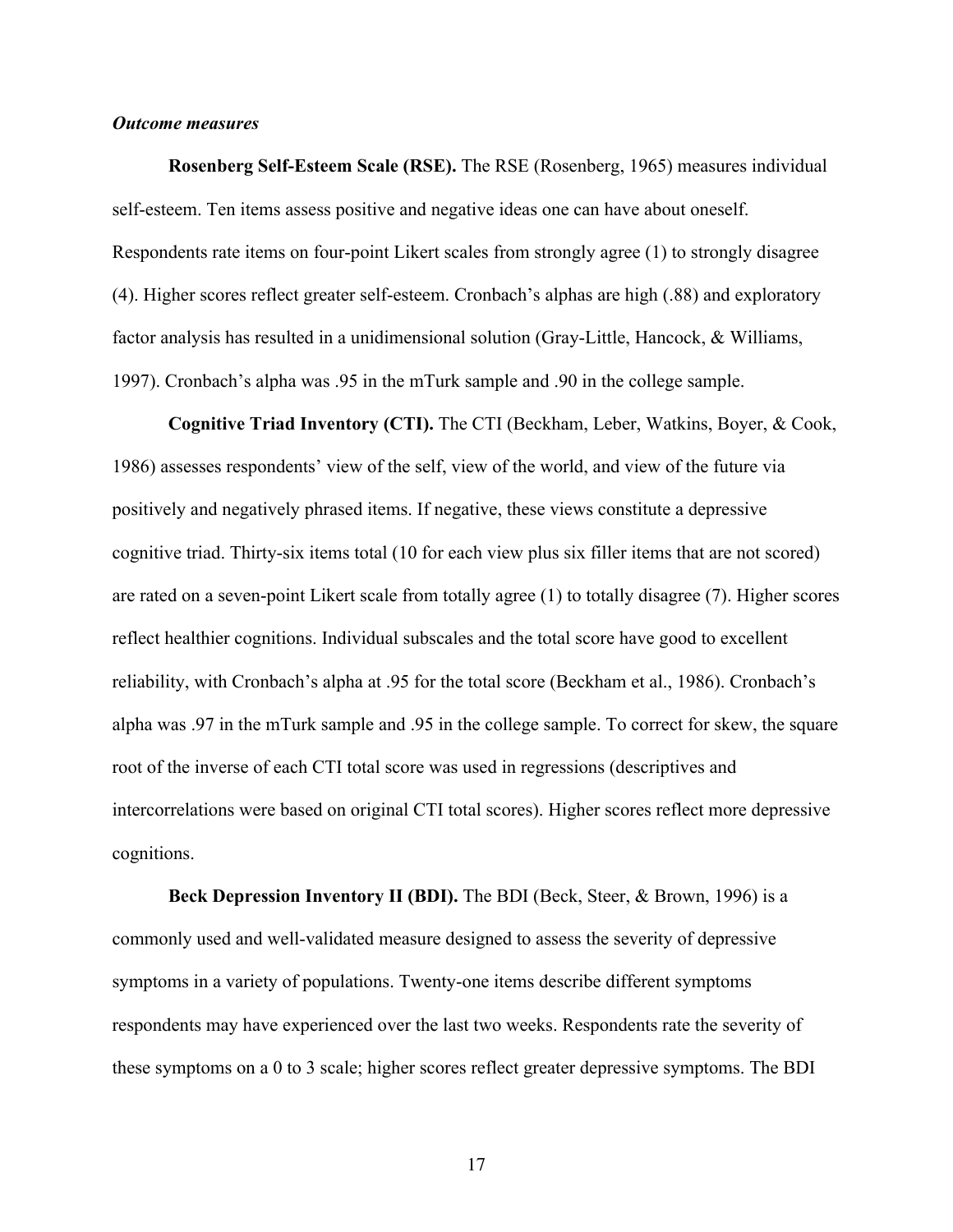has been independently validated in a university population and showed strong internal consistency (Cronbach's alpha was .91) and reliability (Dozols, Dobson, & Ahnberg, 1998). Per IRB requirements, the suicidality item was removed, resulting in 20 items. Cronbach's alpha was .96 in the mTurk sample and .89 in the college sample. To correct for skew, the square root of each BDI total score was used in regressions (descriptives and intercorrelations were based on original BDI total scores).

## *Other measures*

**Marlowe-Crowne Short Form C (MCSF-C).** The MCSF-C (Reynolds, 1982) is one of the three short forms of the Crowne & Marlowe Social Desirability Scale (Crowne & Marlowe, 1960) developed by Reynolds, which measures culturally approved but infrequent behaviors. High scores on social desirability scales indicate that participants answer items as they think researchers want them to. Thirteen items on Form C are answered as true (1) or false (0); higher scores reflect greater social desirability. Internal consistency for form C was KR-20 = .76 and it has correlated well with the full Crowne and Marlowe Social Desirability Scale (*r* = .93; Reynolds, 1982). The KR-20 was .76 in the mTurk sample and .63 in the college sample.

#### **Revised Eysenck Personality Questionnaire – Short Form – Lie Scale (EPQR-S).**

The EPQR-S (Eysenck, Eysenck, & Barrett, 1985) is a short form of the Revised Eysenck Personality Questionnaire (EPQR; Eysenck & Eysenck, 1975). Both questionnaires have the same subscales (extraversion, neuroticism, psychoticism, lie scale). Although the EPQR has 100 total items, the EPQR-S has only 48. The Lie Scale of the EPQR-S, the only subscale we used from the measure, includes 12 yes or no items that measure the extent to which participants deliberately attempt to control their scores (e.g., "Are all your habits good and desirable ones?"). Higher scores reflect greater deliberate control. Reliability coefficients for the Lie scale ranged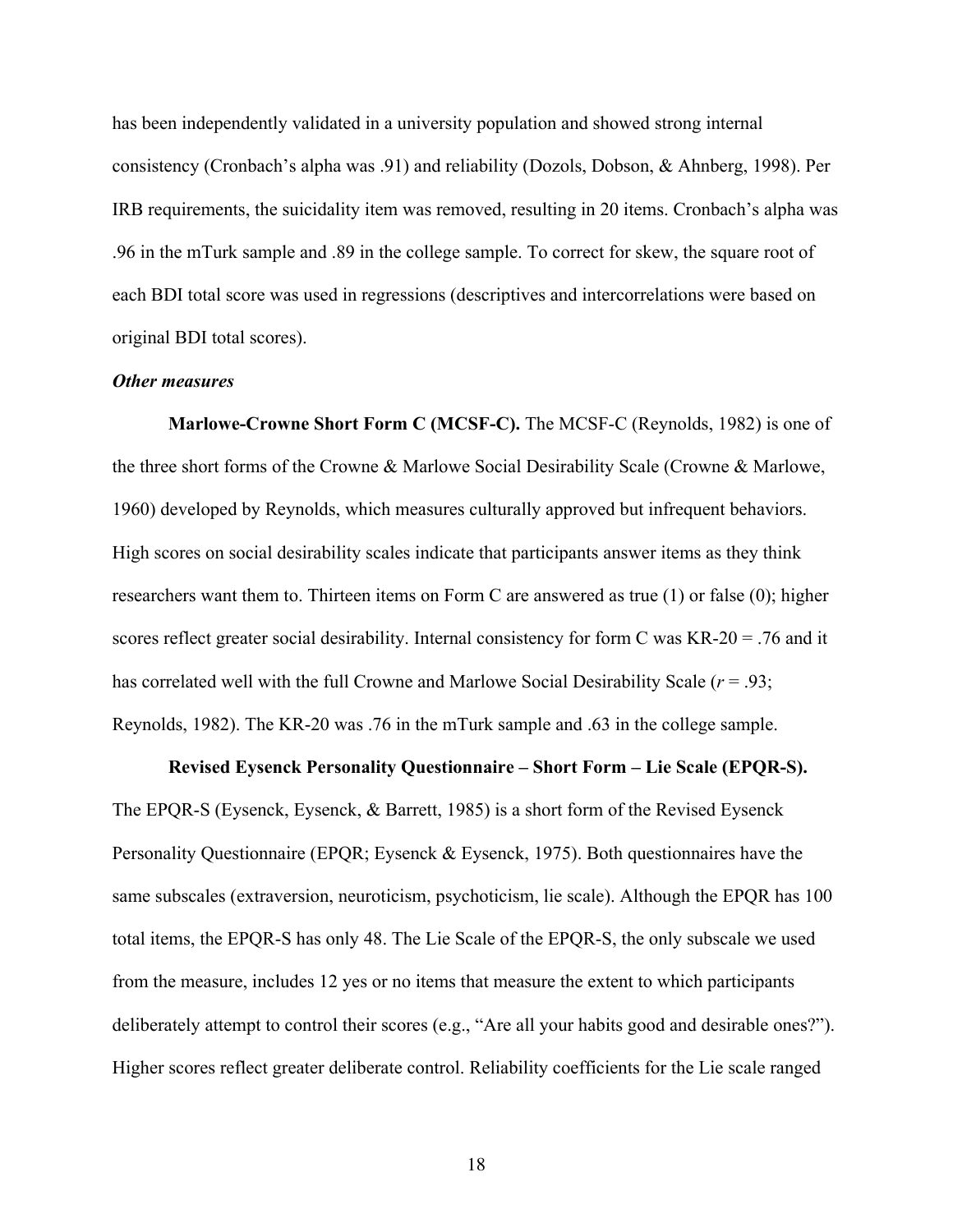from .73 to.77 in its original sample (Eysenck, Eysenck, & Barrett, 1985) and was .60 in a large Welsh sample (Francis, Craig, & Robbins, 2008). The KR-20 was .78 in the mTurk sample and .67 in the college sample.

**Time Spent Online (TSO).** Participants reported how many hours per week they spent using the following categories of online spaces: text/photo/video sharing sites (e.g., Facebook, Instagram, Twitter, Snapchat, Tumblr, Vine, Google+), text communication sites (e.g., Texting, Email, Kik, Groupme, Whatsapp), anonymous discussion apps (e.g., YikYak, Whatsgoodly), forums (e.g., Reddit, 4chan), dating sites (e.g., Match.com, eHarmony), dating/hookup apps (e.g., Tinder, Bumble), sports/fighting/racing games (e.g., FIFA, Call of Duty, Need for Speed, Grand Theft Auto), and role player/battle arena games (e.g., World of Warcraft, League of Legends).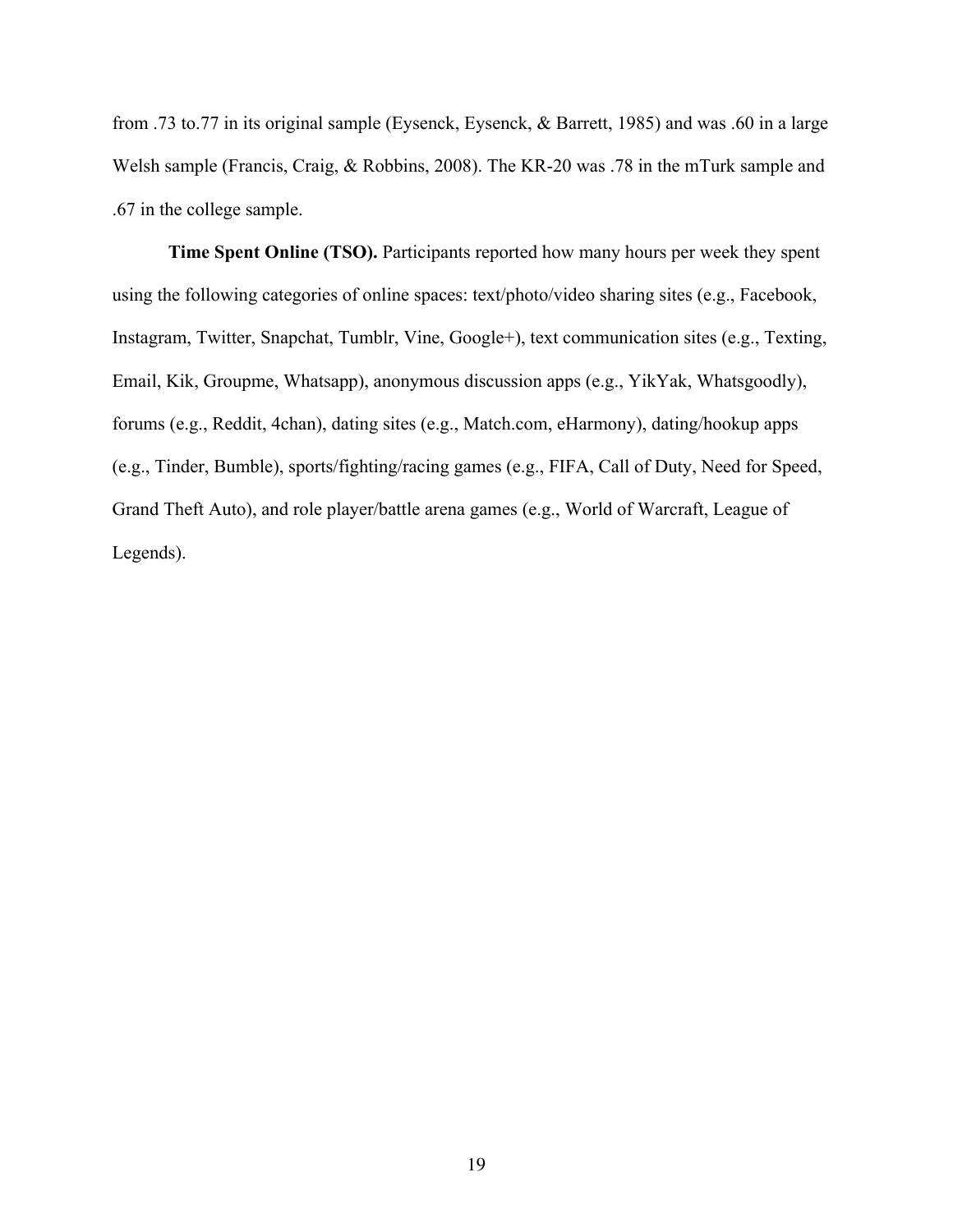#### CHAPTER III

#### **Results**

#### **Data Preparation**

Data were stored, cleaned, and filtered in IBM's SPSS Statistics 23. Participants who elected to terminate the survey before completing the OSSS were removed from the datasets, leaving 325 of 378 mTurk participants and 109 of 113 college participants. Participants who completed the full survey more quickly than we deemed possible, had MCSF-C (social desirability) or EPQR-S (lie scale) scores two standard deviations above the mean, or provided the same value for every item on at least one questionnaire were filtered out of all analyses, resulting in a final sample of 306 mTurk participants and 98 College participants. Computing sum scores for each measure required completion of at least 85% of the items. If participants skipped a significant portion of items, they did not receive a sum score for that measure.

Means and standard deviations for the frequency of use of online sites, apps, and games for each sample are in Tables 2 and 3. Means, standard deviations, and intercorrelations among all major variables for each sample are in Table 4.

#### **Exploratory Factor Analyses of the OSSS**

To determine whether the mTurk and college OSSS data could be pooled for exploratory factor analyses, Box's test of equality of covariance matrices was completed in IBM's SPSS Amos 23. A Box's test of the OSSS's 48 primary items using full information maximum likelihood estimation (FIML) revealed no substantive differences in the covariances for the mTurk and college samples  $(\chi^2_{1176} = 1982.25, p = 0.000; TLI = .91; CFI = .96; RMSEA = .041,$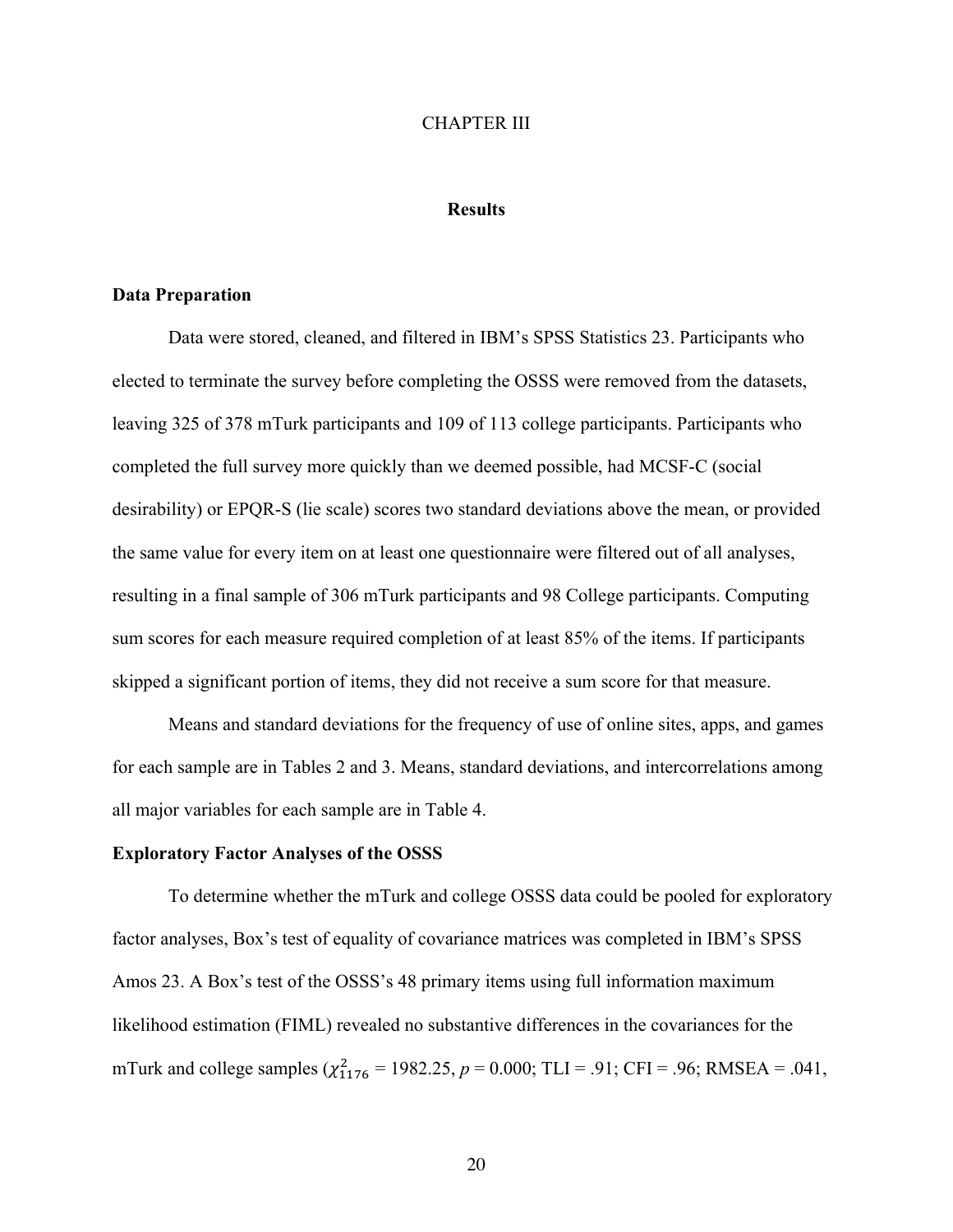|                                                                                                                | Mean | <b>SD</b> |
|----------------------------------------------------------------------------------------------------------------|------|-----------|
| Frequency of use of specific online sites, apps, and games <sup>a</sup>                                        |      |           |
| Facebook                                                                                                       | 2.52 | 1.23      |
| Instagram                                                                                                      | .90  | 1.10      |
| Twitter                                                                                                        | 1.30 | 1.19      |
| SnapChat                                                                                                       | .51  | .92       |
| Tumblr                                                                                                         | .34  | .75       |
| Vine                                                                                                           | .23  | .63       |
| YouTube                                                                                                        | 1.14 | 1.22      |
| Pinterest                                                                                                      | .65  | .99       |
| Reddit                                                                                                         | 1.49 | 1.40      |
| YikYak                                                                                                         | .07  | .42       |
| Kik                                                                                                            | .20  | .68       |
| LinkedIn                                                                                                       | .68  | .88       |
| GroupMe                                                                                                        | .09  | .46       |
| WhatsApp                                                                                                       | .21  | .66       |
| Google+                                                                                                        | .61  | .94       |
| Whatsgoodly                                                                                                    | .03  | .25       |
| Chat services                                                                                                  | 1.04 | 1.36      |
| Email                                                                                                          | 2.75 | 1.07      |
| Texting                                                                                                        | 2.99 | 1.15      |
| Dating sites/apps (e.g., Tinder)                                                                               | .23  | .61       |
| First person shooter games (e.g., Call of Duty)                                                                | .36  | .90       |
| Battle arena games (MOBAs) (e.g., League of Legends)                                                           | .16  | .57       |
| Sports/fighting/racing games (e.g., FIFA, Street Fighter,                                                      | .18  | .64       |
| MarioKart)                                                                                                     |      |           |
| Role-playing games (RPGs) (e.g., World of Warcraft)                                                            | .42  | 1.00      |
| Other                                                                                                          | .50  | 1.14      |
| Hours per week spent using online sites, apps, and games                                                       |      |           |
| Text/photo/video sharing sites (e.g., Facebook,                                                                | 6.82 | 6.55      |
| Instagram, Twitter, Snapchat, Tumblr, Vine, Google+)                                                           |      |           |
| Text communication sites (e.g., Texting, Email, Kik,                                                           | 4.79 | 6.08      |
| Groupme, Whatsapp)                                                                                             |      |           |
| Anonymous discussion apps (e.g., YikYak,                                                                       | .22  | 1.34      |
| Whatsgoodly)                                                                                                   |      |           |
| Forums (e.g., Reddit, 4chan)                                                                                   | 5.45 | 7.08      |
| Dating sites (e.g., Match.com, eHarmony)                                                                       | .11  | .66       |
| Dating/hookup apps (e.g., Tinder, Bumble)                                                                      | .28  | 1.20      |
| Sports/fighting/racing games (e.g., FIFA, Call of Duty,                                                        | 1.42 | 4.20      |
| Need for Speed, Grand Theft Auto)                                                                              |      |           |
| Role player/battle arena games (e.g., World of Warcraft,                                                       | 1.91 | 4.54      |
| League of Legends)                                                                                             |      |           |
| <sup>a</sup> Items were rated on the following scale: $0 =$ never $1 =$ rarely $2 =$ sometimes $3 =$ pretty of |      |           |

Table 2 Mechanical Turk Sample: Frequency of Use of Online Sites, Apps, and Games

<sup>a</sup> Items were rated on the following scale:  $0 =$  never,  $1 =$  rarely,  $2 =$  sometimes,  $3 =$  pretty often,  $4 = a$  lot.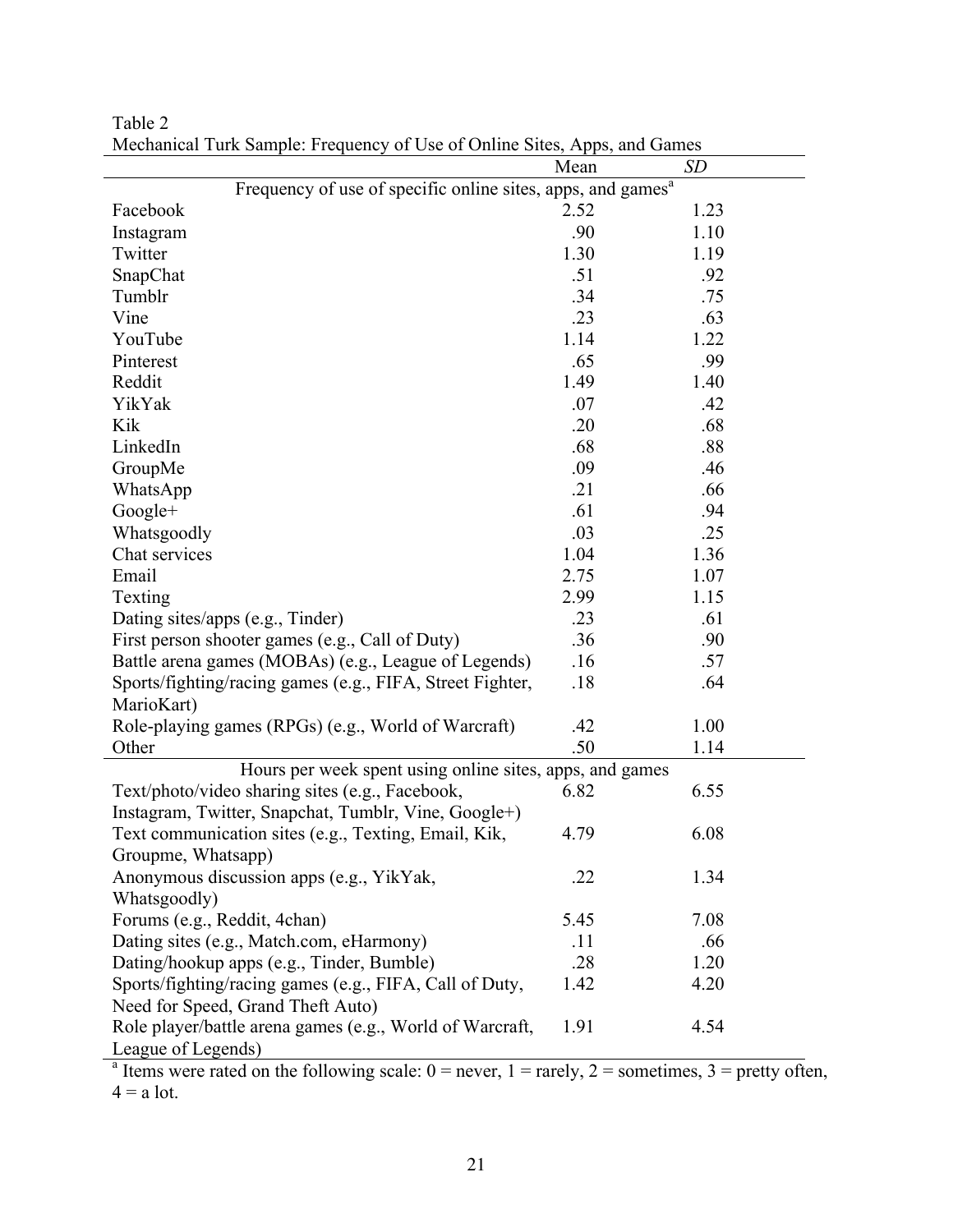|                                                                                                       | Mean  | <b>SD</b> |
|-------------------------------------------------------------------------------------------------------|-------|-----------|
| Frequency of use of specific online sites, apps, and games (Online Social Support Scale) <sup>a</sup> |       |           |
| Facebook                                                                                              | 2.91  | 1.11      |
| Instagram                                                                                             | 2.84  | 1.35      |
| Twitter                                                                                               | 1.22  | 1.32      |
| SnapChat                                                                                              | 3.28  | 1.06      |
| Tumblr                                                                                                | .73   | 1.17      |
| Vine                                                                                                  | .43   | .76       |
| YouTube                                                                                               | 1.04  | 1.06      |
| Pinterest                                                                                             | .69   | .92       |
| Reddit                                                                                                | .31   | .63       |
| YikYak                                                                                                | 1.03  | 1.22      |
| Kik                                                                                                   | .09   | .32       |
| LinkedIn                                                                                              | .15   | .53       |
| GroupMe                                                                                               | 3.26  | .88       |
| WhatsApp                                                                                              | .35   | .75       |
| Google+                                                                                               | .32   | .82       |
| Whatsgoodly                                                                                           | .44   | .93       |
| Chat services                                                                                         | .51   | 1.04      |
| Email                                                                                                 | 3.32  | .92       |
| Texting                                                                                               | 3.88  | .46       |
| Dating sites/apps (e.g., Tinder)                                                                      | .38   | .86       |
| First person shooter games (e.g., Call of Duty)                                                       | .17   | .52       |
| Battle arena games (MOBAs) (e.g., League of Legends)                                                  | .15   | .60       |
| Sports/fighting/racing games (e.g., FIFA, Street Fighter,                                             | .34   | .88       |
| MarioKart)                                                                                            |       |           |
| Role-playing games (RPGs) (e.g., World of Warcraft)                                                   | .14   | .54       |
| Other                                                                                                 | .09   | .48       |
| Hours per week spent using online sites, apps, and games                                              |       |           |
| Text/photo/video sharing sites (e.g., Facebook,                                                       | 11.78 | 11.14     |
| Instagram, Twitter, Snapchat, Tumblr, Vine, Google+)                                                  |       |           |
| Text communication sites (e.g., Texting, Email, Kik,                                                  | 12.61 | 12.60     |
| Groupme, Whatsapp)                                                                                    |       |           |
| Anonymous discussion apps (e.g., YikYak,                                                              | .97   | 2.55      |
| Whatsgoodly)                                                                                          |       |           |
| Forums (e.g., Reddit, 4chan)                                                                          | .55   | 1.70      |
| Dating sites (e.g., Match.com, eHarmony)                                                              | .13   | 1.23      |
| Dating/hookup apps (e.g., Tinder, Bumble)                                                             | .29   | 1.40      |
| Sports/fighting/racing games (e.g., FIFA, Call of Duty,                                               | .35   | 1.19      |
| Need for Speed, Grand Theft Auto)                                                                     |       |           |
| Role player/battle arena games (e.g., World of Warcraft,                                              | .81   | 3.88      |
| League of Legends)                                                                                    |       |           |
| $\epsilon$ the following                                                                              |       |           |

Table 3 College Sample: Frequency of Use of Online Sites, Apps, and Games

Items were rated on the following scale:  $0 =$  never,  $1 =$  rarely,  $2 =$  sometimes,  $3 =$  pretty often,  $4 = a$  lot.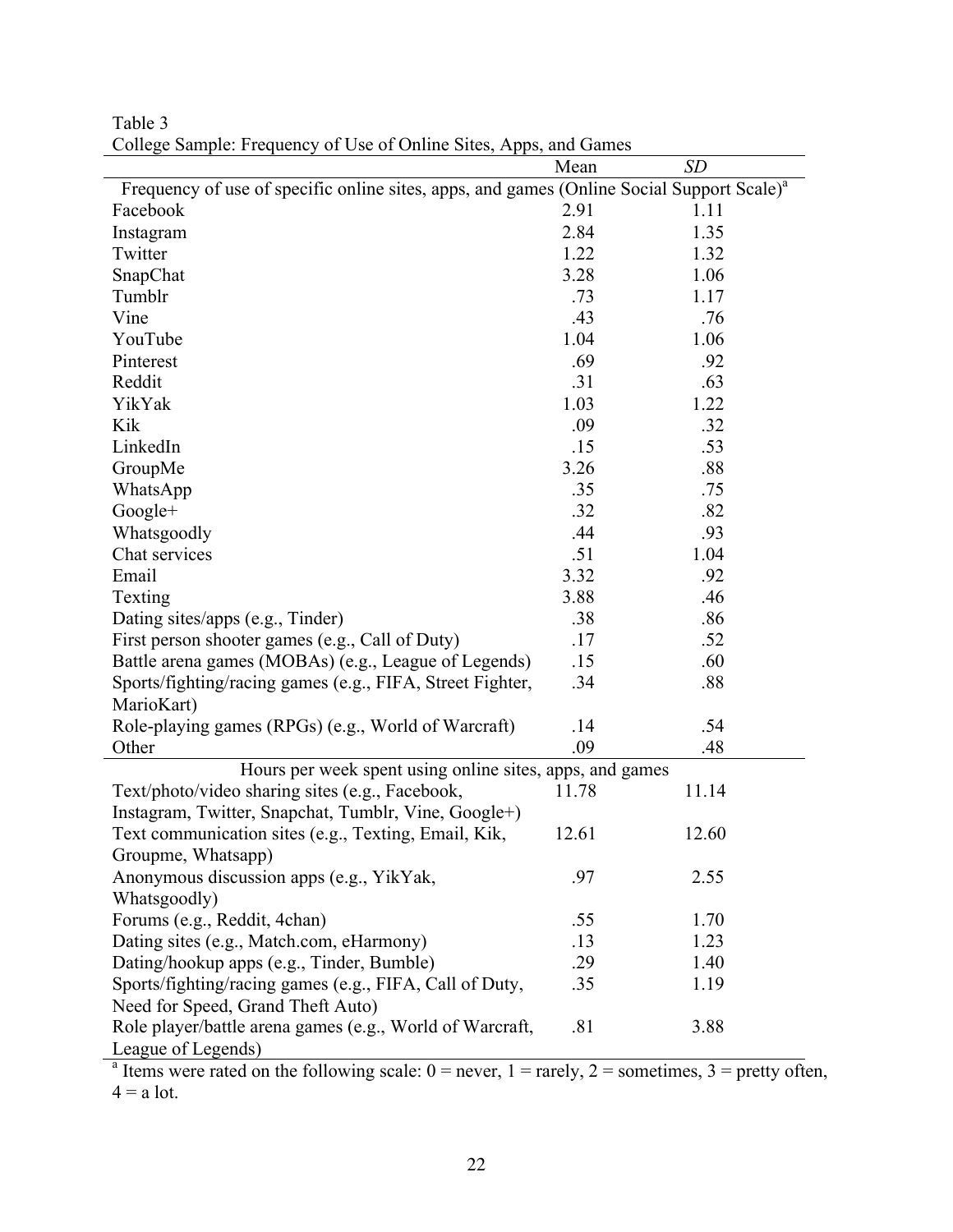|                             | OSSS               | ЕE                   | SC                   | <b>INF</b> | <b>INS</b>         | <b>PSSS</b>          | <b>IPV</b>           | <b>CEQ</b>             | <b>RSE</b>         | <b>CTI</b> | <b>BDI</b>           | <b>LES</b> | Use        | <b>TSO</b> | ${\rm SD}$ | ${\rm LS}$ |
|-----------------------------|--------------------|----------------------|----------------------|------------|--------------------|----------------------|----------------------|------------------------|--------------------|------------|----------------------|------------|------------|------------|------------|------------|
| <b>OSSS</b>                 | 1.00               |                      |                      |            |                    |                      |                      |                        |                    |            |                      |            |            |            |            |            |
| EE                          | $.80***$           | 1.00                 |                      |            |                    |                      |                      |                        |                    |            |                      |            |            |            |            |            |
| SC                          | $.89***$           | $.71***$             | 1.00                 |            |                    |                      |                      |                        |                    |            |                      |            |            |            |            |            |
| <b>INF</b>                  | $.87***$           | $.56^{**}$           | $.71***$             | 1.00       |                    |                      |                      |                        |                    |            |                      |            |            |            |            |            |
| <b>INS</b>                  | $.83***$           | $.50^{**}$           | $.59***$             | $.66***$   | 1.00               |                      |                      |                        |                    |            |                      |            |            |            |            |            |
| <b>PSSS</b>                 | $.38***$           | $.49***$             | $.35***$             | $.24***$   | $.23***$           | 1.00                 |                      |                        |                    |            |                      |            |            |            |            |            |
| <b>IPV</b>                  | $-.10^*$           | $-.18***$            | $-.16$ <sup>**</sup> | $-.07$     | .05                | $-.26$ <sup>**</sup> | 1.00                 |                        |                    |            |                      |            |            |            |            |            |
| <b>CEQ</b>                  | $.17***$           | .02                  | $.16***$             | $.15***$   | $.22***$           | $-.15***$            | $.50^{**}$           | 1.00                   |                    |            |                      |            |            |            |            |            |
| $\ensuremath{\mathsf{RSE}}$ | $.20^{**}$         | $.28***$             | $.17***$             | $.14***$   | $.10*$             | $.48***$             | $-.28$ <sup>**</sup> | $-.11$ <sup>*</sup>    | 1.00               |            |                      |            |            |            |            |            |
| <b>CTI</b>                  | $.27***$           | $.37***$             | $.25***$             | $.17***$   | $.12*$             | $.62***$             | $-.40$ <sup>**</sup> | $-.18***$              | $.80***$           | 1.00       |                      |            |            |            |            |            |
| <b>BDI</b>                  | $-.10^*$           | $-.14$ <sup>**</sup> | $-.10$               | $-.06$     | $-.06$             | $-.42$ <sup>**</sup> | $.29***$             | $.14***$               | $-.71$ **          | $-.75***$  | 1.00                 |            |            |            |            |            |
| LES                         | .02                | $-.01$               | .06                  | .02        | .01                | .09                  | $-.22$ **            | $-.16$ <sup>**</sup>   | $.23***$           | $.25***$   | $-.41$ <sup>**</sup> | 1.00       |            |            |            |            |
| Use                         | $.33***$           | $.46***$             | $.31***$             | $.17***$   | $.20^{**}$         | $.27***$             | $-.02$               | .10                    | $.11$ <sup>*</sup> | $.22***$   | .00.                 | $-.10$     | 1.00       |            |            |            |
| <b>TSO</b>                  | $.23***$           | $.17***$             | $.20^{**}$           | $.18***$   | $.22***$           | $.13*$               | $-.03$               | .08                    | .05                | .04        | .03                  | $-.07$     | $.20^{**}$ | 1.00       |            |            |
| ${\rm SD}$                  | $.15***$           | $.14***$             | $.13***$             | $.13*$     | $.12*$             | .09                  | $-.15***$            | $-.02$                 | $.19***$           | $.17***$   | $-.23***$            | .10        | .05        | $-.04$     | 1.00       |            |
| LS                          | $.11$ <sup>*</sup> | .06                  | $.10^*$              | $.12*$     | $.11$ <sup>*</sup> | $-.01$               | $-.11$ <sup>*</sup>  | $-.05$                 | .07                | .05        | $-.16$ <sup>**</sup> | $.13*$     | $-.04$     | $-.08$     | $.73***$   | 1.00       |
|                             |                    |                      |                      |            |                    |                      |                      | Mechanical Turk Sample |                    |            |                      |            |            |            |            |            |
| M                           | 83.40              | 22.69                | 23.99                | 22.32      | 14.45              | 15.51                | 29.77                | 9.81                   | 30.20              | 158.5      | 9.52                 | $-4.72$    | 10.42      | 21.00      | 4.62       | 4.56       |
| SD                          | 27.71              | 7.17                 | 7.98                 | 7.73       | 8.77               | 5.54                 | 10.72                | 2.86                   | 7.24               | 34.19      | 10.94                | 6.20       | 3.42       | 7.24       | 3.12       | 2.76       |
|                             | College Sample     |                      |                      |            |                    |                      |                      |                        |                    |            |                      |            |            |            |            |            |
| $\boldsymbol{M}$            | 77.58              | 26.45                | 21.27                | 17.45      | 12.08              | 18.29                | 24.64                | 7.87                   | 30.80              | 168.2      | 10.16                | $-5.66$    | 14.13      | 27.48      | 4.12       | 2.46       |
| SD                          | 25.56              | 7.04                 | 8.17                 | 8.27       | 8.39               | 2.72                 | 6.88                 | 8.78                   | 5.06               | 4.28       | 7.54                 | 4.74       | 3.12       | 24.41      | 2.51       | 2.11       |

Table 4 Pooled Sample Correlations and Separate Sample Means, and Standard Deviations for All Study Variables

*Note.* OSSS = Online Social Support Scale total, EE = OSSS Esteem/Emotional, SC = OSSS Social Companionship, INF = OSSS Informational, INS = OSSS Instrumental, PSSS = Perceived Social Support Scale, IPV = in-person victimization (in mTurk, Negative Acts Questionnaire [NAQ], in college, Ostracism Experiences Scale – Adolescents [OESA]; each was standardized before combining), CEQ = Cyberbullying Experiences Questionnaire, CTI = Cognitive Triad Inventory, RSE = Rosenberg Self Esteem Scale, BDI = Beck Depression Inventory, LES = Life Events Scale, Use = OSSS social media use, TSO = time spent online, SD = Social Desirability Scale, LS = Lie Scale. Numbers in boldface indicate that means are significantly different between the two samples at  $p \le 0.05$ ; note that IPV variables were not compared (see Appendix E).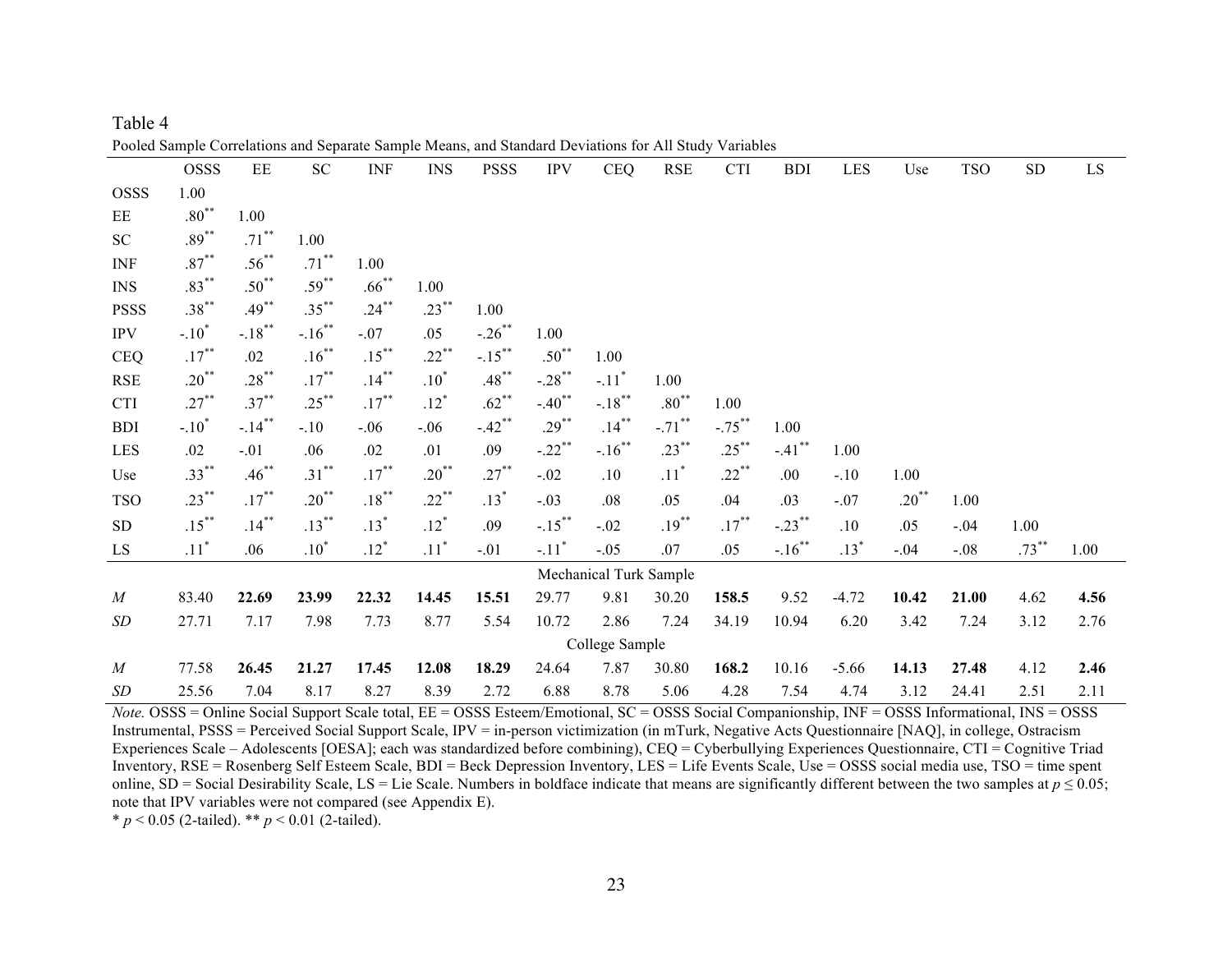90% CI .038 - .044,  $p_{\text{close}} = 1.00$ ). Consequently, exploratory factor analyses were conducted on both samples pooled together  $(N = 404)$ .

Exploratory factor analyses (EFAs) of the OSSS were conducted in CEFA 3.04 (Browne, Cudeck, Tateneni, & Mels, 2010). EFAs utilized Maximum Wishart Likelihood (MWL) estimation and oblique rotation. Fit indices for the 48 primary items are presented in Table 5. Browne and Cudeck's (1992) criteria suggest that a four-factor solution for the 48 primary items provided a reasonable fit  $(\chi^{2}_{942} = 273.51; p_{\text{close}} < 0.001, p_{\text{perfect}} < 0.001; \text{RMSEA} = .069, 90\% \text{ CI}$ .066 - .072). Improvements in RMSEA are minimal with five- (0.064) and six-factor (0.061) solutions, suggesting a four-factor solution is appropriate. We examined Geomin and Varimax (oblique) rotations of the four-factor solution. Loadings discriminated among factors better with the Geomin rotation, and these results are presented in Table 6 along with factor intercorrelations. Factor loadings ranged from moderate to high, with highest loadings ranging between .39 and .87, and all others ranging between -.14 and .42. Factor intercorrelations indicated moderately to strongly related but not redundant factors, ranging between .46 and .69. In investigating individual item loadings, five items (Social Companionship items 1, 2, and 12; Instrumental items 2 and 12) cross-loaded on another factor above the conventional cutoff of .3. Four of these items (all but Social Companionship 12) and two additional items with the lowest factor loading in their subscale (Esteem/Emotional items 3 and 4) were later excluded from OSSS total and subscale sum scores in analyses. Similarly, Informational items 10 and 11 were later excluded as they had the highest loadings on a nuisance factor in a five-factor solution. This left us with 40 items total, or 10 items per subscale, for later analyses.

We also examined the additional social media and gaming items. Further investigation of gaming items revealed low endorsement in our samples relative to social media items (see Tables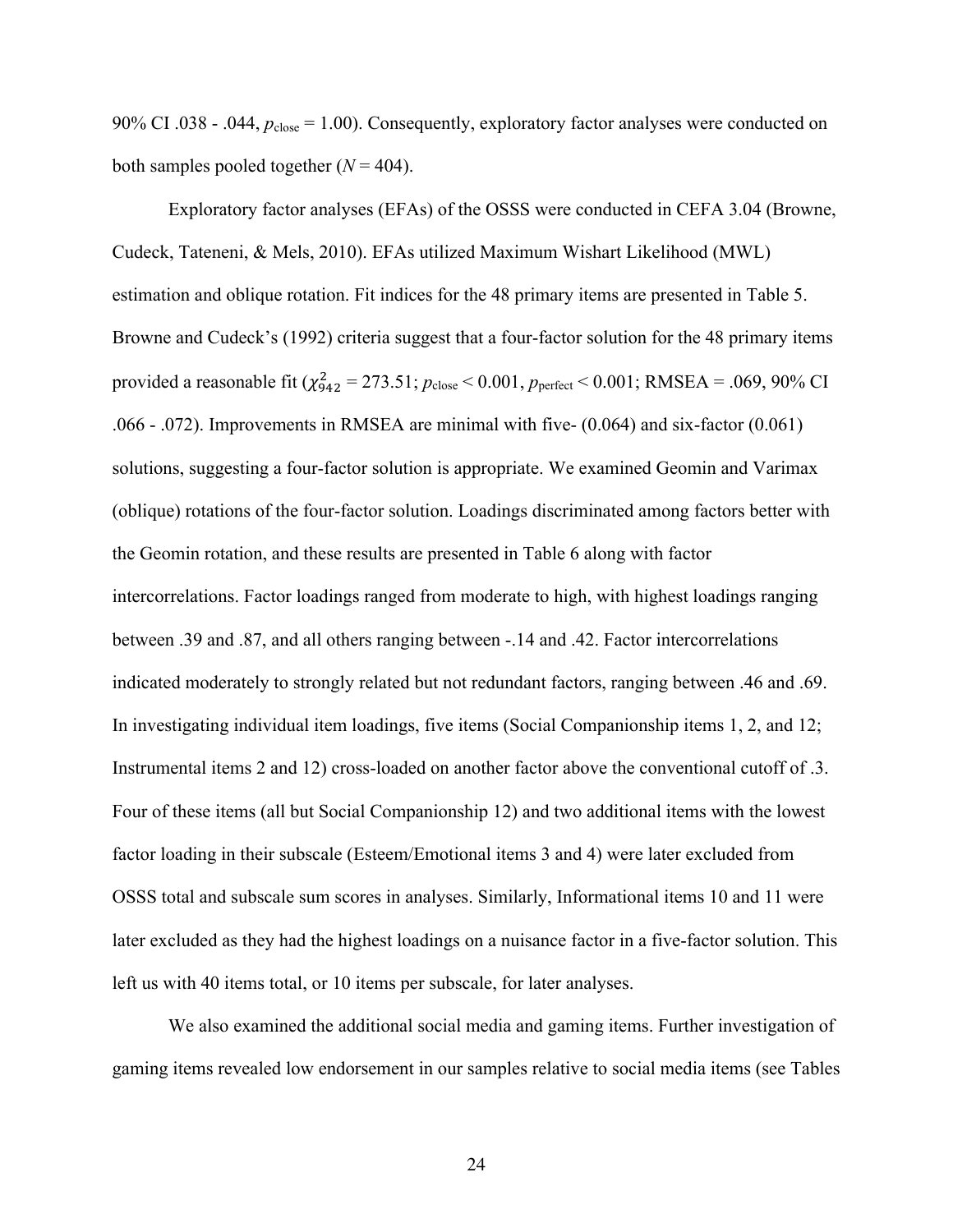2 and 3), so gaming items were excluded from factor analyses. Fit indices for the 48 primary items plus our 10 additional social media items, totaling 58, are also included in Table 5. In four- , five-, and six-factor solutions, the social media items largely loaded onto their own factor, with few sizable cross-loadings. Thus, we are confident our four primary online social *support* subtypes are not confounded with items relating to *exposure to, use of,* or *familiarity with* social media (e.g., frequency of tagging, contact via public or private means, friending or following, etc.), which may be correlated with online social support but not necessarily a direct indicator of any of its four subtypes.

Table 5 Fit Indices for Factor Models of the OSSS with 48 and 58 Items (Pooled Sample  $N = 404$ )

| m              |          | df   | $p_{\text{perfect}}$                  | $p_{\text{close}}$ | <b>RMSEA</b>                                        | RMSEA 90% CI |
|----------------|----------|------|---------------------------------------|--------------------|-----------------------------------------------------|--------------|
|                |          |      | 48 items (EE, SC, INF, and INS items) |                    |                                                     |              |
| $\overline{2}$ | 4793.122 | 1033 | 0.000                                 | 0.000              | 0.095                                               | 0.092; 0.098 |
| 3              | 3422.485 | 987  | 0.000                                 | 0.000              | 0.078                                               | 0.075; 0.081 |
| $\overline{4}$ | 2731.509 | 942  | 0.000                                 | 0.000              | 0.069                                               | 0.066; 0.072 |
|                | 2401.127 | 898  | 0.000                                 | 0.000              | 0.064                                               | 0.061; 0.068 |
| 6              | 2130.766 | 855  | 0.000                                 | 0.000              | 0.061                                               | 0.058; 0.064 |
|                |          |      |                                       |                    | 58 items (EE, SC, INF, INS, and social media items) |              |
| 3              | 5266.216 | 1482 | 0.000                                 | 0.000              | 0.080                                               | 0.077; 0.082 |
| $\overline{4}$ | 4183.297 | 1427 | 0.000                                 | 0.000              | 0.069                                               | 0.067; 0.072 |
|                | 3473.064 | 1373 | 0.000                                 | 0.000              | 0.062                                               | 0.059; 0.064 |
| 6              | 3113.393 | 1320 | 0.000                                 | 0.000              | 0.058                                               | 0.055; 0.061 |
|                | 2818.563 | 1268 | 0.000                                 | 0.001              | 0.055                                               | 0.052; 0.058 |

*Note.* OSSS = Online Social Support Scale, E/E = OSSS Esteem/Emotional, SC = OSSS Social Companionship, INF = OSSS Informational, INS = OSSS Instrumental, RMSEA = root mean square error of approximation,  $CI =$  confidence interval.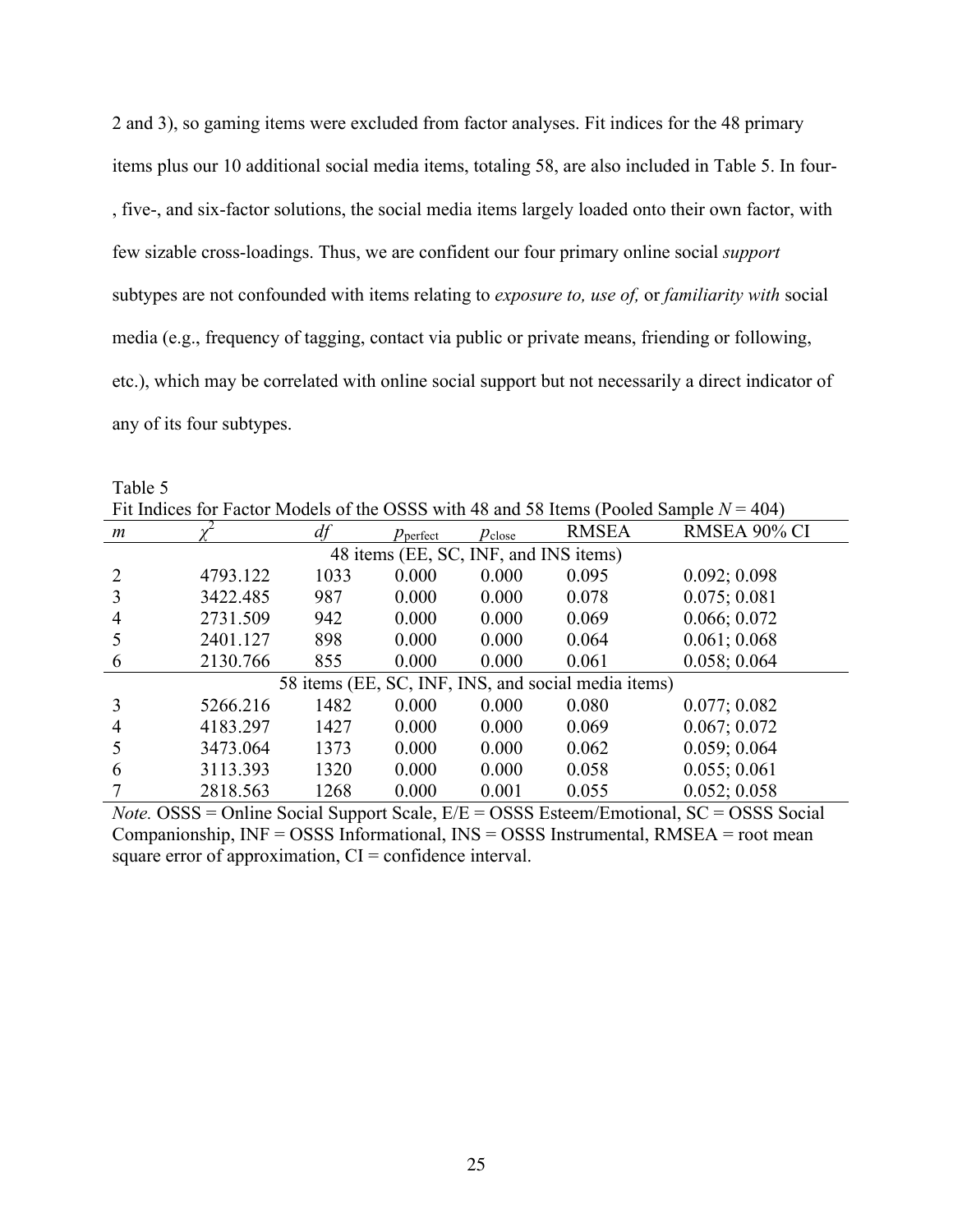# Table 6

|  |  | Standardized Exploratory Factor Analytic Loadings for the Four-Factor Model for the OSSS |
|--|--|------------------------------------------------------------------------------------------|
|  |  |                                                                                          |

| $S$ or the contract the contract of $S$ is a contract to the contract of the contract of the contract of the $S$ |         |                |         |                |
|------------------------------------------------------------------------------------------------------------------|---------|----------------|---------|----------------|
| Subtype/Items                                                                                                    | 1       | $\overline{2}$ | 3       | $\overline{4}$ |
| <b>Esteem/Emotional</b>                                                                                          |         |                |         |                |
| 1. People show that they care about me online.                                                                   | .727    | $-.026$        | .016    | .120           |
| 2. Online, people say or do things that make me feel good about myself.                                          | .762    | $-.031$        | .015    | .141           |
| 3. People see things my way online. <sup>a</sup>                                                                 | .633    | .153           | .011    | $-.056$        |
| 4. When I'm online, people seem to understand where I'm coming from. <sup>a</sup>                                | .597    | .142           | .019    | .027           |
| 5. People encourage me when I'm online.                                                                          | .633    | $-.003$        | .095    | .126           |
| 6. People pay attention to me online.                                                                            | .732    | .123           | .013    | $-.075$        |
| 7. I get likes, favorites, upvotes, views, etc. online.                                                          | .653    | .068           | .086    | $-.025$        |
| 8. I get positive comments online.                                                                               | .736    | .050           | .018    | $-.034$        |
| 9. When I'm online, people tell me they like the things I say or do.                                             | .727    | .008           | .073    | .006           |
| 10. Online, people are interested in me as a person.                                                             | .788    | .092           | .003    | .025           |
| 11. People support me online.                                                                                    | .747    | .036           | .107    | .006           |
| 12. When I'm online, people make me feel good about myself.                                                      | .758    | .001           | .112    | $-.005$        |
| <b>Social Companionship</b>                                                                                      |         |                |         |                |
| 1. I like a lot of people I know online. <sup>a</sup>                                                            | .416    | .392           | $-.028$ | $-.023$        |
| 2. I connect with people online. <sup>a</sup>                                                                    | .427    | .466           | $-.051$ | .021           |
| 3. When I'm online, I talk or do things with other people.                                                       | .226    | .627           | $-.021$ | .062           |
| 4. People spend time with me online.                                                                             | .258    | .612           | $-.090$ | .125           |
| 5. People hang out and do fun things with me online.                                                             | .148    | .617           | $-.043$ | .131           |
| 6. Online, I belong to groups of people with similar interests.                                                  | $-.076$ | .804           | .106    | $-.090$        |
| 7. People talk with me online about things we have in common.                                                    | .067    | .715           | .112    | .020           |
| 8. Online, I connect with people who like the same things I do.                                                  | .092    | .680           | .161    | $-.075$        |
| 9. I am part of groups online.                                                                                   | $-.140$ | .755           | .109    | .021           |
| 10. When I'm online, people joke and kid around with me.                                                         | .094    | .529           | .109    | .081           |
| 11. People relate to me through things I say or do online.                                                       | .239    | .591           | .033    | .059           |
| 12. Online, people make me feel like I belong.                                                                   | .313    | .491           | .073    | .052           |
| Informational                                                                                                    |         |                |         |                |
|                                                                                                                  | .091    | $-.099$        | .764    | .085           |
| 1. When I'm online, people give me useful advice.                                                                |         |                |         |                |
| 2. Online, people provide me with helpful information.                                                           | .060    | $-.067$        | .793    | .060           |
| 3. If I had a problem, people would help me online by saying what they would do.                                 | .007    | .027           | .827    | $-.031$        |
| 4. Online, people would tell me where to find help if I needed it.                                               | .058    | .027           | .771    | .020           |
| 5. People help me learn new things when I'm online.                                                              | .009    | $-.040$        | .738    | .111           |
| 6. People offer suggestions to me online.                                                                        | .005    | .046           | .792    | .009           |
| 7. People tell me things I want to know online.                                                                  | .082    | .089           | .720    | $-.020$        |
| 8. When I'm online, people help me understand my situation better.                                               | .036    | $-.063$        | .745    | .154           |
| 9. If I had a problem, people would share their point of view online.                                            | $-.006$ | .060           | .750    | $-.023$        |
| 10. If I talked about a problem online, people would help me figure it out. <sup>a</sup>                         | .021    | .079           | .728    | .021           |
| 11. If I had a problem, people online would suggest an action I could take to solve it. <sup>a</sup>             | $-.008$ | .079           | .792    | $-.058$        |
| 12. People help me see things in new ways when I'm online.                                                       | $-.046$ | .063           | .675    | .116           |
| Instrumental                                                                                                     |         |                |         |                |
| 1. People online would help me with money or other things if I needed it.                                        | .118    | $-.043$        | .020    | .676           |
| 2. I can rely on others online to help me with things I'm working on. <sup>a</sup>                               | .063    | .047           | .349    | .452           |
| 3. When I'm online, people help me with school or work.                                                          | $-.013$ | $-.003$        | .065    | .759           |
| 4. Online, people help me get things done.                                                                       | $-.078$ | .039           | .197    | .740           |
| 5. If I needed a hand doing something, I go online to find people who will help out.                             | $-.099$ | .049           | .185    | .722           |
| 6. Online, people offer to do things for me.                                                                     | .037    | .091           | .074    | .714           |
| 7. Online, people help me with causes or events that I think are important.                                      | .046    | .053           | .068    | .711           |
| 8. When I'm online, people have offered me things I need.                                                        | .080    | .031           | .026    | .803           |
| 9. When I need something, I go online to find someone who might lend it to me.                                   | .000    | $-.017$        | $-.043$ | .871           |
| 10. When I need a hand with school or work things, I get help from others online.                                | $-.023$ | .082           | .001    | .808           |
| 11. I contact people online to get help or raise money for things I think are important.                         | .188    | $-.128$        | $-.134$ | .754           |
| 12. People show me where to find things I need online. <sup>a</sup>                                              | $-.015$ | .089           | .344    | .502           |
| Correlations: Factor 1                                                                                           | 1.000   |                |         |                |
| Correlations: Factor 2                                                                                           | 0.685   | 1.000          |         |                |
| Correlations: Factor 3                                                                                           | 0.610   | 0.648          | 1.000   |                |
| Correlations: Factor 4                                                                                           | 0.463   | 0.507          | 0.606   | 1.000          |

*Note*. OSSS = Online Social Support Scale. Loadings greater than .30 are in boldface.<sup>a</sup> Items were later excluded from OSSS total and subscale sum scores for analyses.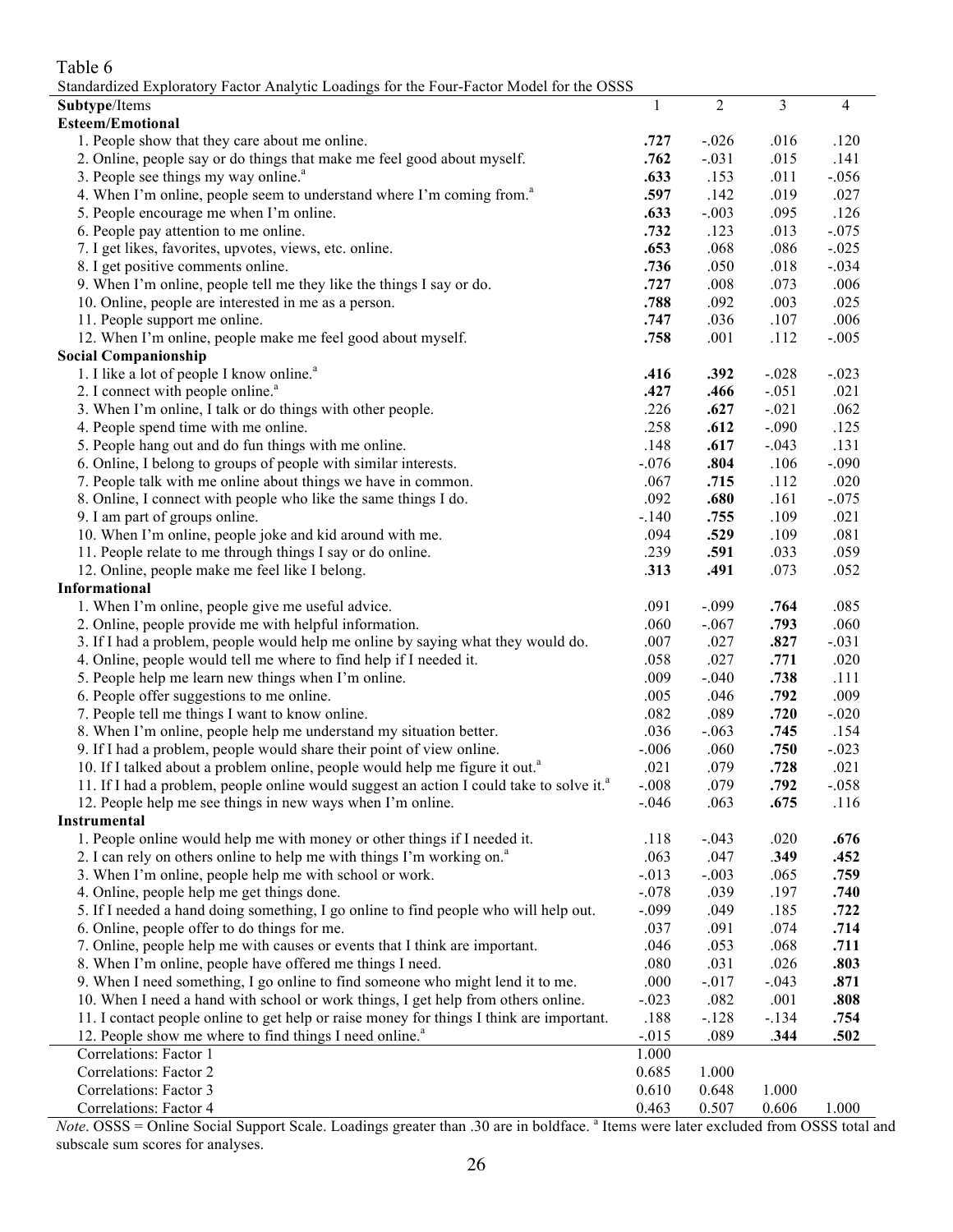#### **Validation of the OSSS**

Cronbach's alphas of the OSSS and its subscales were examined and are as follows: OSSS total .97, Esteem/Emotional .95, Social Companionship .94, Informational .95, and Instrumental .95. Alphas at this level suggest OSSS items are very closely related and reliable.

Correlations and regressions in SPSS tested the relation of the OSSS to other study measures. Note that Table 4 (which presents intercorrelations, means and standard deviations for all study variables) presents variables in their original, more easily interpretable scaling; later regressions in Tables 7-10 centered predictors, except in-person victimization (whose variables were standardized for comparability across samples) and dependent variables were corrected for skew where applicable, as described in the Measures section.

Correlations among the OSSS and its subscales with the MCSF-C (social desirability) and EPQR-S (lie scale) were tested to examine discriminant validity (Table 4). The total OSSS correlated only .15 with the MCSF-C social desirability scale and .11 with the EPQR-S lie scale (*p*s < .05). Correlations among subscales of the OSSS and the MCSF-C social desirability scale and the EPQR-S lie scale ranged from .06 to .14; seven out of eight of these correlations were significant. These significant but low correlations suggest the OSSS can acceptably be discriminated from socially desirable or deliberately controlled responses to manage impressions.

Correlations among the OSSS and its subscales with the PSSS were tested to examine convergent validity. The total OSS correlated .38 ( $p < .01$ ) and correlations among the subscales and the PSSS ranged between .23 and .49 (*p*s < .01). These significant and moderate correlations suggest good convergent validity among online and in-person social support.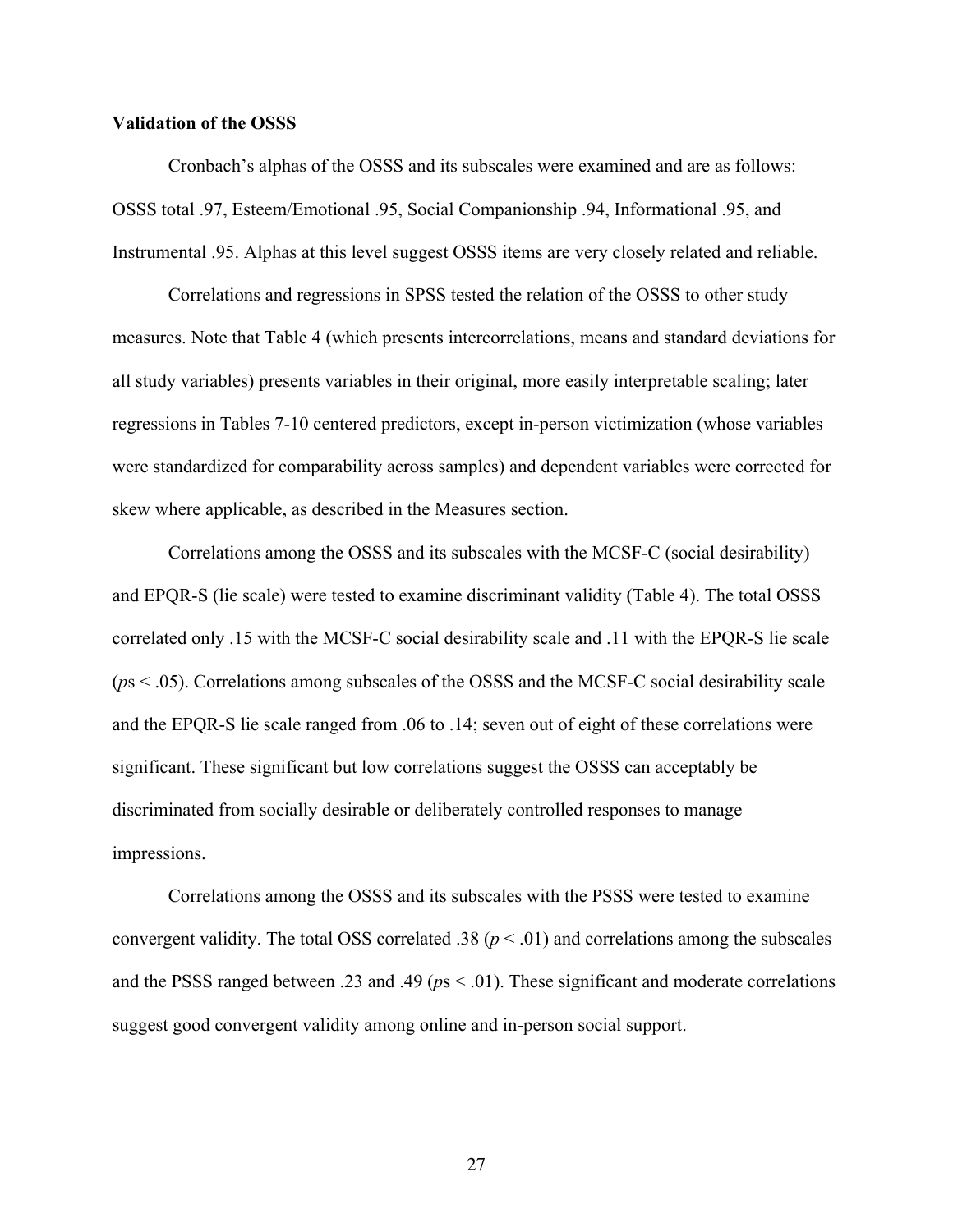Multiple regressions were conducted to determine the incremental utility of the OSSS over and above the PSSS in the prediction of each outcome. To control for potential differences between mTurk and college samples, we also added a dummy variable for group. Hierarchical multiple regressions in which the PSSS predicted each outcome in step one and the OSSS was added in step two did not demonstrate that the OSSS had incremental predictive utility over and above the PSSS (Table 7).

Table 7

Incremental Predictive Utility of the Online Social Support Scale (OSSS) Over and Above the Perceived Social Support Scale (PSSS)

| Outcome    | <b>Step</b>    | Predictor         | $\boldsymbol{B}$ | SE(B) | ß         | Adjusted $R^2$ |
|------------|----------------|-------------------|------------------|-------|-----------|----------------|
| <b>RSE</b> | 1              | Group             | $-1.23$          | 0.82  | $-0.08$   | $0.23**$       |
|            |                | <b>PSSS</b>       | 0.65             | 0.07  | $0.50**$  |                |
|            | $\overline{2}$ | Group             | $-1.22$          | 0.83  | $-0.08$   | $0.23**$       |
|            |                | <b>PSSS</b>       | 0.65             | 0.08  | $0.49**$  |                |
|            |                | <b>OSSS</b> total | 0.00             | 0.01  | 0.00      |                |
| <b>CTI</b> |                | Group             | 0.15             | 0.25  | 0.03      | $0.34**$       |
|            |                | <b>PSSS</b>       | $-0.26$          | 0.02  | $-0.59**$ |                |
|            | 2              | Group             | 0.08             | 0.26  | 0.02      | $0.34**$       |
|            |                | <b>PSSS</b>       | $-0.25$          | 0.02  | $-0.56**$ |                |
|            |                | <b>OSSS</b> total | $-0.01$          | 0.00  | $-0.07$   |                |
| <b>BDI</b> | 1              | Group             | 0.87             | 0.22  | $0.21**$  | $0.18**$       |
|            |                | <b>PSSS</b>       | $-0.15$          | 0.02  | $-0.43**$ |                |
|            | $\overline{2}$ | Group             | 0.92             | 0.23  | $0.22**$  | $0.18**$       |
|            |                | <b>PSSS</b>       | $-0.16$          | 0.02  | $-0.45**$ |                |
|            |                | <b>OSSS</b> total | 0.00             | 0.00  | 0.06      |                |

*Note.* RSE = Rosenberg Self Esteem Scale, CTI = Cognitive Triad Inventory, BDI = Beck Depression Inventory.

 $\frac{p}{p}$  < 0.05 (2-tailed). \*\* *p* < 0.01 (2-tailed).

## **Hypothesis Testing**

We conducted a series of correlation and regression analyses to test the relations of the OSSS and its subscales with the various outcome variables. The OSSS correlated significantly and in expected directions with our outcomes:  $r = .20$  for the RSE,  $r = .27$  for the CTI, and  $r = -$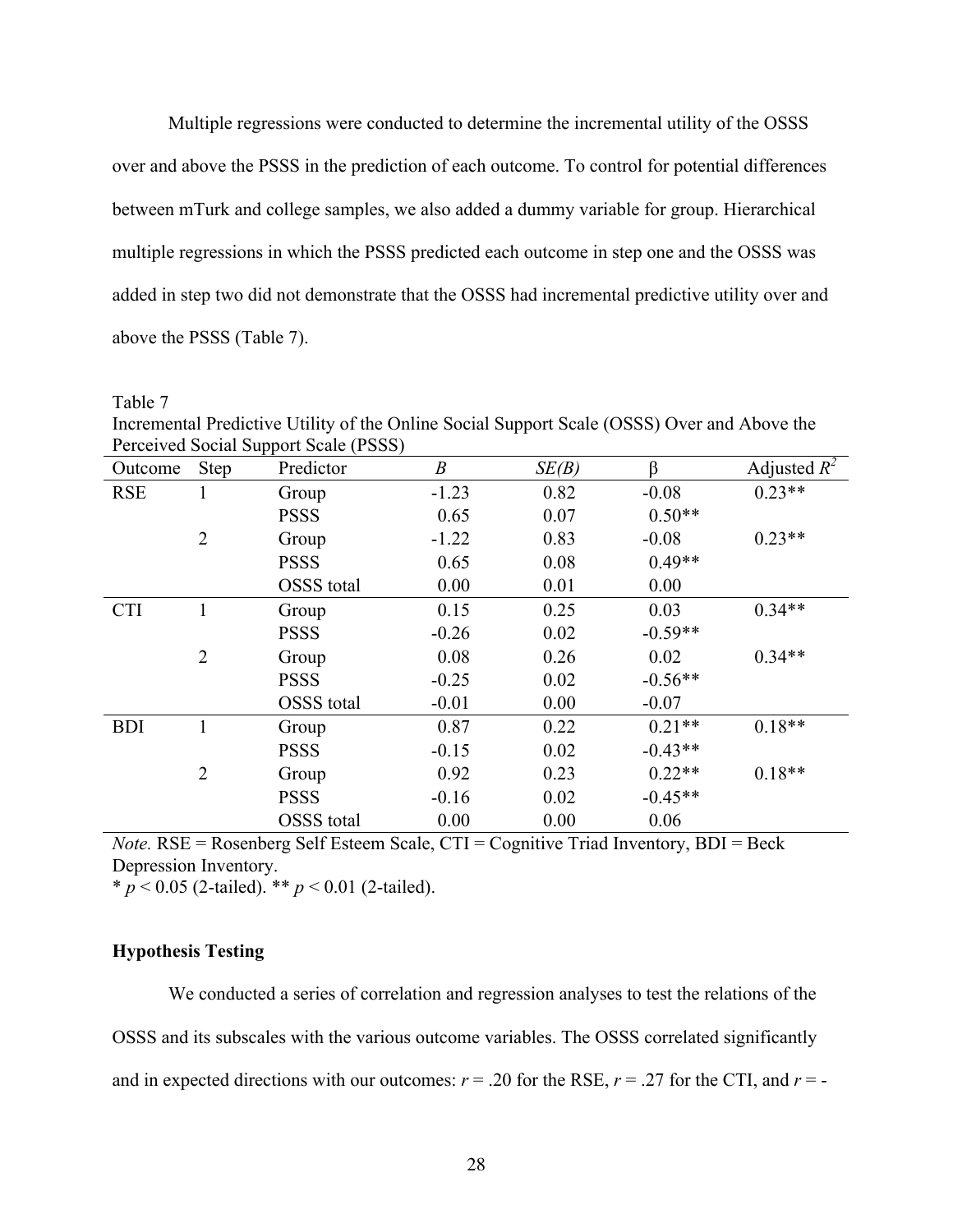.10 for the BDI ( $ps < .05$ ). Covarying for group did not substantially affect these relations: β = .20 for the RSE,  $β = -0.30$  for the CTI, and  $β = -0.12$  for the BDI (see Table 8). Correlations of the OSSS subscales with the outcomes ranged from -.06 to .37; nine of twelve were significant.

| .                                                                              |            |         |       |           |                |  |  |  |
|--------------------------------------------------------------------------------|------------|---------|-------|-----------|----------------|--|--|--|
| Main Effect of the Online Social Support Scale (OSSS) on Psychosocial Outcomes |            |         |       |           |                |  |  |  |
| Outcome                                                                        | Predictor  |         | SE(B) |           | Adjusted $R^2$ |  |  |  |
| <b>RSE</b>                                                                     | Group      | 0.88    | 0.79  | 0.06      | $0.04**$       |  |  |  |
|                                                                                | OSSS total | 0.05    | 0.01  | $0.20**$  |                |  |  |  |
| <b>CTI</b>                                                                     | Group      | $-0.72$ | 0.26  | $-0.14**$ | $0.09**$       |  |  |  |
|                                                                                | OSSS total | $-0.03$ | 0.00  | $-0.30**$ |                |  |  |  |
| <b>BDI</b>                                                                     | Group      | 0.41    | 0.21  | 0.10      | $0.02**$       |  |  |  |
|                                                                                | OSSS total | $-0.01$ | 0.00  | $-0.12*$  |                |  |  |  |

*Note.* RSE = Rosenberg Self Esteem Scale, CTI = Cognitive Triad Inventory, BDI = Beck Depression Inventory.

\* *p* < 0.05 (2-tailed). \*\* *p* < 0.01 (2-tailed).

Table 8

Further regressions tested two additional hypotheses. We first hypothesized that in the prediction of outcomes (self-esteem, depressive thoughts, and depressive symptoms), online and in-person support, respectively, will have either main effects or buffering effects with stressors (in-person victimization, cybervictimization, and stress). Hierarchical multiple regressions testing these hypotheses appear in Tables 9 and 10. Examination of the OSSS results (Table 9) showed that, overall, both the OSSS and stressors had significant main effects in expected directions on all three outcomes. No support accrued to the buffering hypothesis as all OSSS x stress interactions were not significant. The absolute values of significant standardized beta weights for the OSSS were small to moderate, ranging from .10 to .34. Examination of the PSSS results (Table 10) showed that, overall, both the PSSS and stressors have significant main effects in expected directions on all three outcomes. Buffering, evidenced by significant PSSS x stressor interactions, was only consistently indicated across outcomes in the case of CEQ. Slopes of the interactions were in the directions expected and are presented in Figure 1. In analyses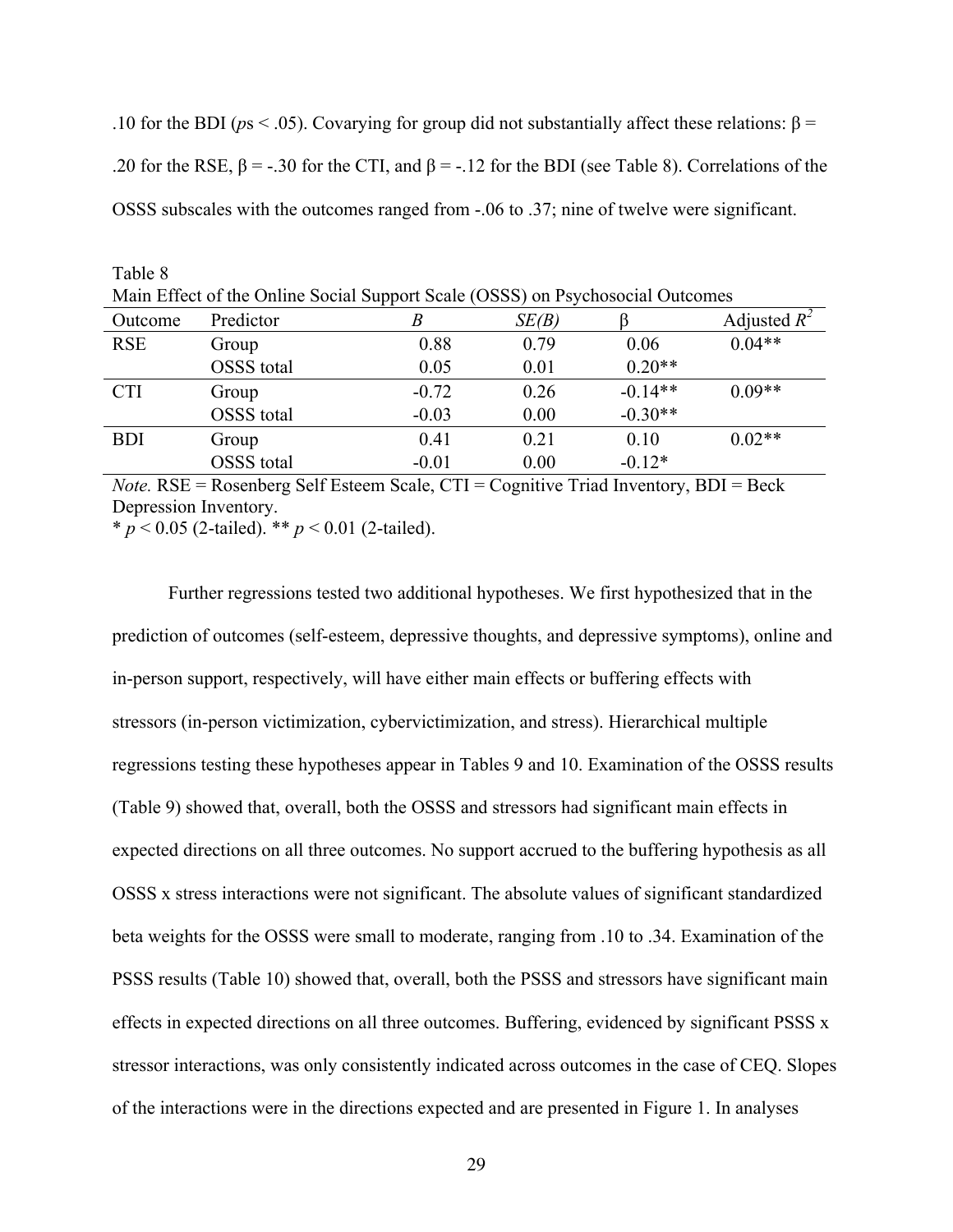Table 9 (continues below) Online Social Support Scale (OSSS) Main Effect and Buffering Models Predicting Psychosocial Outcomes

| Outcome    | Step             | Omine Social Support Seale (OSSS) ividin Effect and Duffering iviousis i redicting I sychosocial Outcomes<br>Predictor | $\boldsymbol{B}$ | SE(B)    | β         | <i>Adjusted</i> $R^2$ |
|------------|------------------|------------------------------------------------------------------------------------------------------------------------|------------------|----------|-----------|-----------------------|
| <b>RSE</b> | $\mathbf{1}$     | Group                                                                                                                  | 0.84             | 0.77     | 0.05      | $0.10**$              |
|            |                  | <b>OSSS</b>                                                                                                            | 0.04             | 0.01     | $0.18**$  |                       |
|            |                  | $\ensuremath{\text{IPV}}$                                                                                              | $-1.76$          | 0.33     | $-0.26**$ |                       |
|            | $\boldsymbol{2}$ | Group                                                                                                                  | 0.80             | 0.77     | 0.05      | $0.10**$              |
|            |                  | <b>OSSS</b>                                                                                                            | 0.04             | 0.01     | $0.18**$  |                       |
|            |                  | $\ensuremath{\text{IPV}}$                                                                                              | $-1.82$          | 0.33     | $-0.27**$ |                       |
|            |                  | OSSS*IPV                                                                                                               | $-0.02$          | 0.01     | $-0.06$   |                       |
| <b>RSE</b> | 1                | Group                                                                                                                  | 0.86             | 0.78     | 0.06      | $0.06**$              |
|            |                  | OSSS                                                                                                                   | 0.06             | 0.01     | $0.23**$  |                       |
|            |                  | <b>CEQ</b>                                                                                                             | $-0.09$          | 0.03     | $-0.15**$ |                       |
|            | $\boldsymbol{2}$ | Group                                                                                                                  | 0.83             | 0.78     | 0.05      | $0.06**$              |
|            |                  | OSSS                                                                                                                   | 0.05             | 0.01     | $0.22**$  |                       |
|            |                  | <b>CEQ</b>                                                                                                             | $-0.08$          | 0.03     | $-0.12*$  |                       |
|            |                  | OSSS*CEQ                                                                                                               | $-0.00$          | 0.00     | $-0.09$   |                       |
| <b>RSE</b> | $\mathbf{1}$     | Group                                                                                                                  | 1.11             | 0.83     | 0.07      | $0.09**$              |
|            |                  | <b>OSSS</b>                                                                                                            | 0.05             | 0.01     | $0.20**$  |                       |
|            |                  | LES                                                                                                                    | 0.26             | $0.06\,$ | $0.23**$  |                       |
|            | $\mathbf{2}$     | Group                                                                                                                  | 1.04             | 0.83     | 0.07      | $0.09**$              |
|            |                  | <b>OSSS</b>                                                                                                            | 0.05             | 0.01     | $0.19**$  |                       |
|            |                  | LES                                                                                                                    | 0.26             | 0.06     | $0.23**$  |                       |
|            |                  | OSSS*LES                                                                                                               | 0.00             | $0.00\,$ | 0.07      |                       |
| <b>CTI</b> | $\mathbf{1}$     | Group                                                                                                                  | $-0.70$          | 0.24     | $-0.13**$ | $0.24**$              |
|            |                  | <b>OSSS</b>                                                                                                            | $-0.02$          | $0.00\,$ | $-0.26**$ |                       |
|            |                  | <b>IPV</b>                                                                                                             | 0.88             | 0.10     | $0.39**$  |                       |
|            | $\boldsymbol{2}$ | Group                                                                                                                  | $-0.69$          | 0.24     | $-0.13**$ | $0.24**$              |
|            |                  | <b>OSSS</b>                                                                                                            | $-0.02$          | $0.00\,$ | $-0.26**$ |                       |
|            |                  | <b>IPV</b>                                                                                                             | 0.90             | 0.10     | $0.40**$  |                       |
|            |                  | OSSS*IPV                                                                                                               | 0.01             | 0.00     | 0.07      |                       |
| <b>CTI</b> | 1                | Group                                                                                                                  | $-0.71$          | 0.25     | $-0.13**$ | $0.16**$              |
|            |                  | OSSS                                                                                                                   | $-0.03$          | $0.00\,$ | $-0.34**$ |                       |
|            |                  | <b>CEQ</b>                                                                                                             | 0.06             | 0.01     | $0.27**$  |                       |
|            | $\overline{c}$   | Group                                                                                                                  | $-0.70$          | 0.25     | $-0.13**$ | $0.17**$              |
|            |                  | OSSS                                                                                                                   | $-0.03$          | 0.00     | $-0.33**$ |                       |
|            |                  | <b>CEQ</b>                                                                                                             | 0.05             | 0.01     | $0.24**$  |                       |
|            |                  | OSSS*CEQ                                                                                                               | $0.00\,$         | $0.00\,$ | 0.09      |                       |
| <b>CTI</b> | 1                | Group                                                                                                                  | $-0.81$          | 0.27     | $-0.15**$ | $0.16**$              |
|            |                  | <b>OSSS</b>                                                                                                            | $-0.02$          | $0.00\,$ | $-0.29**$ |                       |
|            |                  | LES                                                                                                                    | $-0.10$          | 0.02     | $-0.25**$ |                       |
|            | $\overline{2}$   | Group                                                                                                                  | $-0.79$          | 0.27     | $-0.15**$ | $0.16**$              |
|            |                  | <b>OSSS</b>                                                                                                            | $-0.02$          | $0.00\,$ | $-0.29**$ |                       |
|            |                  | <b>LES</b>                                                                                                             | $-0.10$          | 0.02     | $-0.25**$ |                       |
|            |                  | OSSS*LES                                                                                                               | $0.00\,$         | $0.00\,$ | $-0.05$   |                       |

*Note*. IPV = in-person victimization (in mTurk, Negative Acts Questionnaire [NAQ], in college, Ostracism Experiences Scale – Adolescents [OESA]; each was standardized before combining), CEQ = Cybervictimization Experiences Questionnaire, LES = Life Experiences Survey, RSE = Rosenberg Self Esteem Scale, CTI = Cognitive Triad Inventory, BDI = Beck Depression Inventory.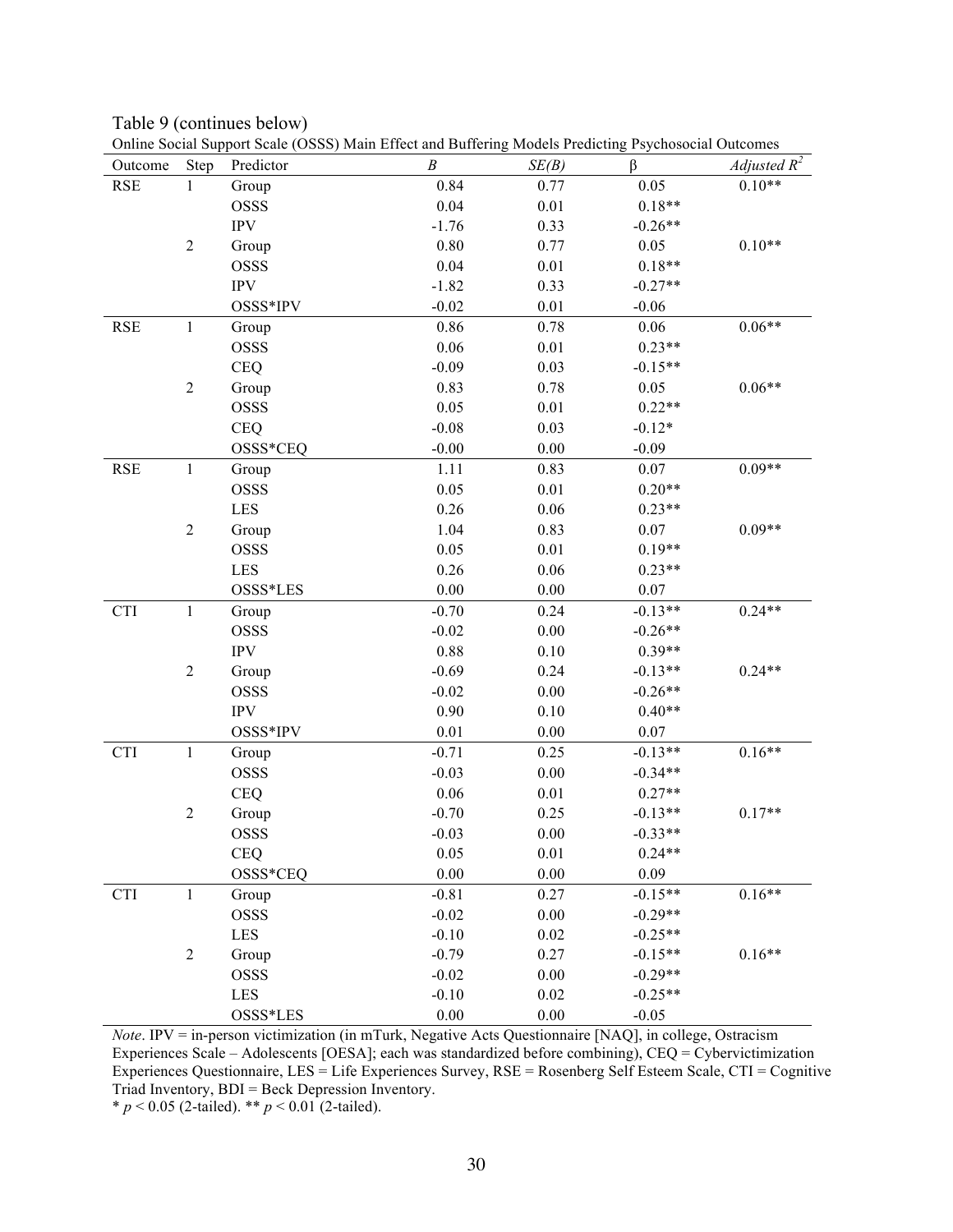Table 9 (continued) Online Social Support Scale (OSSS) Main Effect and Buffering Models Predicting Psychosocial Outcomes

|            |                  | Omine Social Support Scale (OSSS) Main Effect and Burieling Models Fredicting Esychosocial Outcomes |         |       |           |                |
|------------|------------------|-----------------------------------------------------------------------------------------------------|---------|-------|-----------|----------------|
| Outcome    | Step             | Predictor                                                                                           | B       | SE(B) | β         | Adjusted $R^2$ |
| <b>BDI</b> | 1                | Group                                                                                               | 0.42    | 0.21  | $0.10*$   | $0.09**$       |
|            |                  | <b>OSSS</b>                                                                                         | $-0.01$ | 0.00  | $-0.09$   |                |
|            |                  | <b>IPV</b>                                                                                          | 0.46    | 0.09  | $0.26**$  |                |
|            | $\overline{2}$   | Group                                                                                               | 0.44    | 0.20  | $0.11*$   | $0.09**$       |
|            |                  | <b>OSSS</b>                                                                                         | $-0.01$ | 0.00  | $-0.10*$  |                |
|            |                  | <b>IPV</b>                                                                                          | 0.49    | 0.09  | $0.27**$  |                |
|            |                  | OSSS*IPV                                                                                            | 0.01    | 0.00  | $0.10*$   |                |
| <b>BDI</b> | $\mathbf{1}$     | Group                                                                                               | 0.42    | 0.21  | $0.10*$   | $0.04**$       |
|            |                  | <b>OSSS</b>                                                                                         | $-0.01$ | 0.00  | $-0.15**$ |                |
|            |                  | <b>CEQ</b>                                                                                          | 0.02    | 0.01  | $0.14**$  |                |
|            | $\overline{2}$   | Group                                                                                               | 0.42    | 0.21  | $0.10*$   | $0.04**$       |
|            |                  | <b>OSSS</b>                                                                                         | $-0.01$ | 0.00  | $-0.14**$ |                |
|            |                  | <b>CEQ</b>                                                                                          | 0.02    | 0.01  | $0.12*$   |                |
|            |                  | OSSS*CEQ                                                                                            | 0.00    | 0.00  | 0.08      |                |
| <b>BDI</b> | 1                | Group                                                                                               | 0.31    | 0.21  | 0.07      | $0.17**$       |
|            |                  | <b>OSSS</b>                                                                                         | $-0.01$ | 0.00  | $-0.11*$  |                |
|            |                  | <b>LES</b>                                                                                          | $-0.12$ | 0.02  | $-0.39**$ |                |
|            | $\boldsymbol{2}$ | Group                                                                                               | 0.32    | 0.21  | 0.08      | $0.17**$       |
|            |                  | <b>OSSS</b>                                                                                         | $-0.01$ | 0.00  | $-0.11*$  |                |
|            |                  | <b>LES</b>                                                                                          | $-0.12$ | 0.02  | $-0.39**$ |                |
|            |                  | OSSS*LES                                                                                            | 0.00    | 0.00  | $-0.04$   |                |

*Note*. IPV = in-person victimization (in mTurk, Negative Acts Questionnaire [NAQ], in college, Ostracism Experiences Scale – Adolescents [OESA]; each was standardized before combining), CEQ = Cybervictimization Experiences Questionnaire, LES = Life Experiences Survey, RSE = Rosenberg Self Esteem Scale, CTI = Cognitive Triad Inventory, BDI = Beck Depression Inventory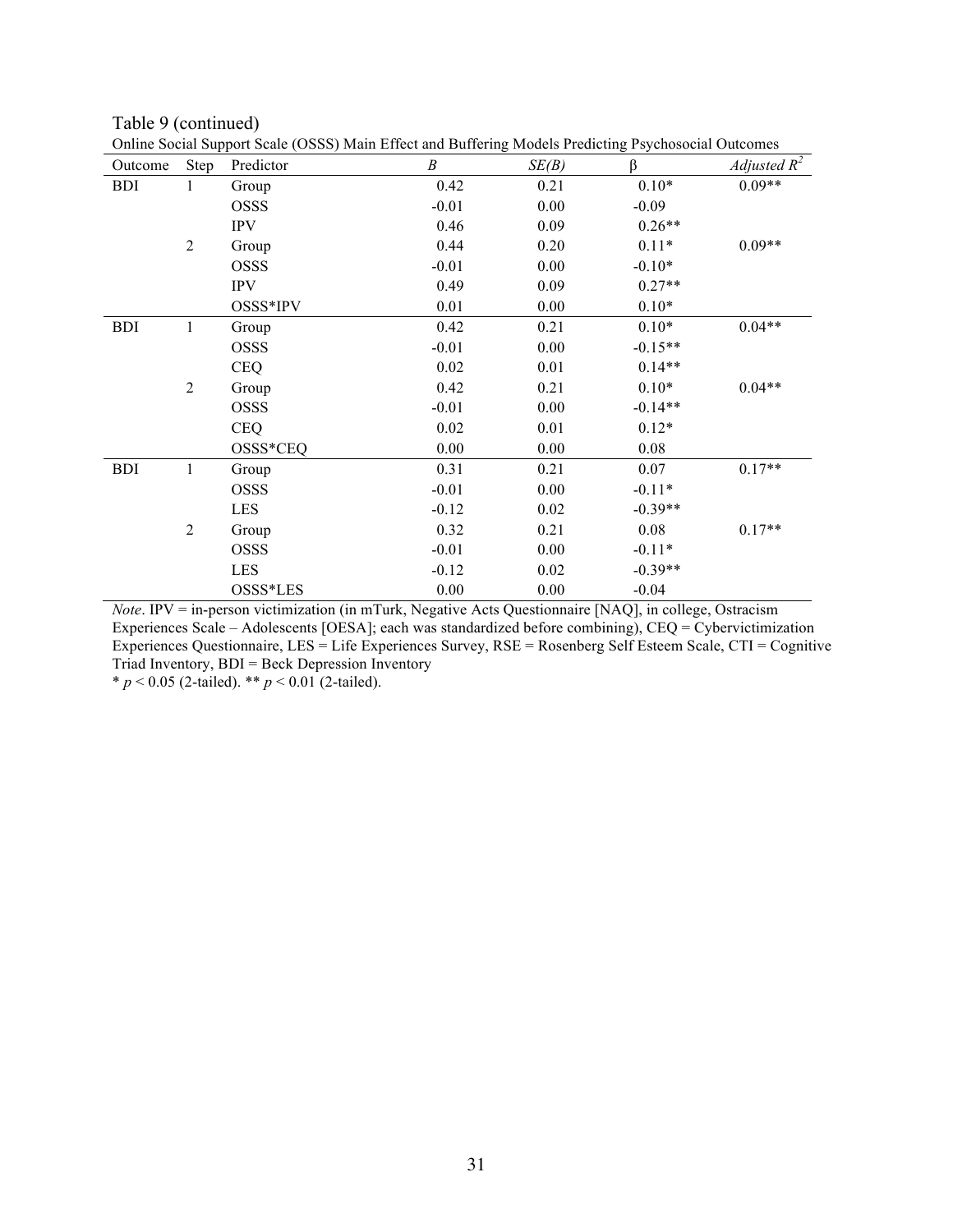|            |                  | Perceived Social Support Scale (PSSS) Main Effect and Buffering Models Predicting Psychosocial Outcomes |                  |          |           |                       |
|------------|------------------|---------------------------------------------------------------------------------------------------------|------------------|----------|-----------|-----------------------|
| Outcome    | Step             | Predictor                                                                                               | $\boldsymbol{B}$ | SE(B)    | β         | <i>Adjusted</i> $R^2$ |
| <b>RSE</b> | $\mathbf{1}$     | Group                                                                                                   | $-1.07$          | 0.81     | $-0.07$   | $0.25**$              |
|            |                  | <b>PSSS</b>                                                                                             | 0.60             | 0.07     | $0.45**$  |                       |
|            |                  | $\ensuremath{\text{IPV}}$                                                                               | $-1.09$          | 0.35     | $-0.16**$ |                       |
|            | $\mathbf{2}$     | Group                                                                                                   | $-1.10$          | 0.81     | $-0.07$   | $0.25**$              |
|            |                  | <b>PSSS</b>                                                                                             | 0.59             | 0.07     | $0.45**$  |                       |
|            |                  | <b>IPV</b>                                                                                              | $-1.13$          | 0.36     | $-0.17**$ |                       |
|            |                  | PSSS*IPV                                                                                                | $-0.01$          | 0.01     | $-0.04$   |                       |
| <b>RSE</b> | $\mathbf{1}$     | Group                                                                                                   | $-1.23$          | 0.82     | $-0.08$   | $0.23**$              |
|            |                  | <b>PSSS</b>                                                                                             | 0.65             | 0.07     | $0.49**$  |                       |
|            |                  | <b>CEQ</b>                                                                                              | $-0.02$          | 0.03     | $-0.03$   |                       |
|            | $\mathbf{2}$     | Group                                                                                                   | $-1.15$          | 0.81     | $-0.07$   | $0.24**$              |
|            |                  | <b>PSSS</b>                                                                                             | 0.64             | 0.07     | $0.49**$  |                       |
|            |                  | <b>CEQ</b>                                                                                              | $-0.06$          | 0.04     | $-0.10$   |                       |
|            |                  | PSSS*CEQ                                                                                                | $-0.02$          | 0.01     | $-0.14*$  |                       |
| <b>RSE</b> | $\mathbf{1}$     | Group                                                                                                   | $-0.97$          | 0.87     | $-0.06$   | $0.26**$              |
|            |                  | <b>PSSS</b>                                                                                             | 0.63             | 0.07     | $0.48**$  |                       |
|            |                  | LES                                                                                                     | 0.21             | 0.06     | $0.18**$  |                       |
|            | $\mathbf{2}$     | Group                                                                                                   | 0.87             | 0.86     | $-0.06$   | $0.27**$              |
|            |                  | <b>PSSS</b>                                                                                             | 0.63             | 0.07     | $0.48**$  |                       |
|            |                  | <b>LES</b>                                                                                              | 0.23             | 0.06     | $0.20**$  |                       |
|            |                  | PSSS*LES                                                                                                | 0.02             | 0.01     | $0.12*$   |                       |
| <b>CTI</b> | $\mathbf{1}$     | Group                                                                                                   | 0.06             | 0.24     | 0.01      | $0.41**$              |
|            |                  | <b>PSSS</b>                                                                                             | $-0.23$          | 0.02     | $-0.51**$ |                       |
|            |                  | $\ensuremath{\text{IPV}}$                                                                               | 0.63             | 0.10     | $0.28**$  |                       |
|            | $\boldsymbol{2}$ | Group                                                                                                   | 0.07             | 0.24     | 0.01      | $0.41**$              |
|            |                  | <b>PSSS</b>                                                                                             | $-0.23$          | 0.02     | $0.51**$  |                       |
|            |                  | <b>IPV</b>                                                                                              | 0.65             | 0.11     | $0.28**$  |                       |
|            |                  | PSSS*IPV                                                                                                | 0.00             | $0.00\,$ | 0.05      |                       |
| <b>CTI</b> | $\mathbf{1}$     | Group                                                                                                   | 0.14             | 0.25     | 0.03      | $0.35**$              |
|            |                  | <b>PSSS</b>                                                                                             | $-0.25$          | 0.02     | $-0.57**$ |                       |
|            |                  | <b>CEQ</b>                                                                                              | 0.03             | 0.01     | $0.13**$  |                       |
|            | $\mathbf{2}$     | Group                                                                                                   | 0.12             | 0.25     | 0.02      | $0.36**$              |
|            |                  | <b>PSSS</b>                                                                                             | $-0.25$          | 0.02     | $-0.57**$ |                       |
|            |                  | <b>CEQ</b>                                                                                              | 0.04             | $0.01\,$ | $0.19**$  |                       |
|            |                  | PSSS*CEQ                                                                                                | 0.01             | 0.00     | $0.13*$   |                       |
| CTI        | $\mathbf{1}$     | Group                                                                                                   | 0.06             | 0.27     | 0.01      | $0.37**$              |
|            |                  | <b>PSSS</b>                                                                                             | $-0.25$          | 0.02     | $-0.57**$ |                       |
|            |                  | LES                                                                                                     | $-0.08$          | $0.02\,$ | $-0.20**$ |                       |
|            | $\overline{2}$   |                                                                                                         | 0.03             | 0.27     | 0.01      | $0.38**$              |
|            |                  | Group<br><b>PSSS</b>                                                                                    | $-0.25$          | $0.02\,$ | $0.57**$  |                       |
|            |                  |                                                                                                         |                  |          |           |                       |
|            |                  | LES                                                                                                     | $-0.08$          | 0.02     | $-0.21**$ |                       |
|            |                  | PSSS*LES                                                                                                | $-0.01$          | $0.00\,$ | $-0.08$   |                       |

Table 10 (continues below) Perceived Social Support Scale (PSSS) Main Effect and Buffering Models Predicting Psychosocial Outcomes

*Note*. IPV = in-person victimization (in mTurk, Negative Acts Questionnaire [NAQ], in college, Ostracism Experiences Scale – Adolescents [OESA]; each was standardized before combining), CEQ = Cybervictimization Experiences Questionnaire, LES = Life Experiences Survey, RSE = Rosenberg Self Esteem Scale, CTI = Cognitive Triad Inventory, BDI = Beck Depression Inventory.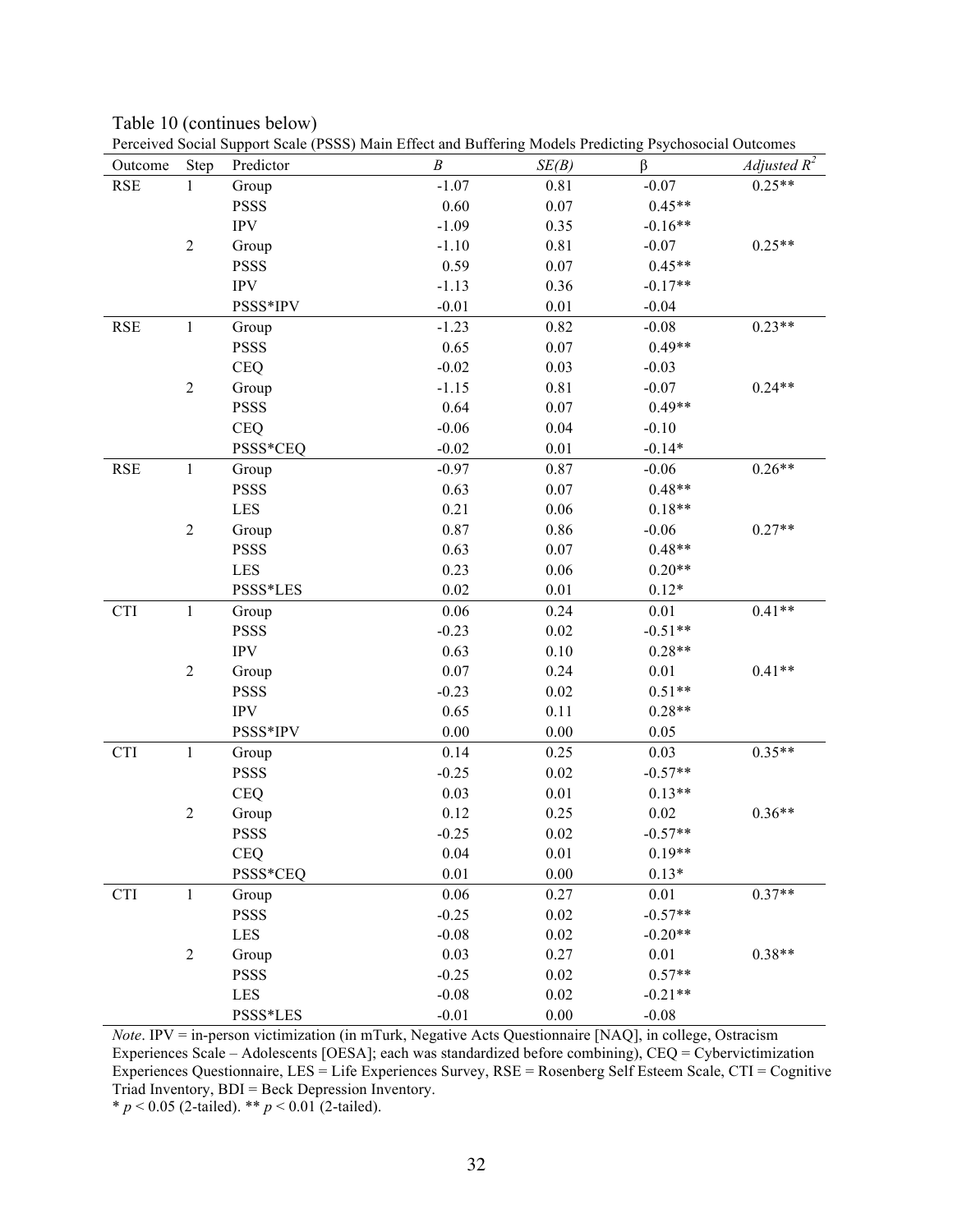| Outcome    | Step           | I creen ed bochar bappon beare (1 bbb) main Eneer and Barrening moders I redicting I sychosocial Galeonics<br>Predictor | B       | SE(B) | $\beta$   | Adjusted $R^2$ |
|------------|----------------|-------------------------------------------------------------------------------------------------------------------------|---------|-------|-----------|----------------|
| <b>BDI</b> | 1              | Group                                                                                                                   | 0.83    | 0.22  | $0.20**$  | $0.20**$       |
|            |                | <b>PSSS</b>                                                                                                             | $-0.13$ | 0.02  | $-0.38**$ |                |
|            |                | <b>IPV</b>                                                                                                              | 0.30    | 0.10  | $0.17**$  |                |
|            | $\overline{2}$ | Group                                                                                                                   | 0.84    | 0.22  | $0.20**$  | $0.21**$       |
|            |                | <b>PSSS</b>                                                                                                             | $-0.13$ | 0.02  | $-0.38**$ |                |
|            |                | <b>IPV</b>                                                                                                              | 0.33    | 0.10  | $0.18**$  |                |
|            |                | PSSS*IPV                                                                                                                | 0.01    | 0.00  | 0.09      |                |
| <b>BDI</b> | $\mathbf{1}$   | Group                                                                                                                   | 0.87    | 0.22  | $0.21**$  | $0.18**$       |
|            |                | <b>PSSS</b>                                                                                                             | $-0.15$ | 0.02  | $-0.42**$ |                |
|            |                | <b>CEQ</b>                                                                                                              | 0.01    | 0.01  | 0.06      |                |
|            | $\overline{2}$ | Group                                                                                                                   | 0.85    | 0.22  | $0.20**$  | $0.19**$       |
|            |                | <b>PSSS</b>                                                                                                             | $-0.15$ | 0.02  | $-0.42**$ |                |
|            |                | <b>CEQ</b>                                                                                                              | 0.02    | 0.01  | $0.12*$   |                |
|            |                | PSSS*CEQ                                                                                                                | 0.00    | 0.00  | $0.13*$   |                |
| <b>BDI</b> | $\mathbf{1}$   | Group                                                                                                                   | 0.74    | 0.22  | $0.18**$  | $0.30**$       |
|            |                | <b>PSSS</b>                                                                                                             | $-0.14$ | 0.02  | $-0.39**$ |                |
|            |                | <b>LES</b>                                                                                                              | $-0.11$ | 0.02  | $-0.35**$ |                |
|            | $\overline{2}$ | Group                                                                                                                   | 0.73    | 0.22  | $0.17**$  | $0.30**$       |
|            |                | <b>PSSS</b>                                                                                                             | $-0.14$ | 0.02  | $-0.39**$ |                |
|            |                | <b>LES</b>                                                                                                              | $-0.11$ | 0.02  | $0.36**$  |                |
|            |                | PSSS*LES                                                                                                                | 0.00    | 0.00  | $-0.89$   |                |

Table 10 (continued) Perceived Social Support Scale (PSSS) Main Effect and Buffering Models Predicting Psychosocial Outcomes

*Note*. IPV = in-person victimization (in mTurk, Negative Acts Questionnaire [NAQ], in college, Ostracism Experiences Scale – Adolescents [OESA]; each was standardized before combining), CEQ = Cybervictimization Experiences Questionnaire, LES = Life Experiences Survey, RSE = Rosenberg Self Esteem Scale, CTI = Cognitive Triad Inventory, BDI = Beck Depression Inventory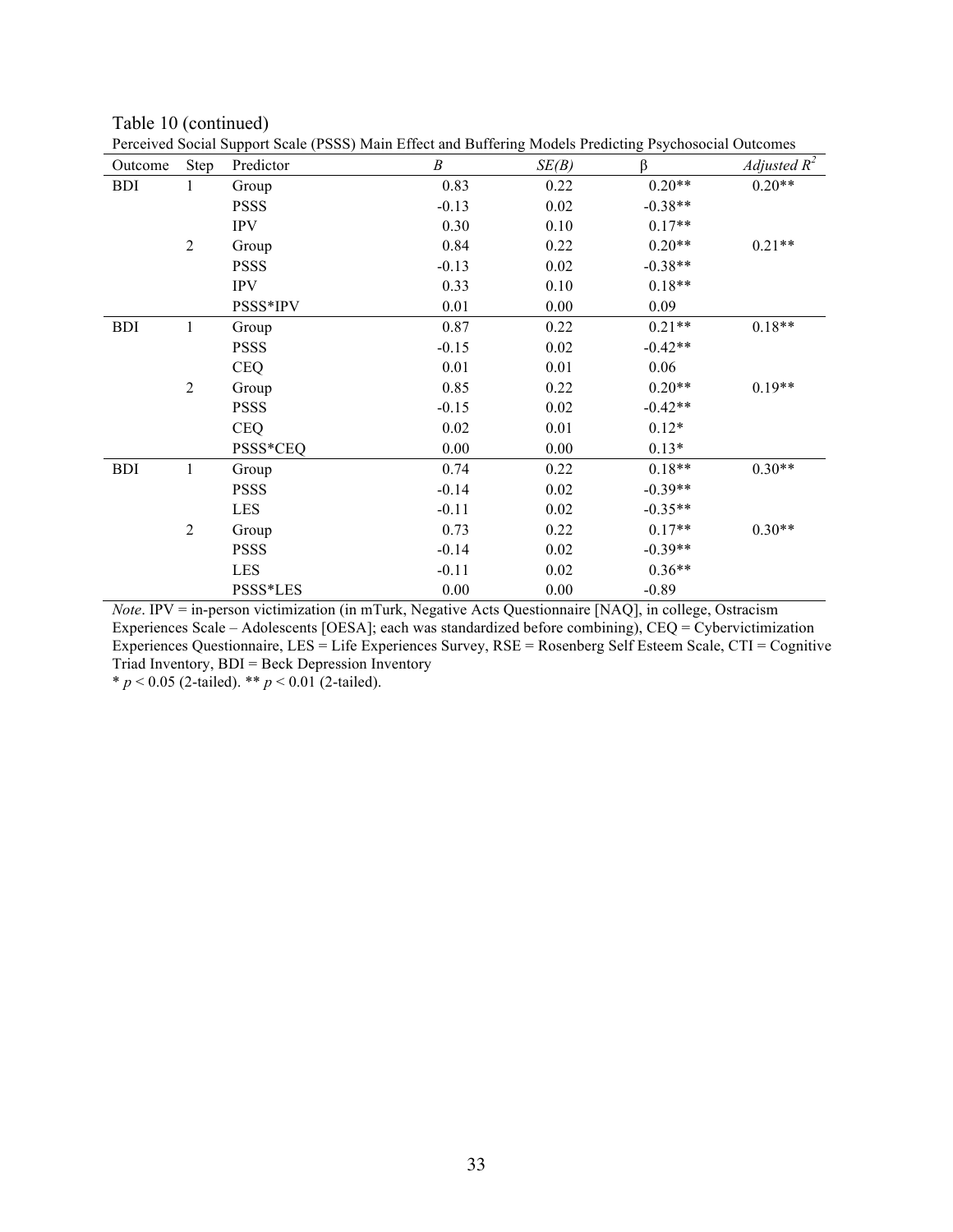Figure 1

Perceived Social Support (PSSS) Moderates the Effect of Cybervictimization (CEQ) on Psychosocial Outcomes



*Note.* RSE = Rosenberg Self Esteem Scale, CTI = Cognitive Triad Inventory, BDI = Beck Depression Inventory.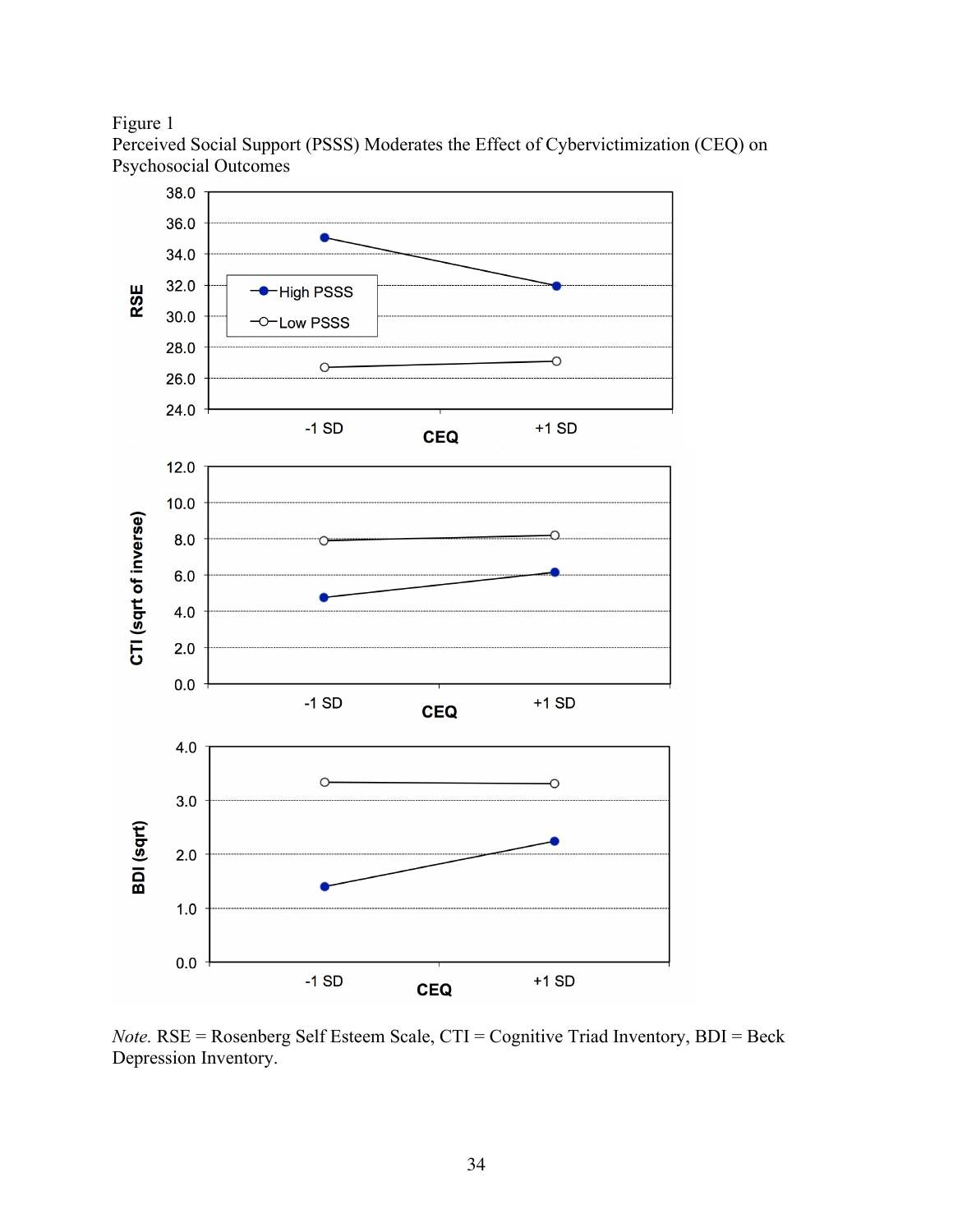without the interaction, main effects for the PSSS were significant. The absolute values of significant standardized beta weights for the PSSS were moderate to large, ranging from between .38 and .57 (*p*s < .001).

Second, we hypothesized that the degree of use of online spaces would moderate the positive effect of online social support on outcomes (self-esteem, depressive thoughts, and depressive symptoms). We coded online space use in two ways. From the OSSS, we summed the frequencies with which each person used the combined sample's five most popular online spaces. From the TSO, we used the reported hours spent online per week. Hierarchical multiple regressions revealed no evidence of either a main effect or an interaction involving online space use. Results are presented in Appendix E.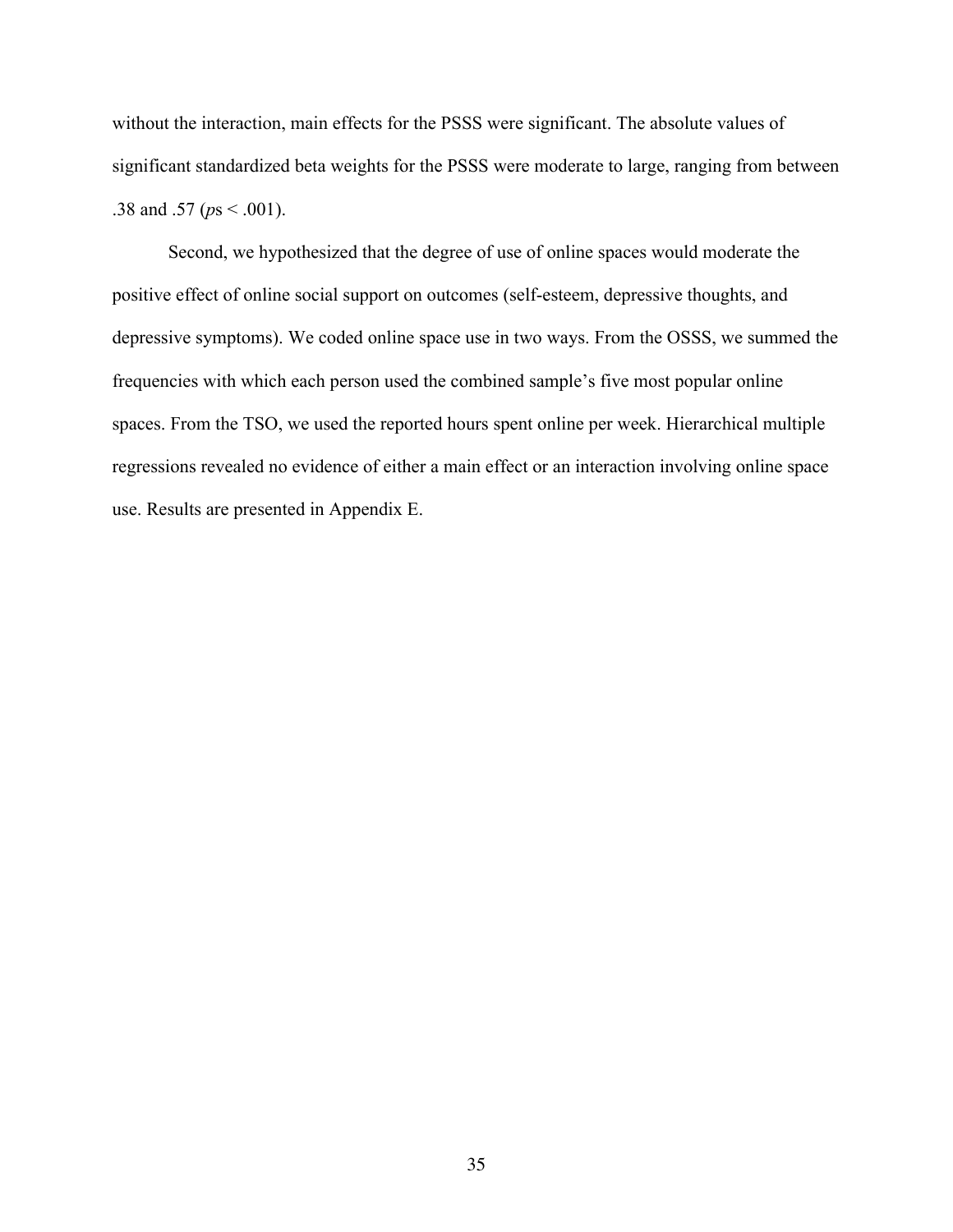#### CHAPTER IV

## **Discussion**

Five key results emerged from the current study about the measurement, validation, and effects of online social support relative to in-person social support. First, we demonstrated that established subtypes of social support in the in-person relations also pertain in the online world. Second, preliminary efforts to validate a new measure of online social support via internal consistency, discriminant validity, and convergent validity, and incremental predictive utility were largely successful. Third, online social support was significantly correlated with various psychosocial outcomes. Fourth, when examined along with stressors, online social support had ameliorative effects that were similar to, although smaller than, in-person social support. And fifth, the degree of online space use did not moderate the effect of online social support on psychosocial outcomes.

Our first finding was that a four-factor solution fit reasonably for the Online Social Support Scale, which measured four types of social support established in the in-person literature and adapted for the online environment. With moderate to high loadings and most cross-loadings below the conventional cutoff of .3, items represented their intended factors well. Examinations of five- and six-factor solutions revealed only minimal improvements in RMSEA, as well as highlighted a few items clustering onto a nuisance factor. Omission of these items, as well as a few of the lowest-loading items and highest cross-loading items, resulted in a 40-item measure, with 10 items per factor.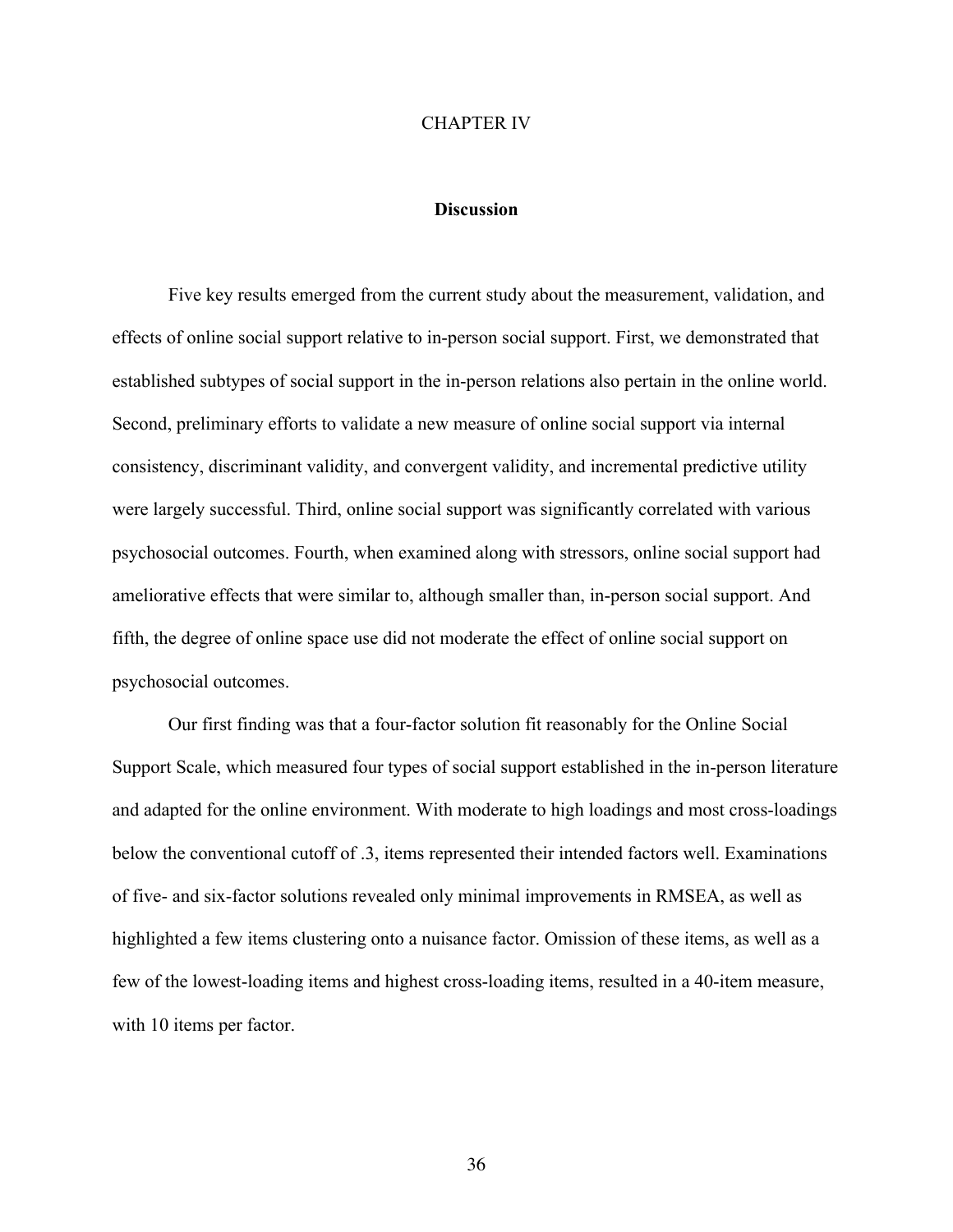As others who study online social support have found, it is notable that subtypes of social support that have shown to exist in person also exist online. Online spaces, particularly social media sites, appear to facilitate a new and important source of social support. Similar subtypes of online social support have been demonstrated in the literature, and have shown to improve efforts at weight loss (Turner-McGrievy & Tate, 2013), support for individuals with disabilities (Braithwaite et al., 1999), and positive social interaction in young adults with HIV (Gaysynky et al., 2015), among others. In addition, our factor analyses showed that online social support subtypes are not confounded with items regarding social media exposure, use, or familiarity; rather, our measure is more directly assessing online social support.

Second, internal consistency, discriminant validity, and convergent validity of the OSSS were all acceptable. Internal consistency of the OSSS and its subtypes between .94 and .97 suggest our items are closely related. Convergent and discriminant validity were measured by correlations with social desirability, lie, and in-person social support measures. Results suggest the OSSS relates well with conventional social support and largely does not relate with socially desirable or deliberately controlled responses. These promising results suggest the OSSS can successfully measure online social support in future research. As older adolescents use online spaces at higher levels and in potentially different ways from adults, we hope to use the OSSS with younger samples, for which online social support (and online victimization) may be more powerful and more important to developmental outcomes.

Third, the OSSS related to self-esteem, depressive thoughts, and depressive symptoms significantly and in expected directions. As Longman et al. (2009) found in the gaming world, online social support does appear to have important implications for psychosocial outcomes, including those relevant to depression. The impact of online social support on emotional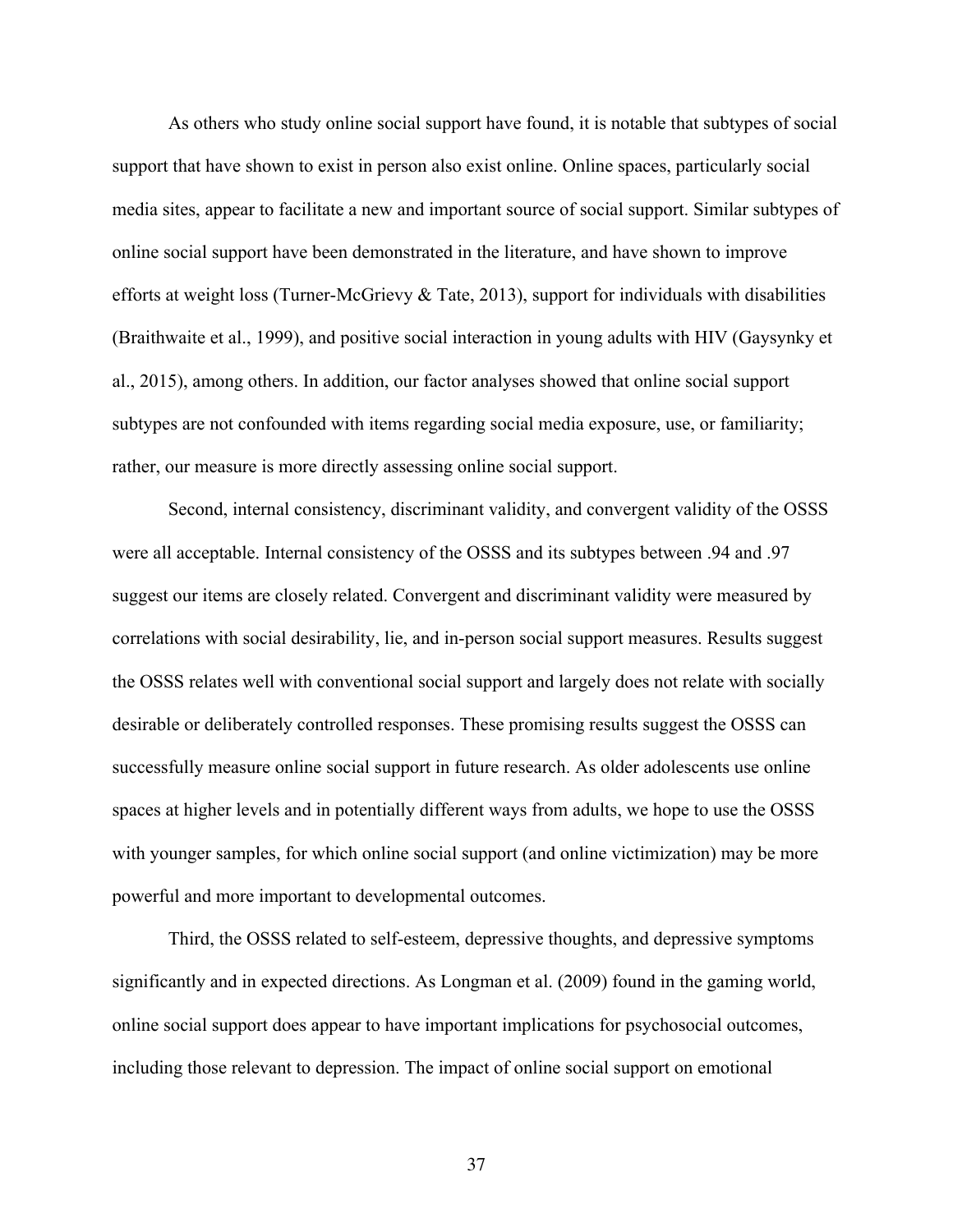outcomes in particular may relate to the relative ease or frequency of providing emotional or esteem support in an online context. According to Braithwaite et al. (1992) and Gaysynsky et al. (2015), esteem or emotional support were among the types most frequently sought and provided in online contexts. In our samples, however, other subtypes were endorsed at considerable levels, and investigating outcomes relevant to those subtypes (e.g., satisfaction with one's social group or status, knowledge of important information, or ability to mobilize others' instrumental support) may prove important future directions for research. Reflecting Longman et al.'s (2009) findings, our results show that online social support does not appear to have incremental utility *over and above* in-person social support in the prediction of psychosocial outcomes. In-person social support, it seems, still has greater impact on self-esteem, depressive thoughts, and depressive symptoms than its does more distal digital cousin.

Fourth, both online social support and stress had main effects on all three outcomes. Interactions were not significant. This pattern supports Cohen and Wills' (1985) main effects model, but not their buffering model. These results are largely in line with our findings for inperson social support. Both online and in-person social support help to offset the ill effects of inperson victimization, cybervictimization, or various life stressors. As evidence largely did not accrue to the buffering hypothesis, it also seems that social support in-person and online helps to offset the effects of stressors, regardless of the individual's level of stress. It has been well established that in-person social support in one social setting can help ameliorate the effects of victimization in another (Hodges et al., 1997; Parker & Asher, 1993; Schwartz et al., 2000). These preliminary results, then, begin to demonstrate that online social support aids individuals in the same way that in-person social support does, though to a smaller degree. As the use of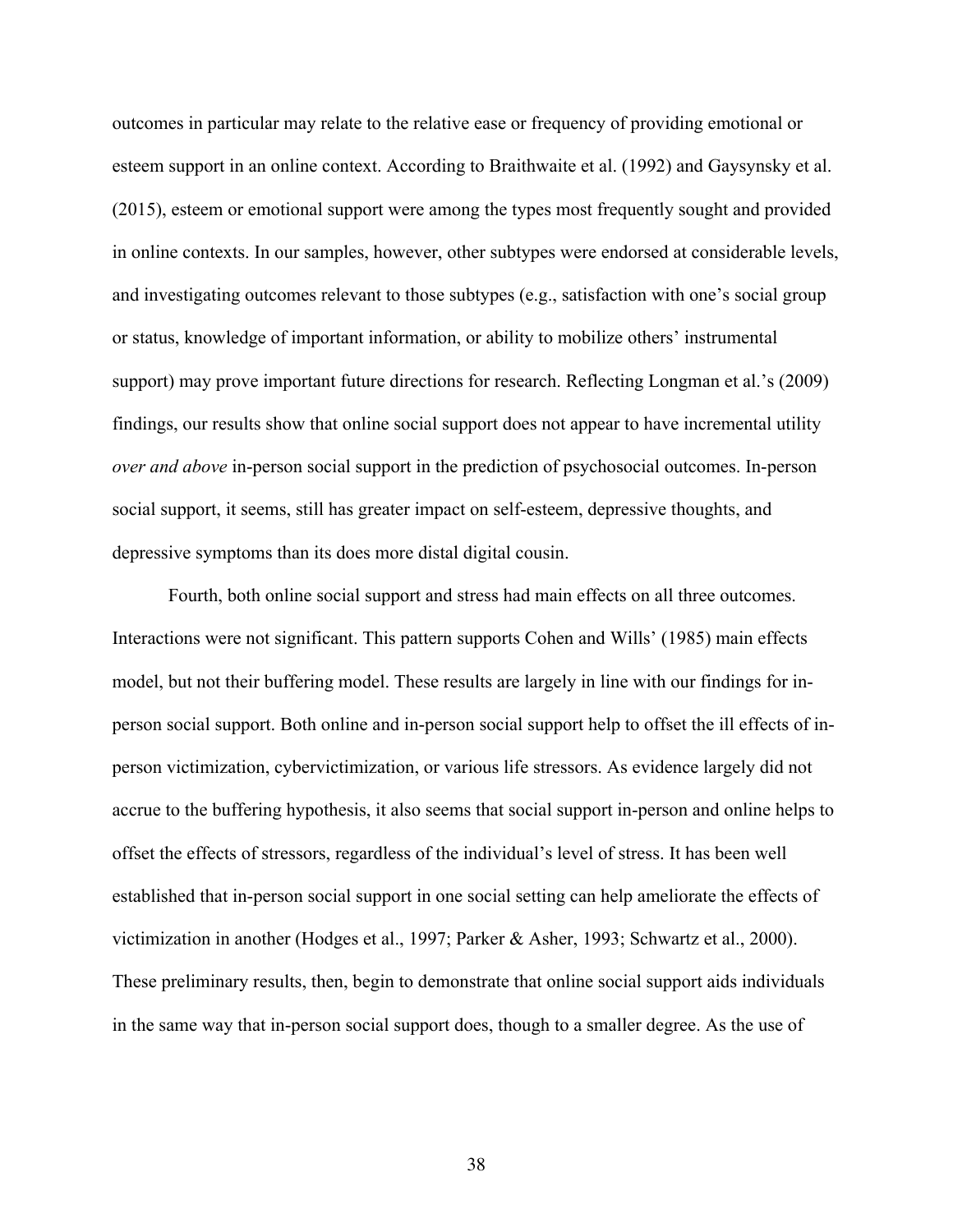online spaces continues to grow, their role as a source of social support may well continue to increase.

Limitations of the current study suggest important directions for future research. First, this preliminary attempt to validate the OSSS and using it to address questions about online social support is only cross-sectional. Further support for the validity of the OSSS and the main effects of online social support require longitudinal research, which we are currently conducting with the 40-item version of the OSSS in an additional North American adult sample. Second, our outcomes pertain to emotional measures of well-being and, in addition, focus primarily on depression. Although emotional and depressive outcomes are certainly crucial to well being, other indicators, like social anxiety, Internet addiction, and school and work outcomes may have important connections to online social support as well. Third, our focus on online spaces was broad, crossing social media platforms, apps, email, texting, and gaming. Particular online spaces (e.g., Facebook, Instagram, Reddit) might be more or less conducive to facilitating online social support. In addition, our samples' low endorsement of gaming precluded our ability to include gaming items in our factor analyses; investigating whether or not gaming items load onto social support subtypes (e.g., social companionship) would be an important direction for future work. As social media is used increasingly and at younger ages, further investigation of these and other topics will be important avenues of research.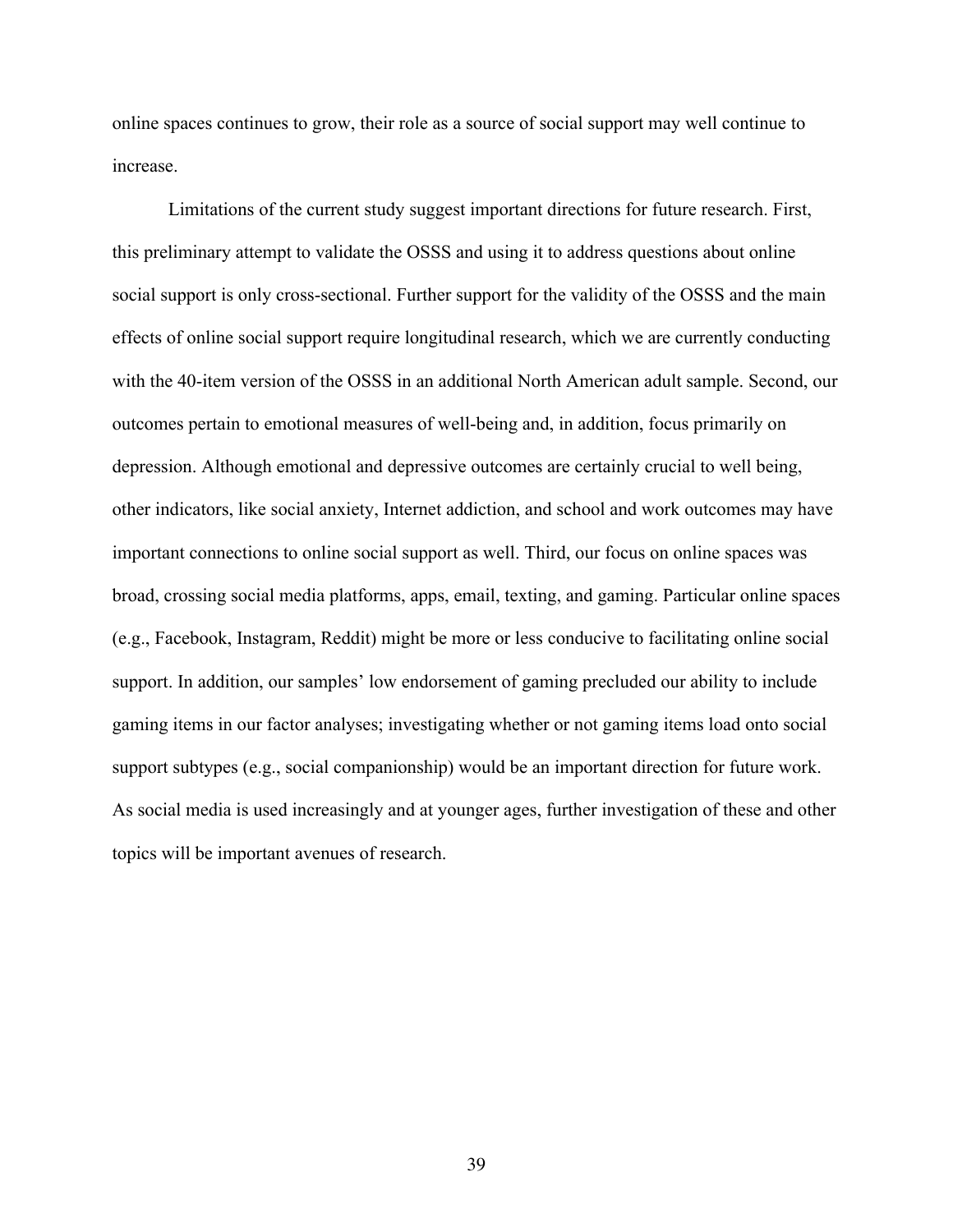# **Online Social Support Scale (OSSS)**

Most sites, apps, services, and games on the Internet can be used in lots of different ways and for different purposes. We're interested in how much you use these online spaces to **connect or interact with other people.** 

This means we **are** interested in how much you use these online spaces to talk with people, post, comment, like, send messages, game with others, etc.

This means we are **not** interested in how much you use these online spaces to scroll through other people's posts, watch or read content, or just look up information.

**How much** do you use the following sites, apps, services, or games to **connect or interact with other people**?

|                 |   |                                                                                                                                                                                                                                                                                                                                                                                              |                                                                                                                                                                                                                                                                                                                                                                                                                                                                                       |              | $N =$ Never $R =$ Rarely $S =$ Sometimes $P =$ Pretty Often<br>$A = A$ Lot                                                           |
|-----------------|---|----------------------------------------------------------------------------------------------------------------------------------------------------------------------------------------------------------------------------------------------------------------------------------------------------------------------------------------------------------------------------------------------|---------------------------------------------------------------------------------------------------------------------------------------------------------------------------------------------------------------------------------------------------------------------------------------------------------------------------------------------------------------------------------------------------------------------------------------------------------------------------------------|--------------|--------------------------------------------------------------------------------------------------------------------------------------|
|                 | N | $\mathbf{R}$                                                                                                                                                                                                                                                                                                                                                                                 | $S$ $P$                                                                                                                                                                                                                                                                                                                                                                                                                                                                               | $\mathbf{A}$ | $\mathbf N$<br>$\mathbf{R}$<br>S<br>$\mathbf{P}$<br>A                                                                                |
| Facebook        |   |                                                                                                                                                                                                                                                                                                                                                                                              | $\frac{1}{2} \frac{1}{2} \frac{1}{2} \frac{1}{2} \frac{1}{2} \frac{1}{2} \frac{1}{2} \frac{1}{2} \frac{1}{2} \frac{1}{2} \frac{1}{2} \frac{1}{2} \frac{1}{2} \frac{1}{2} \frac{1}{2} \frac{1}{2} \frac{1}{2} \frac{1}{2} \frac{1}{2} \frac{1}{2} \frac{1}{2} \frac{1}{2} \frac{1}{2} \frac{1}{2} \frac{1}{2} \frac{1}{2} \frac{1}{2} \frac{1}{2} \frac{1}{2} \frac{1}{2} \frac{1}{2} \frac{$                                                                                          |              | Dating sites/apps (e.g., Tinder)                                                                                                     |
| Instagram       |   | $\frac{1}{2}$ $\frac{1}{2}$ $\frac{1}{2}$ $\frac{1}{2}$                                                                                                                                                                                                                                                                                                                                      |                                                                                                                                                                                                                                                                                                                                                                                                                                                                                       |              | I use:<br><u> 1990 - Johann Barbara, martxa a</u>                                                                                    |
| Twitter         |   |                                                                                                                                                                                                                                                                                                                                                                                              | المستنب المستنب                                                                                                                                                                                                                                                                                                                                                                                                                                                                       |              | First person shooter games                                                                                                           |
| <b>SnapChat</b> |   |                                                                                                                                                                                                                                                                                                                                                                                              | $\frac{1}{2} \left( \frac{1}{2} \right) \left( \frac{1}{2} \right) \left( \frac{1}{2} \right) \left( \frac{1}{2} \right) \left( \frac{1}{2} \right) \left( \frac{1}{2} \right) \left( \frac{1}{2} \right) \left( \frac{1}{2} \right) \left( \frac{1}{2} \right) \left( \frac{1}{2} \right) \left( \frac{1}{2} \right) \left( \frac{1}{2} \right) \left( \frac{1}{2} \right) \left( \frac{1}{2} \right) \left( \frac{1}{2} \right) \left( \frac{1}{2} \right) \left( \frac$            |              | (e.g., Call of Duty)                                                                                                                 |
| Tumblr          |   | $\frac{1}{2} \frac{1}{2} \frac{1}{2} \frac{1}{2} \frac{1}{2} \frac{1}{2} \frac{1}{2} \frac{1}{2} \frac{1}{2} \frac{1}{2} \frac{1}{2} \frac{1}{2} \frac{1}{2} \frac{1}{2} \frac{1}{2} \frac{1}{2} \frac{1}{2} \frac{1}{2} \frac{1}{2} \frac{1}{2} \frac{1}{2} \frac{1}{2} \frac{1}{2} \frac{1}{2} \frac{1}{2} \frac{1}{2} \frac{1}{2} \frac{1}{2} \frac{1}{2} \frac{1}{2} \frac{1}{2} \frac{$ |                                                                                                                                                                                                                                                                                                                                                                                                                                                                                       |              |                                                                                                                                      |
| Vine            |   |                                                                                                                                                                                                                                                                                                                                                                                              |                                                                                                                                                                                                                                                                                                                                                                                                                                                                                       |              | Battle arena games (MOBAs)                                                                                                           |
| YouTube         |   |                                                                                                                                                                                                                                                                                                                                                                                              | $  -$                                                                                                                                                                                                                                                                                                                                                                                                                                                                                 |              | (e.g., League of Legends)                                                                                                            |
| Pinterest       |   | والمستوار السندار السندار                                                                                                                                                                                                                                                                                                                                                                    |                                                                                                                                                                                                                                                                                                                                                                                                                                                                                       |              | I use:                                                                                                                               |
| Reddit          |   |                                                                                                                                                                                                                                                                                                                                                                                              |                                                                                                                                                                                                                                                                                                                                                                                                                                                                                       |              | Sports/fighting/racing games                                                                                                         |
| YikYak          |   |                                                                                                                                                                                                                                                                                                                                                                                              | $\frac{1}{2} \left( \frac{1}{2} \right) \left( \frac{1}{2} \right) \left( \frac{1}{2} \right) \left( \frac{1}{2} \right) \left( \frac{1}{2} \right) \left( \frac{1}{2} \right) \left( \frac{1}{2} \right) \left( \frac{1}{2} \right) \left( \frac{1}{2} \right) \left( \frac{1}{2} \right) \left( \frac{1}{2} \right) \left( \frac{1}{2} \right) \left( \frac{1}{2} \right) \left( \frac{1}{2} \right) \left( \frac{1}{2} \right) \left( \frac{1}{2} \right) \left( \frac$            |              | (e.g., FIFA, Street Fighter, Mario Kart)                                                                                             |
| Kik             |   |                                                                                                                                                                                                                                                                                                                                                                                              | $\frac{1}{2} \left( \frac{1}{2} \right) = \frac{1}{2} \left( \frac{1}{2} \right) = \frac{1}{2} \left( \frac{1}{2} \right) = \frac{1}{2} \left( \frac{1}{2} \right) = \frac{1}{2} \left( \frac{1}{2} \right) = \frac{1}{2} \left( \frac{1}{2} \right) = \frac{1}{2} \left( \frac{1}{2} \right) = \frac{1}{2} \left( \frac{1}{2} \right) = \frac{1}{2} \left( \frac{1}{2} \right) = \frac{1}{2} \left( \frac{1}{2} \right) = \frac{1}{2} \left($                                        |              | I use:                                                                                                                               |
| LinkedIn        |   | $\frac{1}{2} \frac{1}{2} \frac{1}{2} \frac{1}{2} \frac{1}{2} \frac{1}{2} \frac{1}{2} \frac{1}{2} \frac{1}{2} \frac{1}{2} \frac{1}{2} \frac{1}{2} \frac{1}{2} \frac{1}{2} \frac{1}{2} \frac{1}{2} \frac{1}{2} \frac{1}{2} \frac{1}{2} \frac{1}{2} \frac{1}{2} \frac{1}{2} \frac{1}{2} \frac{1}{2} \frac{1}{2} \frac{1}{2} \frac{1}{2} \frac{1}{2} \frac{1}{2} \frac{1}{2} \frac{1}{2} \frac{$ |                                                                                                                                                                                                                                                                                                                                                                                                                                                                                       |              | Role-playing games (RPGs)                                                                                                            |
| GroupMe         |   |                                                                                                                                                                                                                                                                                                                                                                                              | $\begin{tabular}{lllllllllll} \toprule & \multicolumn{1}{l}{} & \multicolumn{1}{l}{} & \multicolumn{1}{l}{} & \multicolumn{1}{l}{} & \multicolumn{1}{l}{} & \multicolumn{1}{l}{} & \multicolumn{1}{l}{} & \multicolumn{1}{l}{} & \multicolumn{1}{l}{} & \multicolumn{1}{l}{} & \multicolumn{1}{l}{} & \multicolumn{1}{l}{} & \multicolumn{1}{l}{} & \multicolumn{1}{l}{} & \multicolumn{1}{l}{} & \multicolumn{1}{l}{} & \multicolumn{1}{l}{} & \multicolumn{1}{l}{} & \multicolumn{$ |              | (e.g., World of Warcraft)                                                                                                            |
| WhatsApp        |   | $\overline{\phantom{a}}$ $\overline{\phantom{a}}$ $\overline{\phantom{a}}$ $\overline{\phantom{a}}$ $\overline{\phantom{a}}$ $\overline{\phantom{a}}$                                                                                                                                                                                                                                        |                                                                                                                                                                                                                                                                                                                                                                                                                                                                                       |              | I use:                                                                                                                               |
| Google+         |   | $   -$                                                                                                                                                                                                                                                                                                                                                                                       |                                                                                                                                                                                                                                                                                                                                                                                                                                                                                       |              | If you interact with people using other sites, apps,<br>services, or games, please write them in and rate how<br>often you use them: |
| Whatsgoodly     |   |                                                                                                                                                                                                                                                                                                                                                                                              |                                                                                                                                                                                                                                                                                                                                                                                                                                                                                       |              |                                                                                                                                      |
| Chat services   |   |                                                                                                                                                                                                                                                                                                                                                                                              | $\frac{1}{2} \frac{1}{2} \frac{1}{2} \frac{1}{2} \frac{1}{2} \frac{1}{2} \frac{1}{2} \frac{1}{2} \frac{1}{2} \frac{1}{2} \frac{1}{2} \frac{1}{2} \frac{1}{2} \frac{1}{2} \frac{1}{2} \frac{1}{2} \frac{1}{2} \frac{1}{2} \frac{1}{2} \frac{1}{2} \frac{1}{2} \frac{1}{2} \frac{1}{2} \frac{1}{2} \frac{1}{2} \frac{1}{2} \frac{1}{2} \frac{1}{2} \frac{1}{2} \frac{1}{2} \frac{1}{2} \frac{$                                                                                          |              |                                                                                                                                      |
| Email           |   |                                                                                                                                                                                                                                                                                                                                                                                              |                                                                                                                                                                                                                                                                                                                                                                                                                                                                                       |              |                                                                                                                                      |
| Texting         |   |                                                                                                                                                                                                                                                                                                                                                                                              |                                                                                                                                                                                                                                                                                                                                                                                                                                                                                       |              |                                                                                                                                      |
|                 |   |                                                                                                                                                                                                                                                                                                                                                                                              |                                                                                                                                                                                                                                                                                                                                                                                                                                                                                       |              |                                                                                                                                      |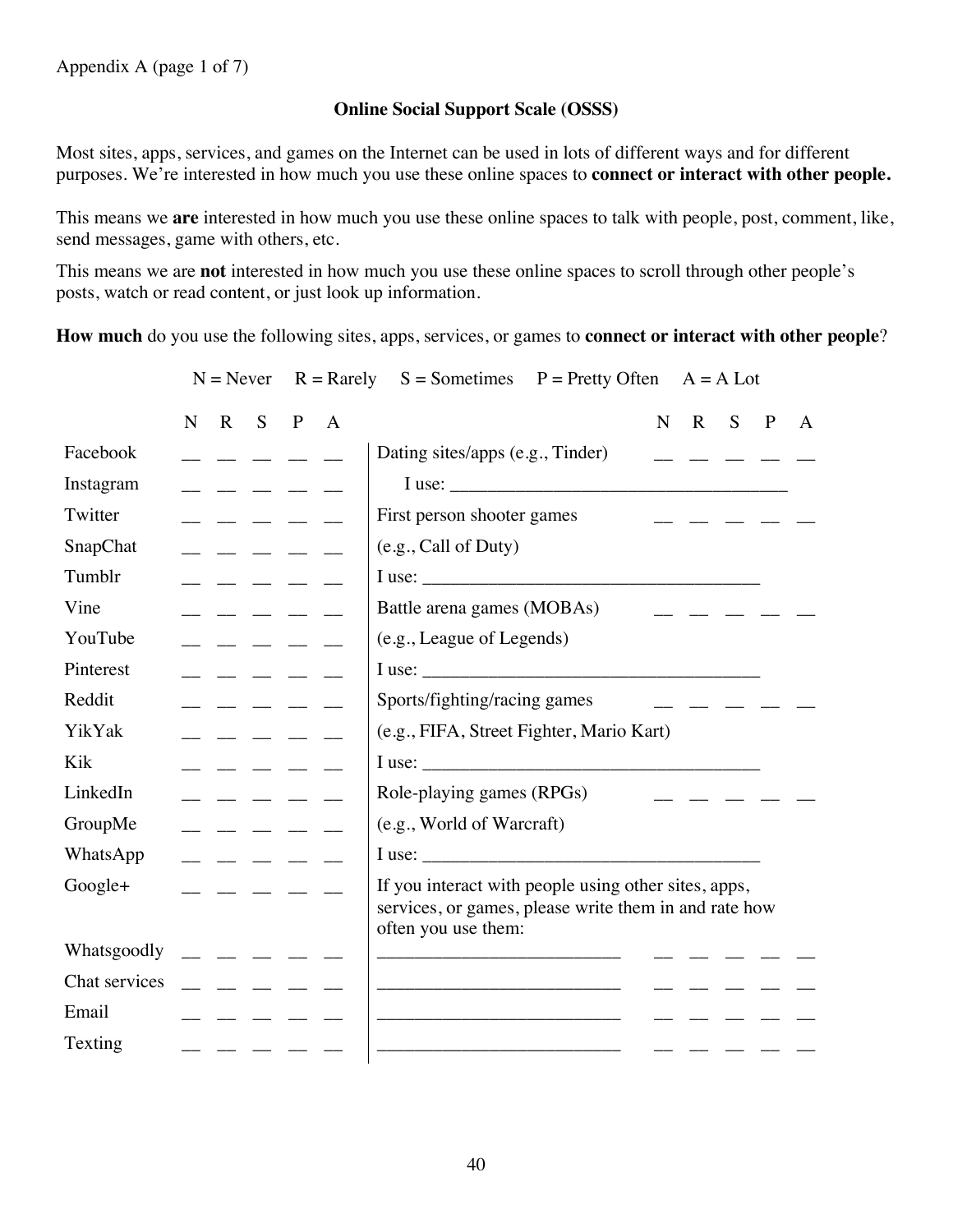Appendix A (page 2 of 7)

Now, think about the online spaces you use above. Rate **how often** the following things have happened for you while you interacted with others online over the last two months. Use the following scale:

| $\mathbf{1}$ | People show that they care about me online.                             | $\overline{0}$   | $\mathbf{1}$ | 2              | 3              | 4              |
|--------------|-------------------------------------------------------------------------|------------------|--------------|----------------|----------------|----------------|
| 2            | Online, people say or do things that make me feel good about<br>myself. | $\mathbf{0}$     | $\mathbf{1}$ | $\overline{2}$ | $\overline{3}$ | $\overline{4}$ |
| 3            | People see things my way online.                                        | $\boldsymbol{0}$ | $\mathbf{1}$ | 2              | 3              | $\overline{4}$ |
| 4            | When I'm online, people seem to understand where I'm coming<br>from.    | $\overline{0}$   | $\mathbf{1}$ | $\overline{2}$ | $\overline{3}$ | $\overline{4}$ |
| 5            | People encourage me when I'm online.                                    | $\overline{0}$   | $\mathbf{1}$ | 2              | 3              | $\overline{4}$ |
| 6            | People pay attention to me online.                                      | $\overline{0}$   | $\mathbf{1}$ | 2              | 3              | $\overline{4}$ |
| 7            | I get likes, favorites, upvotes, views, etc. online.                    | $\overline{0}$   | $\mathbf{1}$ | 2              | 3              | $\overline{4}$ |
| 8            | I get positive comments online.                                         | $\overline{0}$   | $\mathbf{1}$ | 2              | 3              | $\overline{4}$ |
| 9            | When I'm online, people tell me they like the things I say or do.       | $\overline{0}$   | $\mathbf{1}$ | $\overline{2}$ | 3              | $\overline{4}$ |
| 10           | Online, people are interested in me as a person.                        | $\overline{0}$   | $\mathbf{1}$ | $\overline{2}$ | 3              | $\overline{4}$ |
| 11           | People support me online.                                               | $\boldsymbol{0}$ | $\mathbf{1}$ | 2              | 3              | $\overline{4}$ |
| 12           | When I'm online, people make me feel good about myself.                 | $\overline{0}$   | 1            | $\overline{2}$ | 3              | $\overline{4}$ |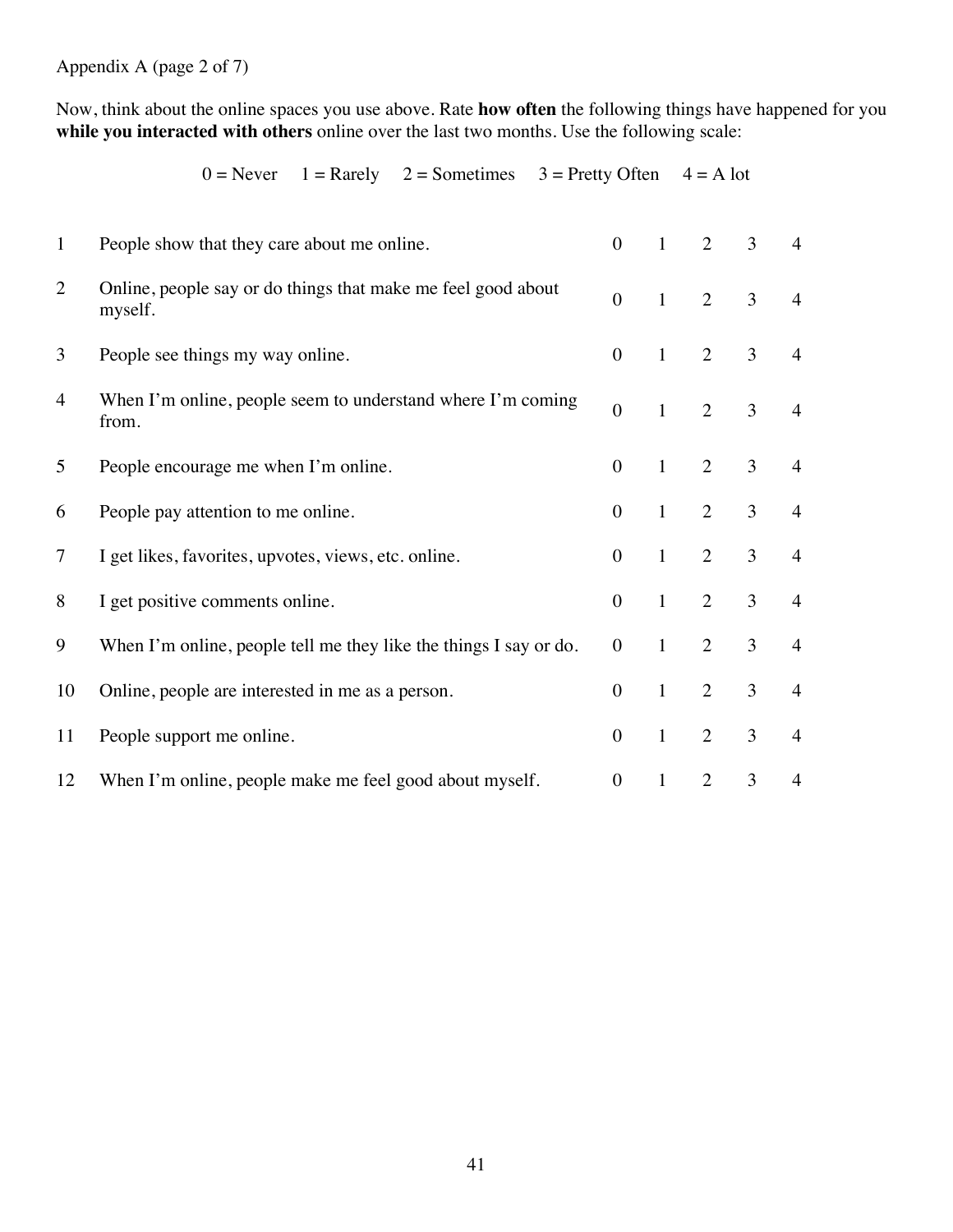Appendix A (page 3 of 7)

Again, think about the online spaces you use above. Rate **how often** the following things have happened for you **while you interacted with others** online over the last two months.

| $\mathbf{1}$   | I like a lot of people I know online.                        | $\overline{0}$   | $\mathbf{1}$ | 2              | 3 | $\overline{4}$ |
|----------------|--------------------------------------------------------------|------------------|--------------|----------------|---|----------------|
| $\overline{2}$ | I connect with people online.                                | $\boldsymbol{0}$ | $\mathbf{1}$ | 2              | 3 | $\overline{4}$ |
| 3              | When I'm online, I talk or do things with other people.      | $\overline{0}$   | $\mathbf{1}$ | $\overline{2}$ | 3 | $\overline{4}$ |
| 4              | People spend time with me online.                            | $\overline{0}$   | $\mathbf{1}$ | 2              | 3 | $\overline{4}$ |
| 5              | People hang out and do fun things with me online.            | $\overline{0}$   | $\mathbf{1}$ | $\overline{2}$ | 3 | $\overline{4}$ |
| 6              | Online, I belong to groups of people with similar interests. | $\overline{0}$   | $\mathbf{1}$ | $\overline{2}$ | 3 | $\overline{4}$ |
| $\overline{7}$ | People talk with me online about things we have in common.   | $\mathbf{0}$     | $\mathbf{1}$ | $\overline{2}$ | 3 | $\overline{4}$ |
| 8              | Online, I connect with people who like the same things I do. | $\overline{0}$   | $\mathbf{1}$ | $\overline{2}$ | 3 | $\overline{4}$ |
| 9              | I am part of groups online.                                  | $\overline{0}$   | $\mathbf{1}$ | $\overline{2}$ | 3 | $\overline{4}$ |
| 10             | When I'm online, people joke and kid around with me.         | $\overline{0}$   | $\mathbf{1}$ | $\overline{2}$ | 3 | $\overline{4}$ |
| 11             | People relate to me through things I say or do online.       | $\overline{0}$   | $\mathbf{1}$ | $\overline{2}$ | 3 | $\overline{4}$ |
| 12             | Online, people make me feel like I belong.                   | $\boldsymbol{0}$ | $\mathbf{1}$ | $\overline{2}$ | 3 | $\overline{4}$ |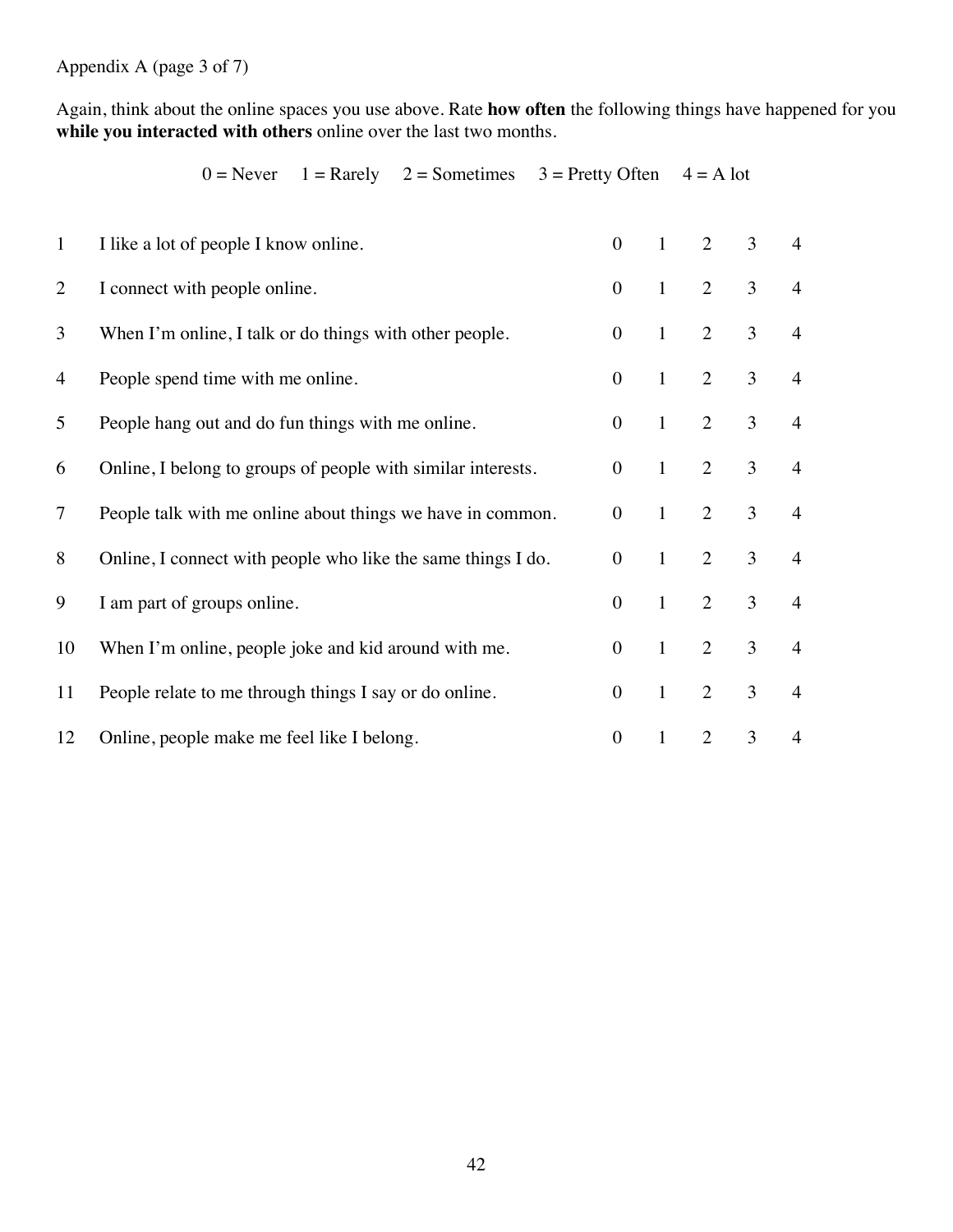Appendix A (page 4 of 7)

The following questions are **not** about watching tutorials, reading articles, blogs, forums, or looking up information online. They are about things that have happened online **while you interacted with others**. Rate **how often** these things have happened to you online in the last two months.

|  |  |  | $0 =$ Never $1 =$ Rarely $2 =$ Sometimes $3 =$ Pretty Often $4 =$ A lot |  |
|--|--|--|-------------------------------------------------------------------------|--|
|--|--|--|-------------------------------------------------------------------------|--|

| $\mathbf{1}$   | When I'm online, people give me useful advice.                                         | $\theta$         | $\mathbf{1}$ | $\overline{2}$ | 3              | $\overline{4}$ |
|----------------|----------------------------------------------------------------------------------------|------------------|--------------|----------------|----------------|----------------|
| $\overline{2}$ | Online, people provide me with helpful information.                                    | $\overline{0}$   | $\mathbf{1}$ | $\overline{2}$ | $\overline{3}$ | $\overline{4}$ |
| 3              | If I had a problem, people would help me online by saying what<br>they would do.       | $\overline{0}$   | $\mathbf{1}$ | $\overline{2}$ | $\overline{3}$ | $\overline{4}$ |
| 4              | Online, people would tell me where to find help if I needed it.                        | $\boldsymbol{0}$ | $\mathbf{1}$ | $\overline{2}$ | 3              | $\overline{4}$ |
| 5              | People help me learn new things when I'm online.                                       | $\overline{0}$   | $\mathbf{1}$ | $\overline{2}$ | 3              | $\overline{4}$ |
| 6              | People offer suggestions to me online.                                                 | $\overline{0}$   | $\mathbf{1}$ | $\overline{2}$ | 3              | $\overline{4}$ |
| $\tau$         | People tell me things I want to know online.                                           | $\boldsymbol{0}$ | $\mathbf{1}$ | $\overline{2}$ | 3              | $\overline{4}$ |
| 8              | When I'm online, people help me understand my situation better.                        | $\mathbf{0}$     | $\mathbf{1}$ | $\overline{2}$ | 3              | $\overline{4}$ |
| 9              | If I had a problem, people would share their point of view<br>online.                  | $\overline{0}$   | $\mathbf{1}$ | $\overline{2}$ | $\overline{3}$ | $\overline{4}$ |
| 10             | If I talked about a problem online, people would help me figure<br>it out.             | $\overline{0}$   | $\mathbf{1}$ | $\overline{2}$ | $\overline{3}$ | $\overline{4}$ |
| 11             | If I had a problem, people online would suggest an action I could<br>take to solve it. | $\overline{0}$   | $\mathbf{1}$ | $\overline{2}$ | $\overline{3}$ | $\overline{4}$ |
| 12             | People help me see things in new ways when I'm online.                                 | $\boldsymbol{0}$ | $\mathbf{1}$ | $\overline{2}$ | 3              | 4              |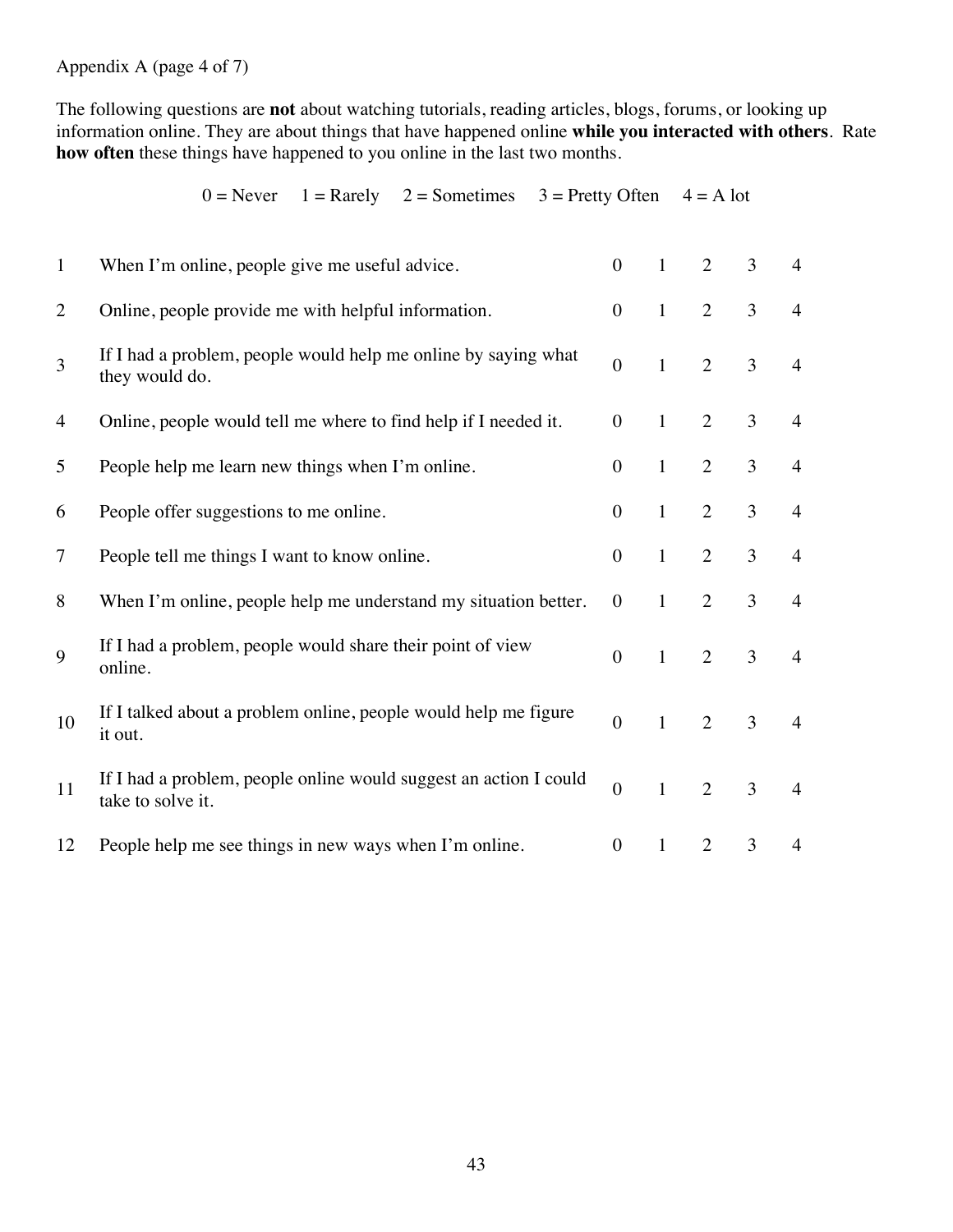Appendix A (page 5 of 7)

Again, the following questions are **not** about watching tutorials, reading articles, blogs, forums, or looking up information online. They are about things that have happened online **while you interacted with others**. Rate **how often** these things have happened to you online in the last two months.

| $\mathbf{1}$   | People online would help me with money or other things if I<br>needed it.               | $\overline{0}$   | $\mathbf{1}$ | $\overline{2}$ | $\overline{3}$ | $\overline{4}$ |
|----------------|-----------------------------------------------------------------------------------------|------------------|--------------|----------------|----------------|----------------|
| $\overline{2}$ | I can rely on others online to help me with things I'm working<br>on.                   | $\overline{0}$   | $\mathbf{1}$ | $\overline{2}$ | $\overline{3}$ | $\overline{4}$ |
| 3              | When I'm online, people help me with school or work.                                    | $\overline{0}$   | $\mathbf{1}$ | $\overline{2}$ | 3              | $\overline{4}$ |
| 4              | Online, people help me get things done.                                                 | $\overline{0}$   | $\mathbf{1}$ | $\overline{2}$ | 3              | $\overline{4}$ |
| 5              | If I needed a hand doing something, I go online to find people<br>who will help out.    | $\boldsymbol{0}$ | $\mathbf{1}$ | $\overline{2}$ | $\overline{3}$ | $\overline{4}$ |
| 6              | Online, people offer to do things for me.                                               | $\overline{0}$   | $\mathbf{1}$ | $\overline{2}$ | 3              | $\overline{4}$ |
| $\overline{7}$ | Online, people help me with causes or events that I think are<br>important.             | $\boldsymbol{0}$ | $\mathbf{1}$ | $\overline{2}$ | $\overline{3}$ | $\overline{4}$ |
| 8              | When I'm online, people have offered me things I need.                                  | $\overline{0}$   | $\mathbf{1}$ | $\overline{2}$ | $\overline{3}$ | $\overline{4}$ |
| 9              | When I need something, I go online to find someone who might<br>lend it to me.          | $\overline{0}$   | $\mathbf{1}$ | $\overline{2}$ | $\overline{3}$ | $\overline{4}$ |
| 10             | When I need a hand with school or work things, I get help from<br>others online.        | $\boldsymbol{0}$ | $\mathbf{1}$ | $\overline{2}$ | $\overline{3}$ | $\overline{4}$ |
| 11             | I contact people online to get help or raise money for things I<br>think are important. | $\overline{0}$   | $\mathbf{1}$ | $\overline{2}$ | $\overline{3}$ | $\overline{4}$ |
| 12             | People show me where to find things I need online.                                      | $\mathbf{0}$     | $\mathbf{1}$ | $\overline{2}$ | 3              | 4              |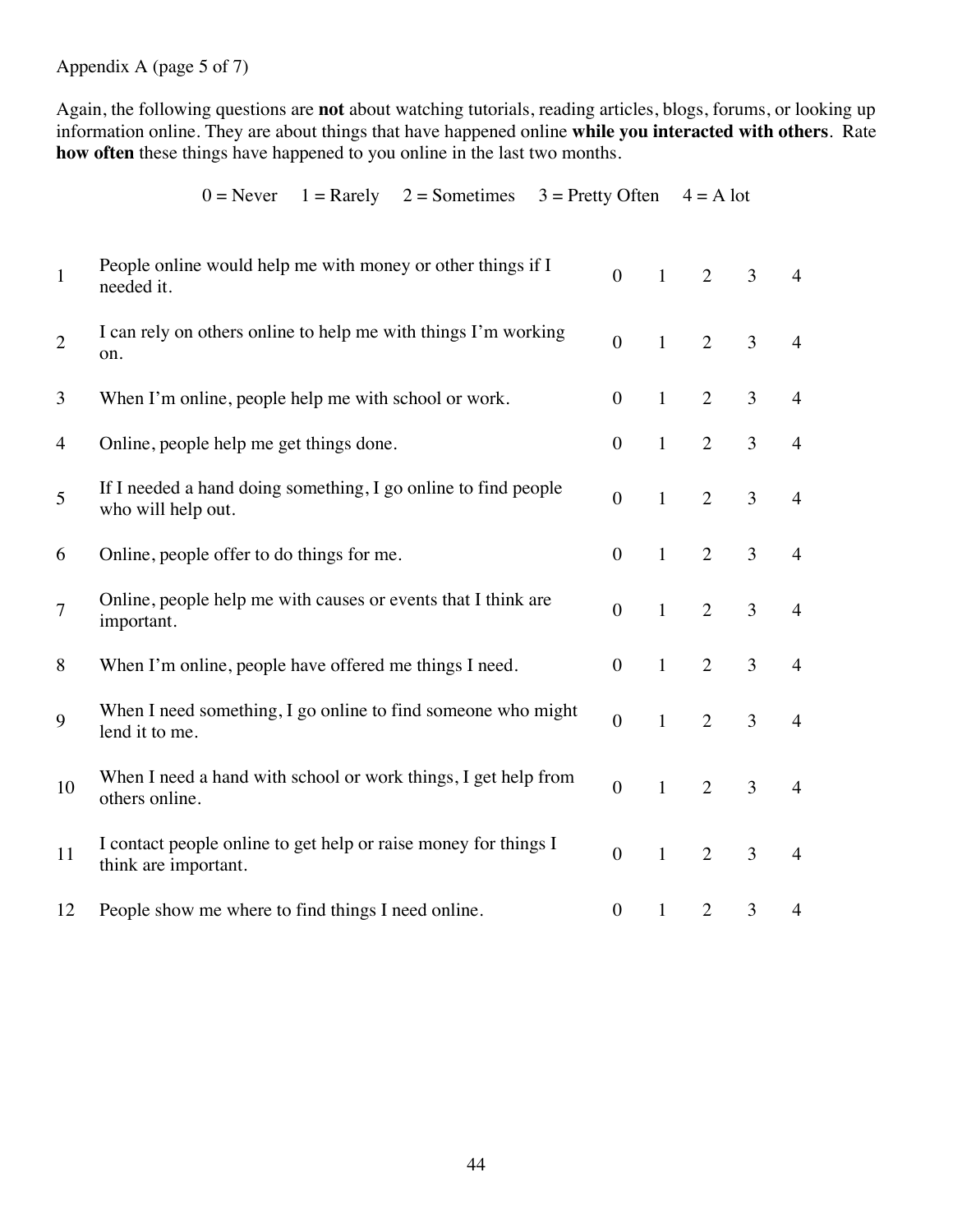Appendix A (page 6 of 7)

Again, think about the online spaces you use above. Rate **how often** the following things have happened for you **while you interacted with others** online over the last two months.

| $\mathbf{1}$   | People friend or follow me online.                                                          | $\theta$       | 1            | 2              | 3 | $\overline{4}$ |
|----------------|---------------------------------------------------------------------------------------------|----------------|--------------|----------------|---|----------------|
| $\overline{2}$ | I friend or follow other people online.                                                     | $\overline{0}$ | $\mathbf{1}$ | 2              | 3 | $\overline{4}$ |
| 3              | People tag me online.                                                                       | $\overline{0}$ | $\mathbf{1}$ | $\overline{2}$ | 3 | $\overline{4}$ |
| $\overline{4}$ | People respond to something I've posted online by sharing,<br>reblogging, retweeting, etc.  | $\overline{0}$ | $\mathbf{1}$ | $\overline{2}$ | 3 | $\overline{4}$ |
| 5              | People contact me online publically by tweeting at me, posting<br>on my Facebook wall, etc. | $\overline{0}$ | $\mathbf{1}$ | 2              | 3 | $\overline{4}$ |
| 6              | People contact me online privately by sending a direct message,<br>sending a Snapchat, etc. | $\overline{0}$ | $\mathbf{1}$ | $\overline{2}$ | 3 | $\overline{4}$ |
| $\overline{7}$ | People respond to something I've posted online by commenting<br>positively.                 | $\overline{0}$ | $\mathbf{1}$ | $\overline{2}$ | 3 | $\overline{4}$ |
| 8              | I receive a high ratio of likes per minute online.                                          | $\overline{0}$ | $\mathbf{1}$ | $\overline{2}$ | 3 | $\overline{4}$ |
| 9              | I participate in online fandoms.                                                            | $\overline{0}$ | $\mathbf{1}$ | 2              | 3 | $\overline{4}$ |
| 10             | I post a lot of things online.                                                              | $\overline{0}$ | 1            | $\overline{2}$ | 3 | 4              |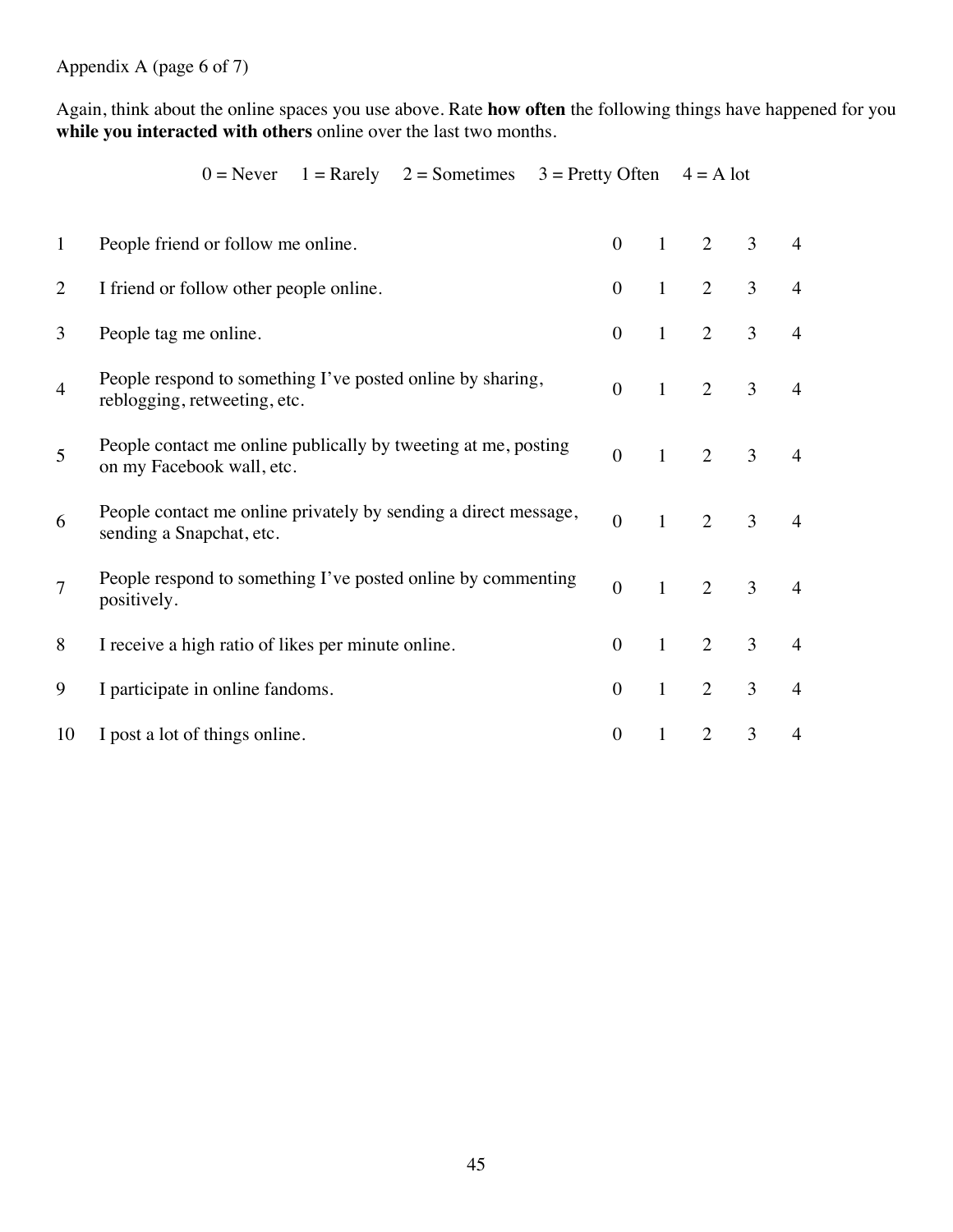Appendix A (page 7 of 7)

Again, think about the online spaces you use above. Rate **how often** the following things have happened for you **while you interacted with others** online over the last two months.

|   | I do role-playing games where I talk or text to the people I'm<br>playing with.  | $\theta$ | $\mathbf{1}$ | $\overline{2}$ | 3              | $\overline{4}$ |
|---|----------------------------------------------------------------------------------|----------|--------------|----------------|----------------|----------------|
| 2 | Other players "buff" me during gameplay.                                         | $\theta$ | $\mathbf{1}$ | 2              | 3              | 4              |
| 3 | Other players donate materials I need to my group during<br>gameplay.            | $\Omega$ | $\mathbf{1}$ | $\overline{2}$ | 3              | $\overline{4}$ |
| 4 | Other players resurrect me during gameplay.                                      | $\theta$ | $\mathbf{1}$ | 2              | 3              | $\overline{4}$ |
| 5 | Other players give me items, or forge or craft items for me<br>during gameplay.  | $\theta$ | $\mathbf{1}$ | $\overline{2}$ | 3              | $\overline{4}$ |
| 6 | Other players help me navigate by pinging or drawing on maps<br>during gameplay. | $\theta$ | $\mathbf{1}$ | $\overline{2}$ | $\mathfrak{Z}$ | $\overline{4}$ |
| 7 | Other players use emotes to say things to me during gameplay.                    | $\theta$ | $\mathbf{1}$ | $\overline{2}$ | 3              | $\overline{4}$ |
| 8 | Other players agree to play future games or complete future<br>missions with me. | $\theta$ |              | $\overline{2}$ | 3              |                |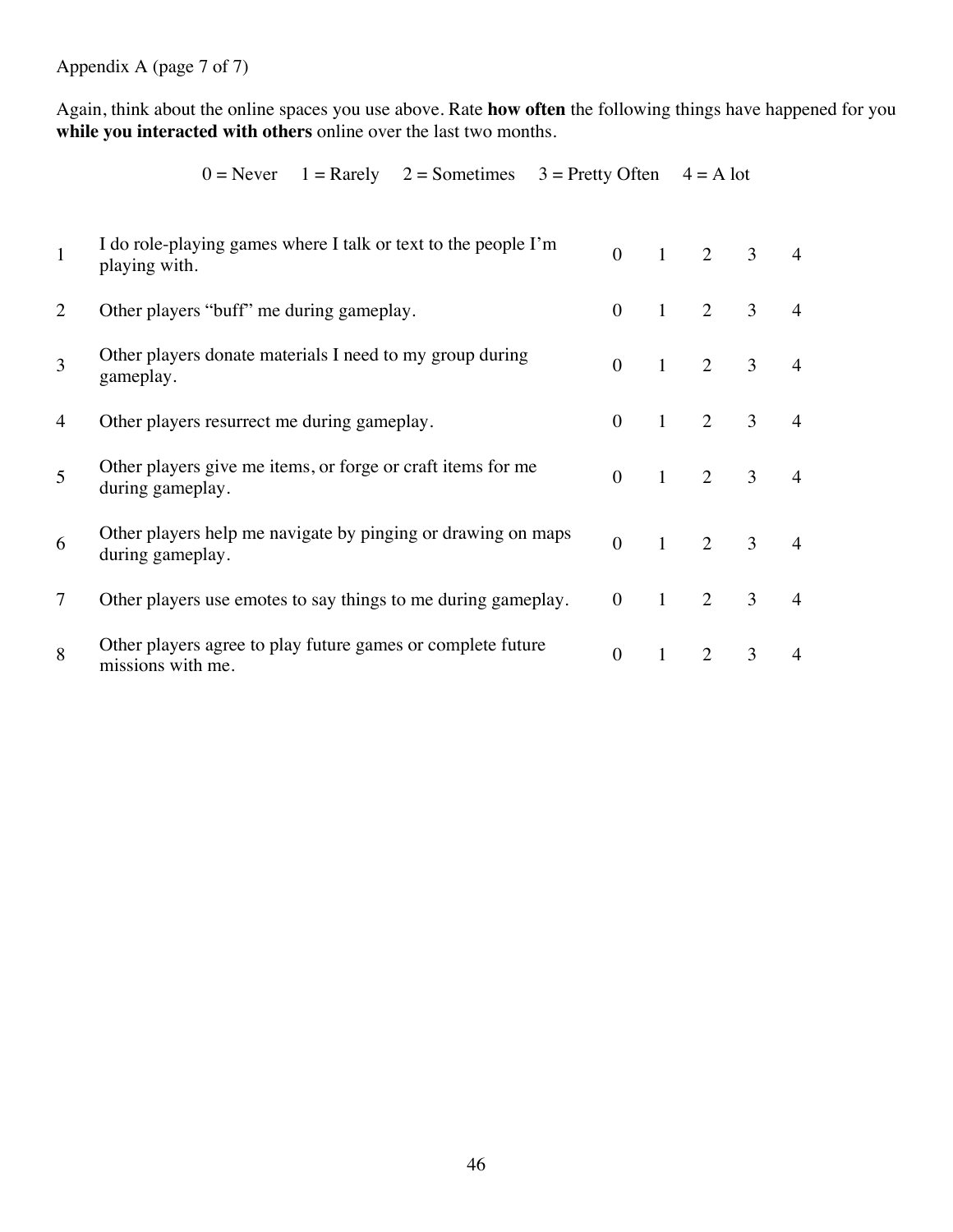|                  | ivicchalilcal Turk Sample. Correlations, ivicalis, and Standard Deviations for All Study Variables |          |                 |          |            |             |            |            |            |            |            |            |          |            |            |                        |
|------------------|----------------------------------------------------------------------------------------------------|----------|-----------------|----------|------------|-------------|------------|------------|------------|------------|------------|------------|----------|------------|------------|------------------------|
|                  | <b>OSSS</b>                                                                                        | EE       | SC <sub>1</sub> | INF      | <b>INS</b> | <b>PSSS</b> | <b>NAQ</b> | <b>CEQ</b> | <b>CTI</b> | <b>RSE</b> | <b>BDI</b> | <b>LES</b> | Use      | <b>TSO</b> | ${\rm SD}$ | $\mathbf{L}\mathbf{S}$ |
| <b>OSSS</b>      | 1.00                                                                                               |          |                 |          |            |             |            |            |            |            |            |            |          |            |            |                        |
| EE               | $.88^{\ast\ast}$                                                                                   | 1.00     |                 |          |            |             |            |            |            |            |            |            |          |            |            |                        |
| SC               | $.90**$                                                                                            | $.81***$ | 1.00            |          |            |             |            |            |            |            |            |            |          |            |            |                        |
| <b>INF</b>       | $.89***$                                                                                           | $.72***$ | $.73***$        | 1.00     |            |             |            |            |            |            |            |            |          |            |            |                        |
| <b>INS</b>       | $.84***$                                                                                           | $.60**$  | $.62**$         | $.68***$ | 1.00       |             |            |            |            |            |            |            |          |            |            |                        |
| <b>PSSS</b>      | $.44***$                                                                                           | $.47**$  | $.44***$        | $.35***$ | $.31***$   | 1.00        |            |            |            |            |            |            |          |            |            |                        |
| <b>NAQ</b>       | $-.07$                                                                                             | $-.13*$  | $-.12*$         | $-.08$   | .06        | $-.25***$   | 1.00       |            |            |            |            |            |          |            |            |                        |
| <b>CEQ</b>       | $.17***$                                                                                           | .07      | $.15***$        | $.14*$   | $.22***$   | $-.15*$     | $.58***$   | 1.00       |            |            |            |            |          |            |            |                        |
| <b>CTI</b>       | $.32***$                                                                                           | $.35***$ | $.30**$         | $.26***$ | $.20***$   | $.64***$    | $-.39***$  | $-.15***$  | 1.00       |            |            |            |          |            |            |                        |
| <b>RSE</b>       | $.23***$                                                                                           | $.29***$ | $.21***$        | $.19***$ | $.16***$   | $.51***$    | $-.24***$  | $-.08$     | $.81***$   | 1.00       |            |            |          |            |            |                        |
| <b>BDI</b>       | $-.16*$                                                                                            | $-.15*$  | $-.10$          | $-0.06$  | $-.10$     | $-.48**$    | $.28***$   | $.12*$     | $-.78***$  | $-.72**$   | 1.00       |            |          |            |            |                        |
| LES              | $-.01$                                                                                             | $-.02$   | .03             | $-.02$   | $-.01$     | .11         | $-.25***$  | $-.17***$  | $.27***$   | $.23***$   | $-.41***$  | 1.00       |          |            |            |                        |
| Use              | $.45***$                                                                                           | $.39***$ | $.44***$        | $.39***$ | $.34***$   | $.21***$    | .02        | $.19***$   | $.17***$   | $.10\,$    | $-0.01$    | $-.08$     | 1.00     |            |            |                        |
| <b>TSO</b>       | $.32***$                                                                                           | $.24***$ | $.31***$        | $.29***$ | $.27***$   | .12         | $-0.08$    | .09        | .09        | .09        | .00        | $-.10$     | $.17***$ | 1.00       |            |                        |
| <b>SD</b>        | $.14***$                                                                                           | $.15***$ | $.13*$          | $.12*$   | $.15*$     | .12         | $-.12*$    | .02        | $.20***$   | $.21***$   | $-.25***$  | $.13*$     | .09      | .06        | 1.00       |                        |
| LS               | .10                                                                                                | .10      | .09             | .07      | .11        | .04         | $-.10$     | $-.03$     | .07        | .08        | $-.15***$  | $.13*$     | .03      | .00        | $.74***$   | 1.00                   |
| $\boldsymbol{M}$ | 83.40                                                                                              | 22.69    | 23.99           | 22.32    | 14.45      | 15.51       | 29.77      | 9.81       | 158.5      | 30.20      | 9.52       | $-4.72$    | 10.42    | 21.00      | 4.62       | 4.56                   |
| SD               | 27.71                                                                                              | 7.17     | 7.98            | 7.73     | 8.77       | 5.54        | 10.72      | 2.86       | 34.19      | 7.24       | 10.94      | 6.20       | 3.42     | 7.24       | 3.12       | 2.76                   |

Appendix B Mechanical Turk Sample: Correlations, Means, and Standard Deviations for All Study Variables

*Note*. **OSSS** = Online Social Support Scale total, EE = OSSS Esteem/Emotional, SC = OSSS Social Companionship, INF = OSSS Informational, INS = OSSS Instrumental, PSSS = Perceived Social Support Scale, NAQ = Negative Acts Questionnaire, CEQ = Cyberbullying Experiences Questionnaire, CTI = Cognitive Triad Inventory, RSE = Rosenberg Self Esteem Scale, BDI = Beck Depression Inventory, LES = Life Events Scale, Use = OSSS social media use, TSO = time spent online, SD = Social Desirability Scale, LS = Lie Scale.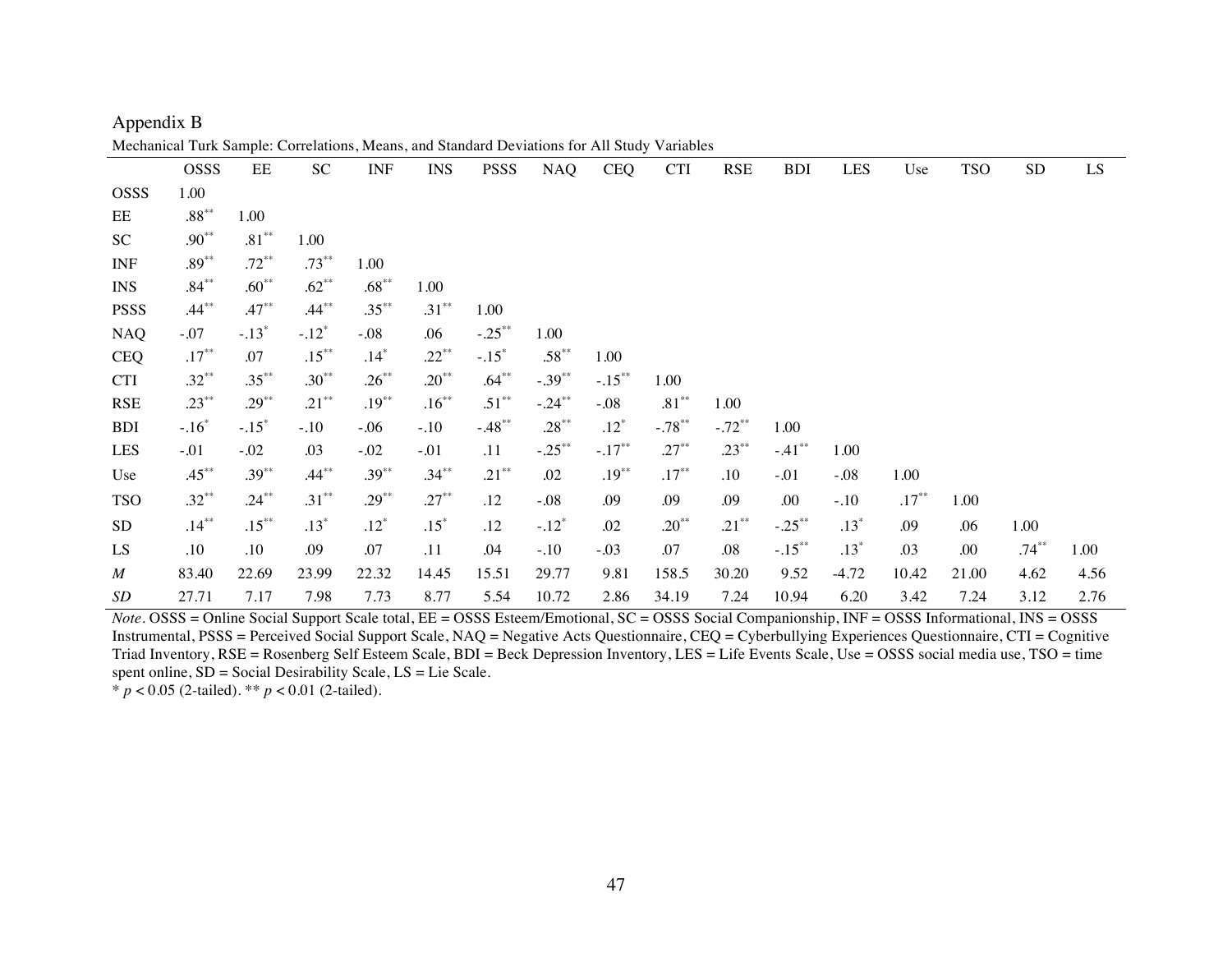|                  | <b>OSSS</b> | EE         | SC <sub>1</sub> | <b>INF</b> | <b>INS</b> | <b>PSSS</b> | OESA      | <b>CEQ</b> | <b>CTI</b> | <b>RSE</b> | <b>BDI</b> | LES     | Use   | <b>TSO</b> | ${\rm SD}$ | LS   |
|------------------|-------------|------------|-----------------|------------|------------|-------------|-----------|------------|------------|------------|------------|---------|-------|------------|------------|------|
| <b>OSSS</b>      | 1.00        |            |                 |            |            |             |           |            |            |            |            |         |       |            |            |      |
| EE               | $.73***$    | 1.00       |                 |            |            |             |           |            |            |            |            |         |       |            |            |      |
| SC               | $.85***$    | $.63***$   | 1.00            |            |            |             |           |            |            |            |            |         |       |            |            |      |
| <b>INF</b>       | $.85***$    | $.47**$    | $.61***$        | 1.00       |            |             |           |            |            |            |            |         |       |            |            |      |
| <b>INS</b>       | $.76***$    | $.31***$   | $.47***$        | $.60**$    | 1.00       |             |           |            |            |            |            |         |       |            |            |      |
| <b>PSSS</b>      | $.29*$      | $.42**$    | .13             | $.29*$     | .11        | 1.00        |           |            |            |            |            |         |       |            |            |      |
| <b>OESA</b>      | $-.20$      | $-.38$ **  | $-.29***$       | $-.07$     | .02        | $-.39***$   | 1.00      |            |            |            |            |         |       |            |            |      |
| <b>CEQ</b>       | .17         | $-.14$     | .17             | .19        | $.24*$     | $-.14$      | .17       | 1.00       |            |            |            |         |       |            |            |      |
| <b>CTI</b>       | .09         | $.36^{**}$ | .15             | .03        | $-.19$     | $.42***$    | $-.52**$  | $-.36***$  | 1.00       |            |            |         |       |            |            |      |
| <b>RSE</b>       | .05         | $.24*$     | .06             | .04        | $-.14$     | $.36***$    | $-.46***$ | $-.24*$    | $.79***$   | 1.00       |            |         |       |            |            |      |
| <b>BDI</b>       | $-.03$      | $-.17$     | $-.08$          | $-.03$     | .11        | $-.23$      | $.35***$  | $.23*$     | $-.64**$   | $-.62**$   | 1.00       |         |       |            |            |      |
| LES              | .14         | .13        | .16             | .14        | .06        | .02         | $-.10$    | $-.11$     | $.24*$     | $.27*$     | $-.38**$   | 1.00    |       |            |            |      |
| Use              | $.29***$    | $.52**$    | $.32***$        | .11        | .03        | .09         | $-.20**$  | $-.18$     | $.22*$     | .12        | $-.01$     | $-.08$  | 1.00  |            |            |      |
| <b>TSO</b>       | .12         | $-.06$     | .06             | .13        | $.21*$     | .11         | .07       | .09        | $-.19$     | $-.08$     | .09        | .06     | .11   | 1.00       |            |      |
| <b>SD</b>        | .09         | .19        | .09             | .11        | $-.06$     | .04         | $-.23*$   | $-.21*$    | .13        | .10        | $-.16$     | $-.13$  | .09   | $-.29**$   | 1.00       |      |
| LS               | .09         | .15        | .03             | .09        | .04        | $-.02$      | $-.13$    | $-.22*$    | .10        | .06        | $-.16$     | .02     | .07   | $-.23*$    | $.66***$   | 1.00 |
| $\boldsymbol{M}$ | 77.58       | 26.45      | 21.27           | 17.45      | 12.08      | 18.29       | 24.64     | 7.87       | 168.2      | 30.80      | 10.16      | $-5.66$ | 14.13 | 27.48      | 4.12       | 2.46 |
| SD               | 25.56       | 7.04       | 8.17            | 8.27       | 8.39       | 2.72        | 6.88      | 8.78       | 24.28      | 5.06       | 7.54       | 4.74    | 3.12  | 24.41      | 2.51       | 2.11 |

Appendix C College Sample: Correlations, Means, and Standard Deviations for All Study Variables

*Note*. OSSS = Online Social Support Scale total, EE = OSSS Esteem/Emotional, SC = OSSS Social Companionship, INF = OSSS Informational, INS = OSSS Instrumental, PSSS = Perceived Social Support Scale, OESA = Ostracism Experiences Scale for Adolescents, CEQ = Cyberbullying Experiences Questionnaire, CTI = Cognitive Triad Inventory, RSE = Rosenberg Self Esteem Scale, BDI = Beck Depression Inventory, LES = Life Events Scale, Use = OSSS social media use, TSO = time spent online, SD = Social Desirability Scale, LS = Lie Scale. \* *p* < 0.05 (2-tailed). \*\* *p* < 0.01 (2-tailed).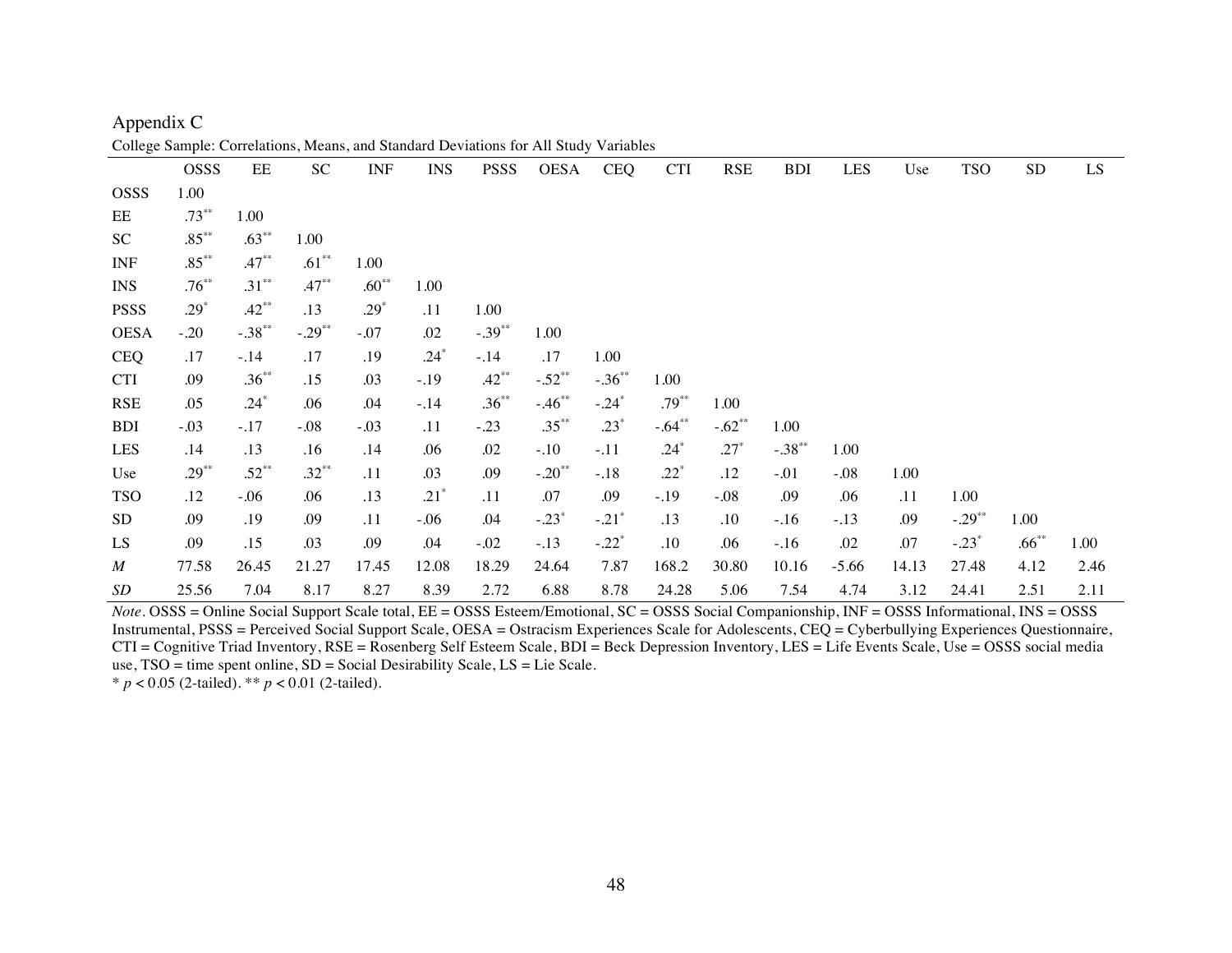| Variable    | <b>Mechanical Turk Sample</b> |           | College Sample |       |           |
|-------------|-------------------------------|-----------|----------------|-------|-----------|
|             | Mean                          | <b>SD</b> | Mean           | SD    |           |
| <b>OSSS</b> | 83.40                         | 27.71     | 77.58          | 25.56 | 1.83      |
| EE          | 22.69                         | 7.17      | 26.45          | 7.04  | $-4.52**$ |
| <b>SC</b>   | 23.99                         | 7.98      | 21.27          | 8.17  | $2.91**$  |
| <b>INF</b>  | 22.32                         | 7.73      | 17.45          | 8.27  | 5.31**    |
| <b>INS</b>  | 14.45                         | 8.77      | 12.08          | 8.39  | $2.33*$   |
| <b>PSSS</b> | 15.51                         | 5.54      | 18.29          | 2.72  | $-5.81**$ |
| <b>CEQ</b>  | 9.81                          | 2.86      | 7.87           | 8.78  | 0.48      |
| <b>RSE</b>  | 30.20                         | 7.24      | 30.80          | 5.06  | $-0.89$   |
| <b>CTI</b>  | 158.50                        | 34.19     | 168.20         | 4.28  | $-3.04**$ |
| <b>BDI</b>  | 9.52                          | 10.94     | 10.16          | 7.54  | $-0.47$   |
| <b>LES</b>  | $-4.72$                       | 6.20      | $-5.66$        | 4.74  | 1.19      |
| Use         | 10.42                         | 3.42      | 14.13          | 3.12  | $-9.53**$ |
| <b>TSO</b>  | 21.00                         | 7.24      | 27.48          | 24.41 | $-2.42*$  |
| <b>SD</b>   | 4.62                          | 3.12      | 4.12           | 2.51  | 1.53      |
| LS          | 4.56                          | 2.76      | 2.46           | 2.11  | $4.06**$  |

| Appendix D                                   |
|----------------------------------------------|
| Independent Group T-Tests of Study Variables |

*Note.* OSSS = Online Social Support Scale total, EE = OSSS Esteem/Emotional, SC = OSSS Social Companionship, INF = OSSS Informational, INS = OSSS Instrumental, PSSS = Perceived Social Support Scale, CEQ = Cyberbullying Experiences Questionnaire, CTI = Cognitive Triad Inventory, RSE = Rosenberg Self Esteem Scale, BDI = Beck Depression Inventory, LES = Life Events Scale, Use = OSSS social media use,  $TSO =$  time spent online,  $SD =$  Social Desirability Scale, LS = Lie Scale. Note that IPV variables were not compared.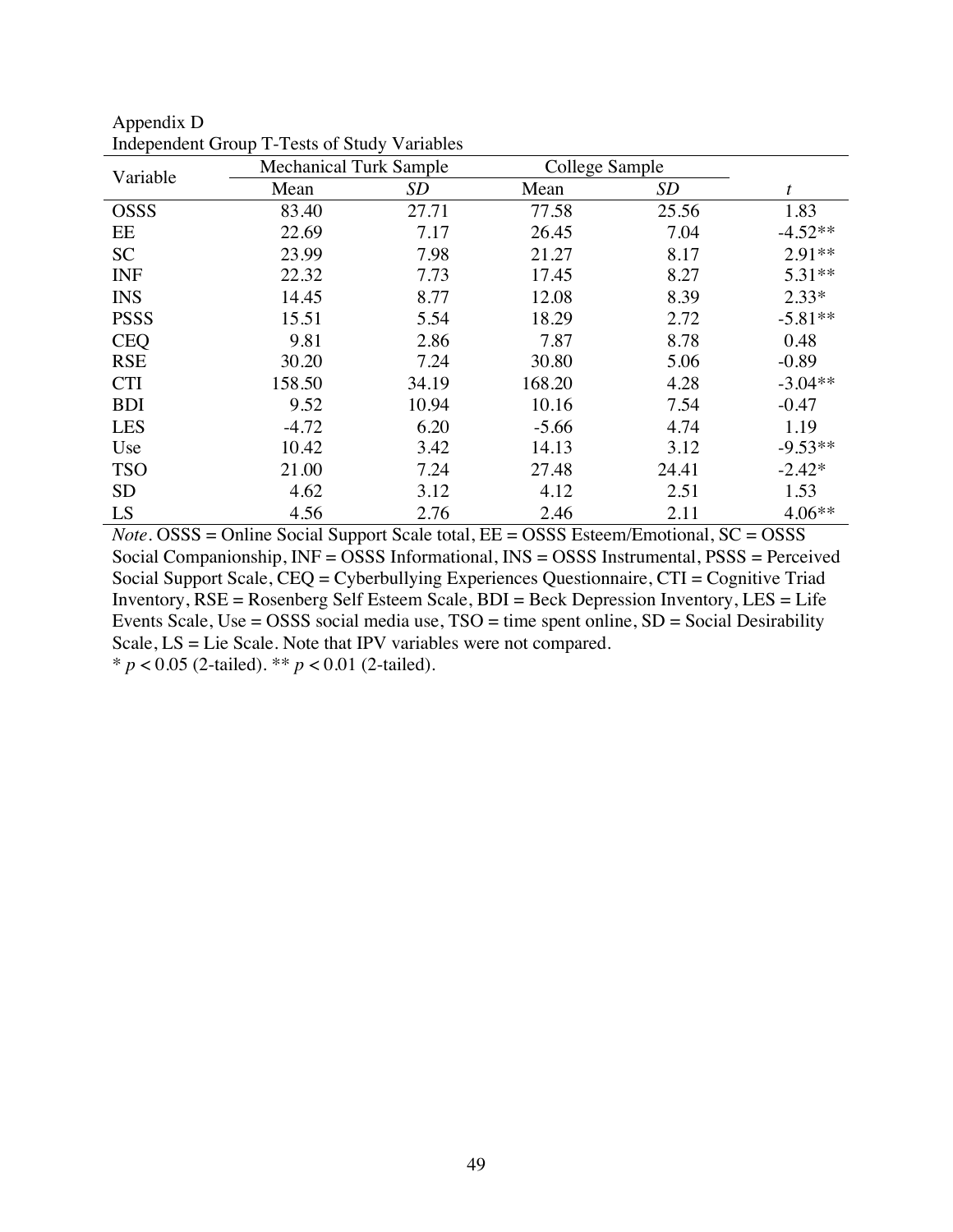| Appendix E |  |  |
|------------|--|--|
|------------|--|--|

| DV         | Step           | Predictor  | $\boldsymbol{B}$ | SE(B)    | β         | Adjusted $R^2$   |
|------------|----------------|------------|------------------|----------|-----------|------------------|
| <b>RSE</b> | $\mathbf{1}$   | Group      | 0.70             | 0.91     | 0.04      | $0.04***$        |
|            |                | OSSS       | 0.05             | 0.01     | $0.19**$  |                  |
|            |                | Use        | 0.05             | 0.11     | 0.03      |                  |
|            | $\sqrt{2}$     | Group      | 0.66             | 0.91     | 0.04      | $0.03**$         |
|            |                | OSSS       | 0.05             | 0.01     | $0.19**$  |                  |
|            |                | Use        | 0.04             | 0.11     | 0.02      |                  |
|            |                | OSSS*Use   | 0.00             | 0.00     | $-0.03$   |                  |
| <b>CTI</b> | $\mathbf{1}$   | Group      | $-0.49$          | 0.29     | $-0.09$   | $0.10**$         |
|            |                | OSSS       | $-0.02$          | $0.00\,$ | $-0.26**$ |                  |
|            |                | Use        | $-0.06$          | 0.04     | $-0.10$   |                  |
|            | $\sqrt{2}$     | Group      | $-0.46$          | 0.30     | $-0.09$   | $0.10**$         |
|            |                | OSSS       | $-0.02$          | $0.00\,$ | $-0.25**$ |                  |
|            |                | Use        | $-0.06$          | 0.04     | 0.06      |                  |
|            |                | OSSS*Use   | $0.00\,$         | $0.00\,$ | 0.06      |                  |
| <b>BDI</b> | $\mathbf{1}$   | Group      | 0.33             | 0.24     | 0.08      | $0.02*$          |
|            |                | OSSS       | $-0.01$          | $0.00\,$ | $-0.14*$  |                  |
|            |                | Use        | $0.02\,$         | 0.03     | 0.04      |                  |
|            | $\sqrt{2}$     | Group      | 0.33             | 0.24     | 0.08      | $0.02\mathrm{*}$ |
|            |                | OSSS       | $-0.01$          | $0.00\,$ | $-0.14*$  |                  |
|            |                | Use        | $0.02\,$         | 0.03     | 0.05      |                  |
|            |                | OSSS*Use   | $0.00\,$         | $0.00\,$ | 0.01      |                  |
| <b>RSE</b> | $\mathbf{1}$   | Group      | 0.89             | 0.81     | 0.06      | $0.03**$         |
|            |                | OSSS       | 0.05             | 0.01     | $0.20**$  |                  |
|            |                | <b>TSO</b> | 0.00             | 0.02     | 0.00      |                  |
|            | $\sqrt{2}$     | Group      | 0.89             | 0.81     | 0.06      | $0.03**$         |
|            |                | OSSS       | 0.05             | 0.01     | $0.20**$  |                  |
|            |                | <b>TSO</b> | $0.00\,$         | $0.02\,$ | 0.00      |                  |
|            |                | OSSS*TSO   | $0.00\,$         | $0.00\,$ | $0.00\,$  |                  |
| <b>CTI</b> | $\mathbf{1}$   | Group      | $-0.78$          | 0.26     | $-0.15**$ | $0.10**$         |
|            |                | OSSS       | $-0.03$          | $0.00\,$ | $-0.31**$ |                  |
|            |                | <b>TSO</b> | 0.01             | 0.01     | 0.06      |                  |
|            | $\sqrt{2}$     | Group      | $-0.79$          | 0.26     | $-0.15**$ | $0.09**$         |
|            |                | OSSS       | $-0.03$          | $0.00\,$ | $-0.31**$ |                  |
|            |                | <b>TSO</b> | 0.01             | 0.01     | 0.07      |                  |
|            |                | OSSS*TSO   | $0.00\,$         | 0.00     | $-0.02$   |                  |
| <b>BDI</b> | $\mathbf{1}$   | Group      | 0.37             | 0.22     | 0.09      | $0.02**$         |
|            |                | OSSS       | $-0.01$          | 0.00     | $-0.14*$  |                  |
|            |                | <b>TSO</b> | 0.01             | 0.01     | 0.06      |                  |
|            | $\overline{2}$ | Group      | 0.37             | 0.22     | 0.09      | $0.02*$          |
|            |                | OSSS       | $-0.01$          | 0.00     | $-0.14*$  |                  |
|            |                | <b>TSO</b> | $0.01\,$         | 0.01     | 0.06      |                  |
|            |                | OSSS*TSO   | $0.00\,$         | $0.00\,$ | $0.00\,$  |                  |

*Note*. DV = Dependent variable, Use = OSSS top five endorsed online spaces, TSO = Time Spent Online, RSE = Rosenberg Self Esteem Scale, CTI = Cognitive Triad Inventory, BDI = Beck Depression Inventory \* *p* < 0.05 (2-tailed). \*\* *p* < 0.01 (2-tailed).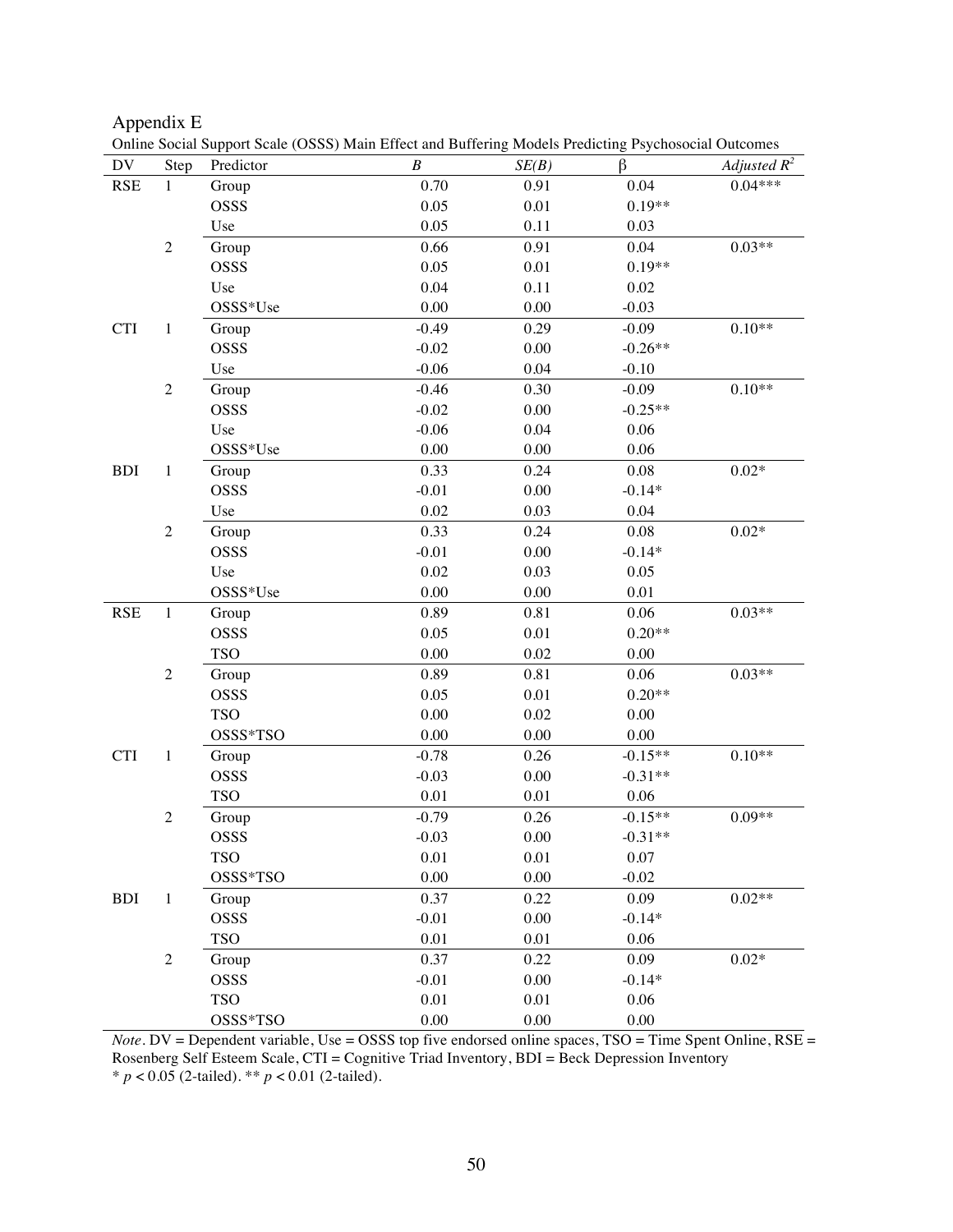#### REFERENCES

- Barling, J., MacEwen, K. E., & Pratt, L. I. (1988). Manipulating the type and source of social support: An experimental investigation. *Canadian Journal of Behavioural Science/Revue Canadienne Des Sciences Du Comportement, 20*(2), 140.
- Barrera, M., & Ainlay, S. L. (1983). The structure of social support: A conceptual and empirical analysis. *Journal of Community Psychology, 11*, 133–143.
- Barrera, M., Sandler, I. N., & Ramsay, T. B. (1981). Preliminary development of a scale of social support: Studies on college students. *American Journal of Community Psychology, 9*(4), 435–447.
- Beck, A. T., Steer, R. A., & Brown, G. K. (1996). *Manual for the Beck Depression Inventory-II*. San Antonio, TX: Psychological Corporation.
- Beckham, E. E., Leber, W. R., Watkins, J. T., Boyer, J. L., & Cook, J. B. (1986). Development of an instrument to measure Beck's cognitive triad: The Cognitive Triad Inventory. *Journal of Consulting and Clinical Psychology, 54*(4), 566-567. http://doi.org/10.1037/0022-006X.54.4.566
- Braithwaite, D. O., Waldron, V. R., & Finn, J. (1999). Communication of social support in computer-mediated groups for people with disabilities. *Health Communication, 11*(2), 123–151. http://doi.org/ 10.1207/s15327027hc1102\_2
- Brandt, P. A., & Weinert, C. (1981). The PRQ A social support measure. *Nursing Research, 30*(5), 277–280.
- Browne, M. W. & Cudeck, R. (1992). Alternative ways of assessing model fit. *Sociological Methods Research, 21*(2), 230-258. http://doi.org/10.1177/0049124192021002005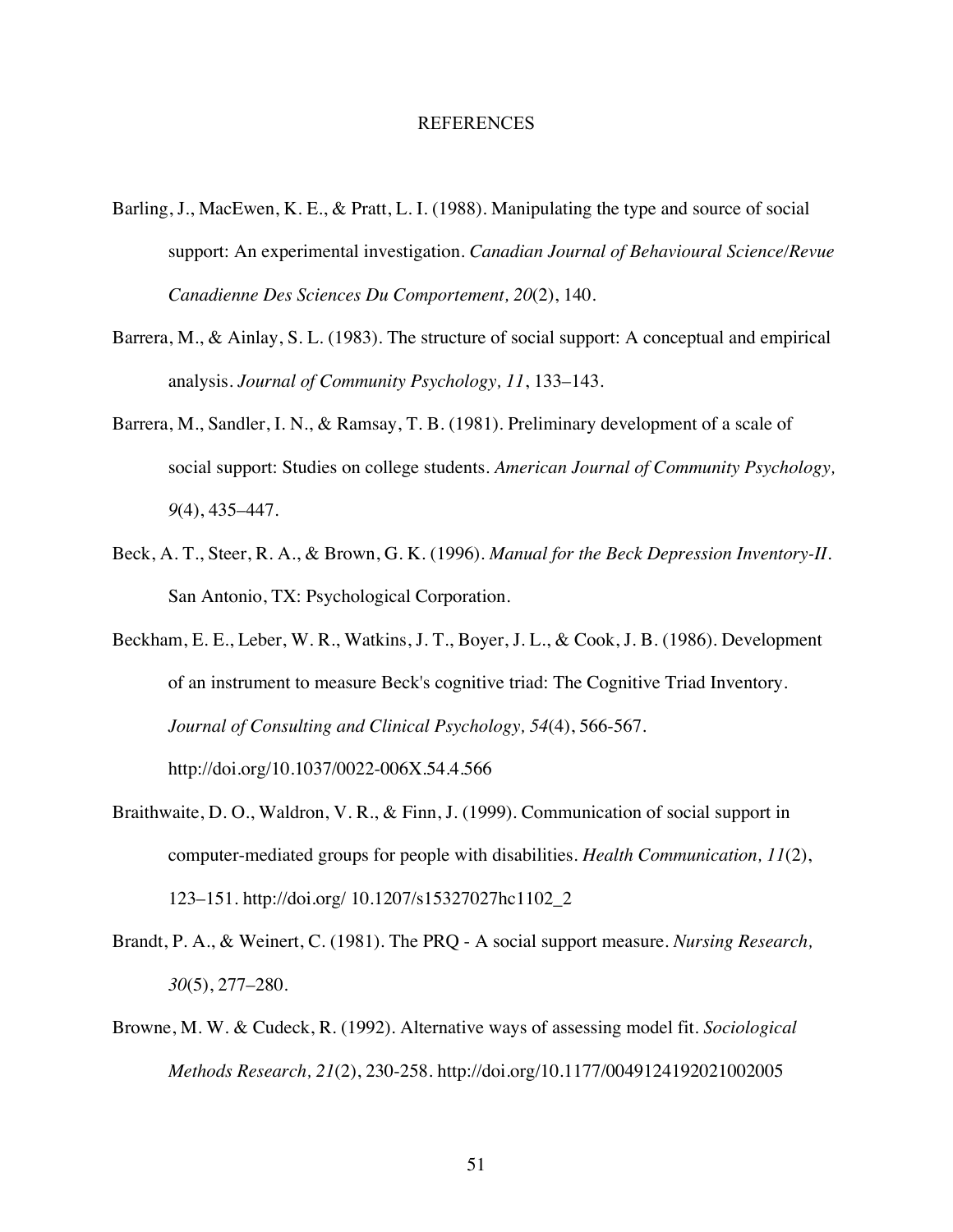- Browne, M. W., Cudeck, R., Tateneni, K., & Mels, G. (2010). CEFA: Comprehensive Exploratory Factor Analysis, Version 3.04. [Computer software manual]. Retrieved from http://faculty.psy.ohio-state.edu/browne/
- Caplan, G. (1974). *Support systems and community mental health.* New York: Behavioral Publications.
- Caplan, G. & Killilea, M. (1976). *Support systems and mutual help.* New York: Grune & Stratton.
- Cobb, S. (1976). Social support as a moderator of life stress. *Psychosomatic Medicine, 38*(5), 300–314.
- Cobb, S. (1978). Social support and health through the life cycle. Paper presented at the annual meeting of the American Association for the Advancement of Science.
- Cobb, S. (1979). Social support and health through the life course. In M. W. Riley (ed.), *Aging from birth to death: Interdisciplinary perspectives*. Washington, DC: American Association for the Advancement of Science.
- Cohen, S., & Hoberman, H. M. (1983). Positive events and social supports as buffers of life change stress. *Journal of Applied Social Psychology, 13*(2), 99–125.
- Cohen, S., Mermelstein, R., Kamarck, T., & Hoberman, H. (1985). Measuring the functional components of social support. In I. G. Sarason & B. R. Sarason (Eds.), *Social support: Theory, research and applications* (pp. 73–94). The Hague, The Netherlands: Martinus Nijhoff.
- Cohen, S., & Wills, T. A. (1985). Stress, social support, and the buffering hypothesis. *Psychological Bulletin, 98*(2), 310–357. http://doi.org/10.1037/0033-2909.98.2.310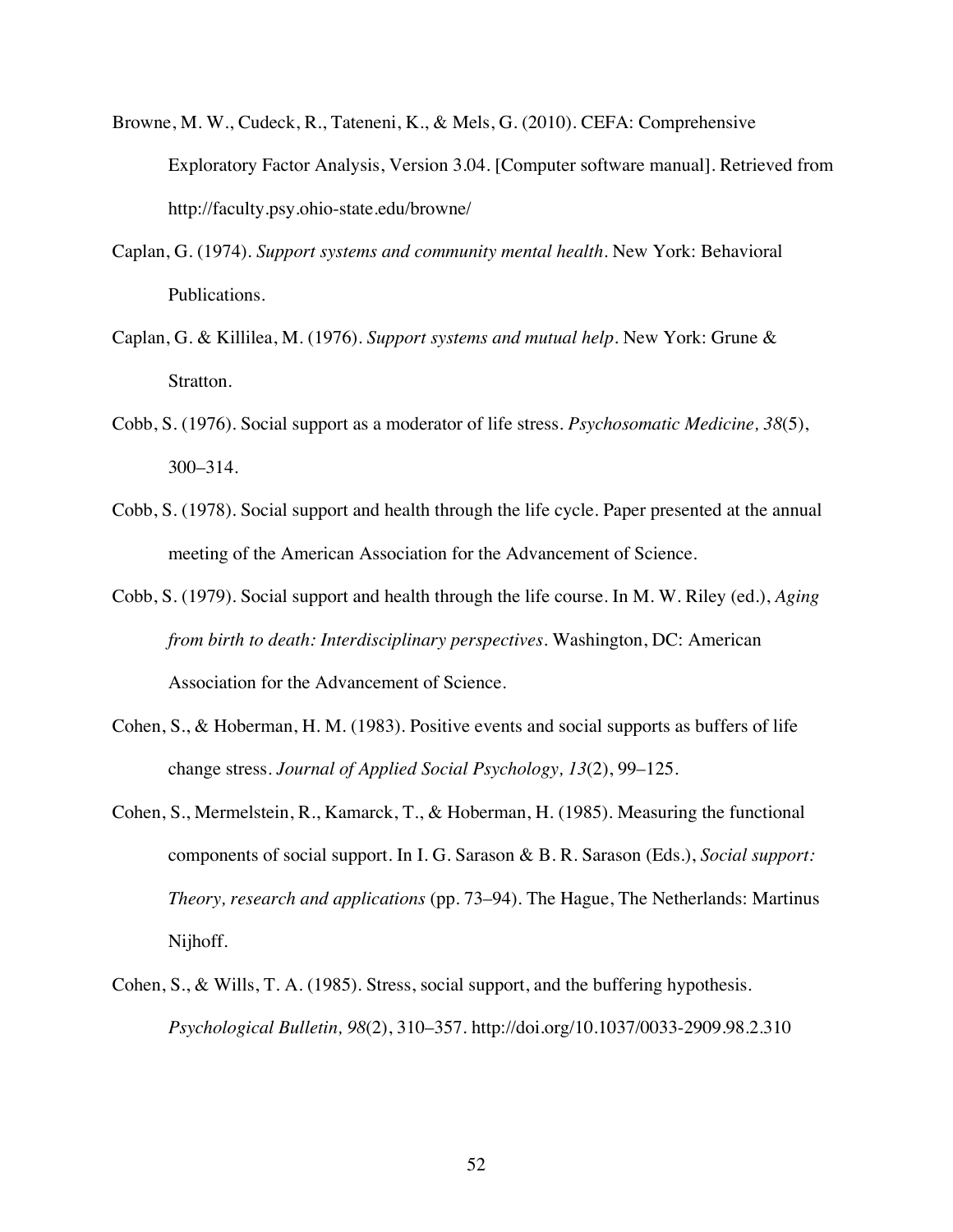- Cole, D. A., Nick, E. A., Varga, G., Smith, D., Zelkowitz, R., Ledeczi, A. (Under review). Does social media use offset or exacerbate the effects of in-person social problems on depressive thoughts and symptoms? *Journal of Computer-Mediated Communication*.
- Cole, D. A., Nick, E. A., Zelkowitz, R. L., Roeder, K. M., Spinelli, T. (Under review). Online social support for young people: Is it different from in-person support; Can it help? *Computers in Human Behavior.*
- Coursaris, C. K. & Liu, M. (2009). An analysis of social support exchanges in online HIV/AIDS self-help groups. *Computers in Human Behavior, 25*(4), 911-918. http://doi.org/10.1016/j.chb.2009.03.006
- Cutrona, C. E. & Suhr, J. A. (1992). Controllability of stressful events and satisfaction with spouse support behaviors. *Communication Research, 19*(2), 154-174.
- Doane, A. N., Kelley, M. L., Chiang, E. S., & Padilla, M. A. (2013). Development of the Cyberbullying Experiences Survey. *Emerging Adulthood, 1*(3), 207-218. http://doi.org/10.1177/2167696813479584
- Dozois, D.J.A., Dobson, K.S., & Ahnberg, J.L. (1998). A psychometric evaluation of the Beck Depression Inventory-II. *Psychological Assessment, 10*(2), 83-89. http://doi.org/10.1037/1040-3590.10.2.83
- Eastin, M. S., & LaRose, R. (2005). Alt. support: Modeling social support online. *Computers in Human Behavior, 21*, 977–992. http://doi.org/10.1016/j.chb.2004.02.024
- Einarsen, S., Hoel, H., & Notelaers, G. (2009). Measuring exposure to bullying and harassment at work: Validity, factor structure and psychometric properties of the Negative Acts Questionnaire-Revised. *Work & Stress, 23*, 24-44. http://doi.org/10.1080/02678370902815673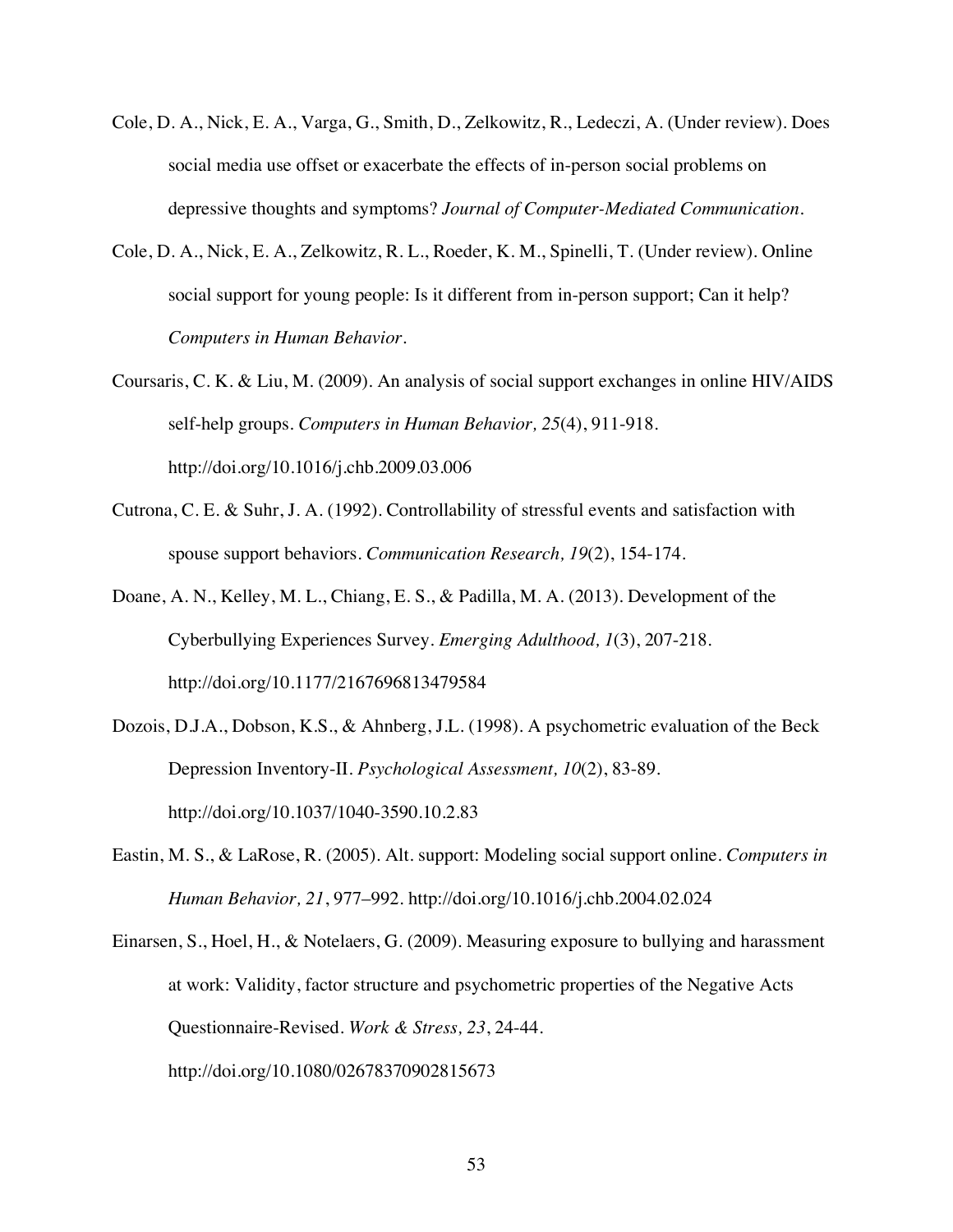- Eysenck, S. B. G., Eysenck, H. J., & Barret, P. (1985). A revised version of the psychoticism scale. *Personality and Individual Differences, 6*(1), 21-29. http://doi.org/10.1016/0191- 8869(85)90026-1
- Francis, L. J., Craig, C. L., & Robbins, M. (2008). The relationship between the Keirsey Temperament Sorter and the Short-Form Revised Eysenck Personality Questionnaire. *Journal of Individual Differences, 29*(2), 116-120. http://doi.org/10.1027/1614- 0001.29.2.116
- Gaysynsky, A., Romansky-Poulin, K., & Arpadi, S. (2015). "My YAP Family": Analysis of a Facebook Group for Young Adults Living with HIV. *AIDS and Behavior, 19*(6), 947– 962. http://doi.org/10.1007/s10461-014-0887-8
- Gilman, R., Carter-Sowell, A., DeWall, C. N., Adams, R.E., & Carboni, I. (2013). Validation of the Ostracism Experience Scale for Adolescents. *Psychological Assessment, 25*(2), 319- 330. http://doi.org/10.1037/a0030913
- Gottlieb, B. H. (1978). The development and application of a classification scheme of informal helping behaviours. *Canadian Journal of Behavioural Science/Revue Canadienne Des Sciences Du Comportement, 10*(2), 105.
- Graham, A. L., Papandonatos, G. D., Kang, H., Moreno, J. L., & Abrams, D. B. (2011). Development and Validation of the Online Social Support for Smokers Scale. *Journal of Medical Internet Research, 13(*3), e69. http://doi.org/10.2196/jmir.1801
- Gray-Little, B., Hancock, T. D., & Williams, V. S. L. (1997). An item response theory analysis of the Rosenberg Self- Esteem Scale. Personality & Social Psychology Bulletin, 23(5), 443-451.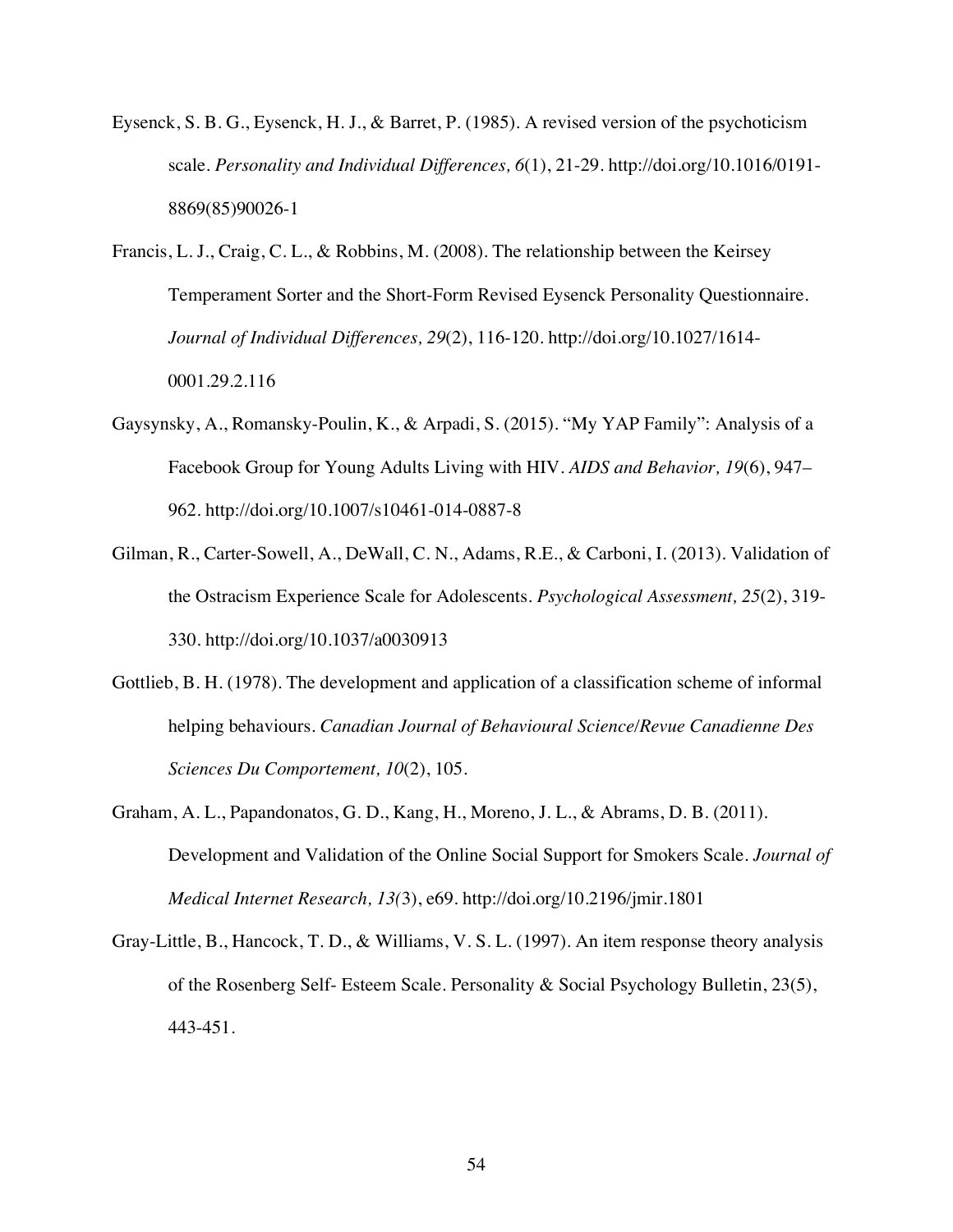- Hodges, E. V. E., Malone, M. J., & Perry, D. G. (1997). Individual risk and social risk as interacting determinants of victimization in the peer group. *Developmental Psychology, 33*(6), 1032-1039. http://doi.org/10.1037/0012-1649.33.6.1032
- House, J. S. (1981). *Work stress and social support*. Reading, MA: Addison-Wesley Publishing Company.
- Indian, M., & Grieve, R. (2014). When Facebook is easier than face-to-face: Social support derived from Facebook in socially anxious individuals*. Personality and Individual Differences, 59*, 102–106. http://doi.org/10.1016/j.paid.2013.11.016
- Jacobson, D. E. (1986). Types and Timing of Social Support. *Journal of Health and Social Behavior, 27*(3), 250. http://doi.org/10.2307/2136745
- Kahn, R. L. (1979). Aging and social support. In M. W. Riley (ed.), *Aging from birth to death: Interdisciplinary perspectives* (American Association for the Advancement of Science, Selected Symposium No. 30), Boulder, CO: Westview Press.
- Kahn, R. L. & Antonucci, T. C. (1980). Convoys over the life course: Attachment, roles, and social support. In P. B. Baltes and O. Brim (eds.), *Life-span development and behavior*  (Vol. 3). Boston: Lexington Press.
- Krämer, N., Rösner, L., Eimler, S., Winter, S., & Neubaum, G. (2014). Let the Weakest Link Go! Empirical Explorations on the Relative Importance of Weak and Strong Ties on Social Networking Sites. *Societies, 4*(4), 785–809. http://doi.org/10.3390/soc4040785
- Norbeck, J. S., Lindsey, A. M., & Carrieri, V. L. (1981). The development of an instrument to measure social support. *Nursing Research, 30*(5), 265–269.
- Oh, H. J., Ozkaya, E., & LaRose, R. (2014). How does online social networking enhance life satisfaction? The relationships among online supportive interaction, affect, perceived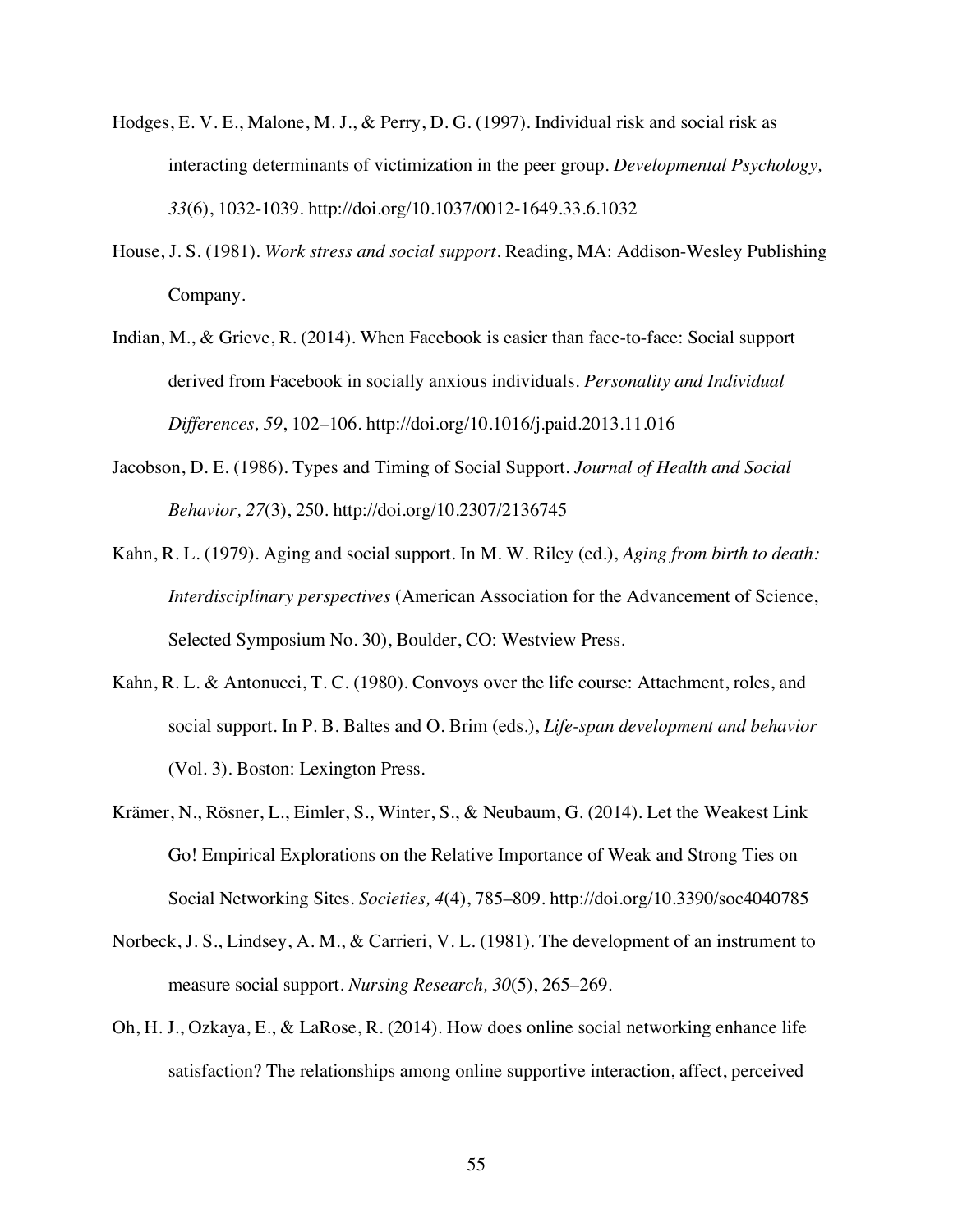social support, sense of community, and life satisfaction. *Computers in Human Behavior, 30*, 69–78. http://doi.org/10.1016/j.chb.2013.07.053

- Parker, J. G., & Asher, S. R. (1993). Friendship and friendship quality in middle childhood: Links with peer group acceptance and feelings of loneliness and social dissatisfaction. *Developmental Psychology, 29*(4), 611-621. http://doi.org/10.1037/0012-1649.29.4.611
- Perrin, A. (2015). "Social Networking Usage: 2005-2015." Pew Research Center. Available at: http://www.pewinternet.org/2015/10/08/2015/Social-Networking-Usage-2005-2015/
- Pinneau, S. R., Jr. (1975). Effects of social support on psychological and physiological stress. (Unpublished doctoral dissertation). Ann Arbor: University of Michigan.
- Procidano, M. E. & Heller, K. (1983). Measures of perceived social support from friends and from family: Three validation studies. *American Journal of Community Psychology, 11*(1), 1-24. http://doi.org/10.1007/BF00898416
- Reynolds, W. M. (1982). Development of reliable and valid short forms of the Marlowe-Crowne Social Desirability Scale. *Journal of Clinical Psychology, 38*(1), 119-125. http://doi.org/10.1002/1097-4679(198201)38:1<119::AID-JCLP2270380118>3.0.CO;2-I
- Rosenberg, M. (1965). *Society and the adolescent self-image*. Princeton, NJ: Princeton University Press.
- Sarason, I. G., Johnson, J. H., & Siegel, J. M. (1978). Assessing the impact of life changes: Development of the Life Experiences Survey. *Journal of Consulting & Clinical Psychology, 46*(5), 932-946.
- Schwartz, D., Dodge, K. A., Pettit, G. S., & Bates, J. E. (2000). Friendship as a moderating factor in the pathway between early harsh home environment and later victimization in